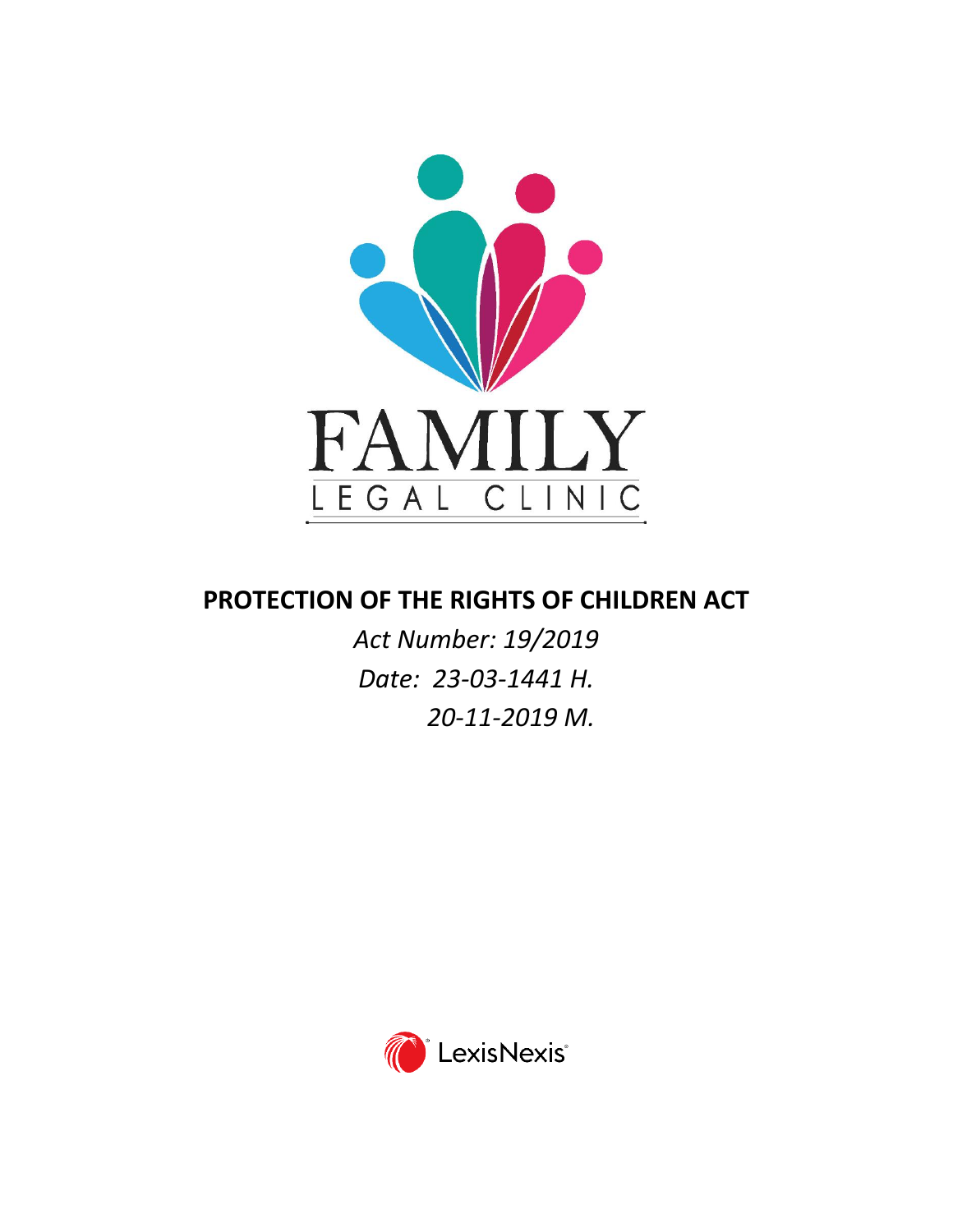Protection of the Rights of Children Act



Act Number: 19/2019 Date: 23-03-1441 H. 20-11-2019 M.

# **PROTECTION OF THE RIGHTS OF CHILDREN ACT**

### **PART 1**

# **INTRODUCTION**

#### **CHAPTER 1**

# **INTRODUCTION AND PURPOSE**

| Introduction    | 1. | (a) | This is an Act to provide for the rights available to Children, the duties    |
|-----------------|----|-----|-------------------------------------------------------------------------------|
| and short title |    |     | imposed on them, the duties imposed on family, community, State and other     |
|                 |    |     | parties with regards to Children, and the guidelines relating to provision of |
|                 |    |     | care and protection to Children, in order to protect Children's rights in the |
|                 |    |     | Maldives.                                                                     |
|                 |    | (b) | This Act may be cited as "Protection of the Rights of Children Act".          |
|                 |    |     |                                                                               |
| Purpose         | 2. |     | The purpose of this Act is to achieve the following outcomes:                 |
|                 |    | (a) | Protecting and ensuring the rights of Children in the Maldives in             |
|                 |    |     | consideration of the Constitution of the Republic of Maldives and             |
|                 |    |     | International Convention of the Rights of the Child;                          |
|                 |    | (b) | Determining the duties of family, parents, guardians, community, State and    |
|                 |    |     | other parties in provision of care and protection to, and protection of the   |
|                 |    |     | rights of Children;                                                           |
|                 |    | (c) | Facilitating the provision of assistance and co-operation to Children and     |
|                 |    |     | their families who are in need of social protection and assistance;           |
|                 |    | (d) | Determining guidelines for fostering of Children, bringing Children under     |
|                 |    |     | the care of the State, and providing assistance and co-operation to Children  |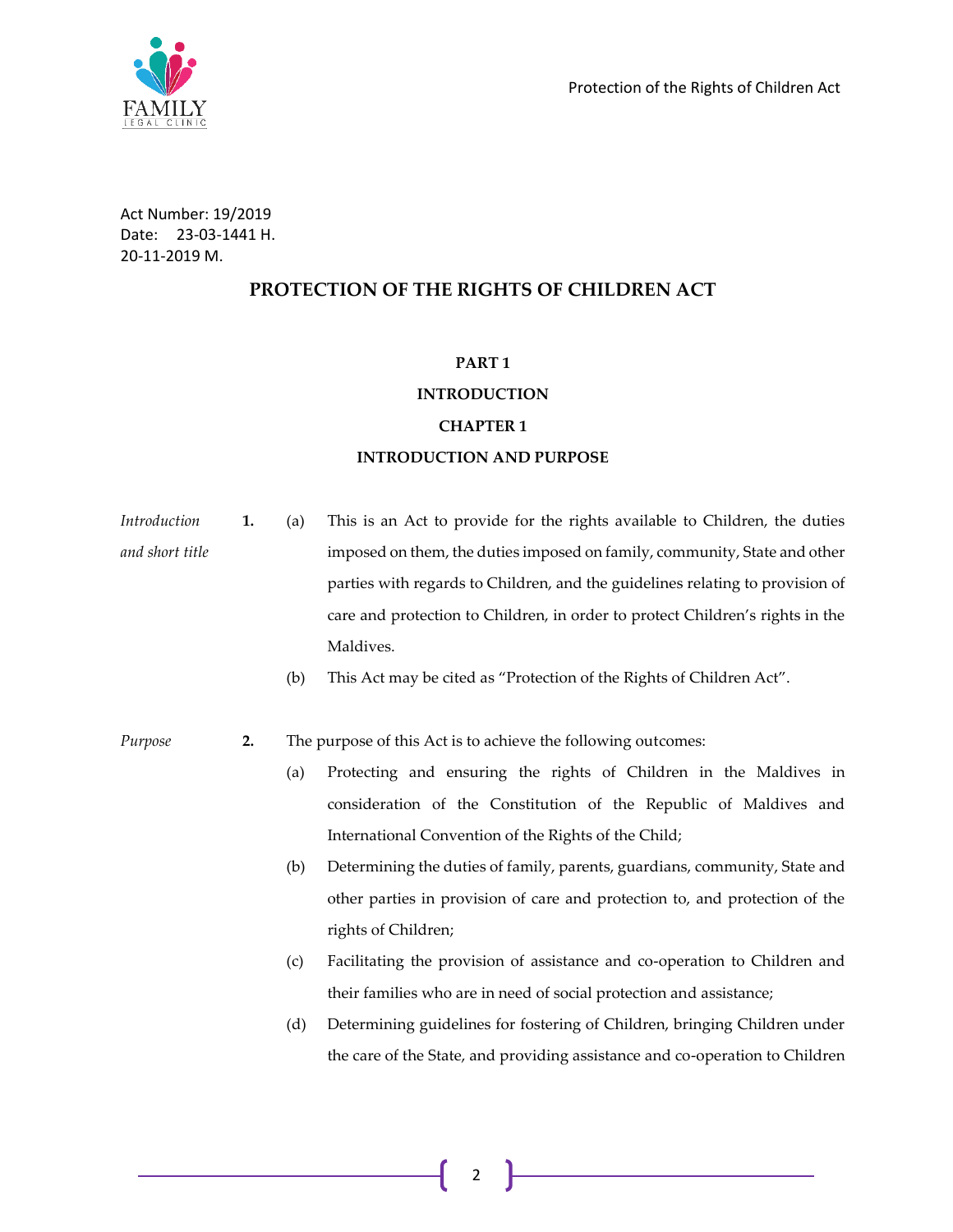

and their families who are in need of assistance by establishing a national mechanism for provision of care and protection to Children;

- (e) Bringing up criminal charges under the relevant Act which provides for the respective offence, or pursuing administrative action pursuant to the Regulation made under this Act, against those persons who do not provide care for Children, neglect them, are cruel to them, abuse them, take advantage of them, and those persons who perform other acts which have the effect of diminishing the rights of Children.
- *Interpretation of the Act* **3.** (a) This Act shall be interpreted in accordance with the Constitution, the tenets of Islam, and in line with international covenants to which the Maldives is a party.
	- (b) International Convention on the Rights of the Child, its Optional Protocols, other principles provided in the treaties to which the Maldives is a party, and the values that underlie an open and democratic society based on human dignity, equality and freedom shall be upheld when interpreting and applying the matters provided for in this Act.
	- (c) Where the Maldives has made any reservations to a matter provided for in any of the international treaties to which it is a party, consideration shall be given to it when applying subsection (a) and (b) of this Section.
- *Children* **4.** In this Act, "Children" shall mean those children between the state of being conceived in their mother's uterus and being born, and those children who are under 18 years of age from Gregorian calendar after their birth.

3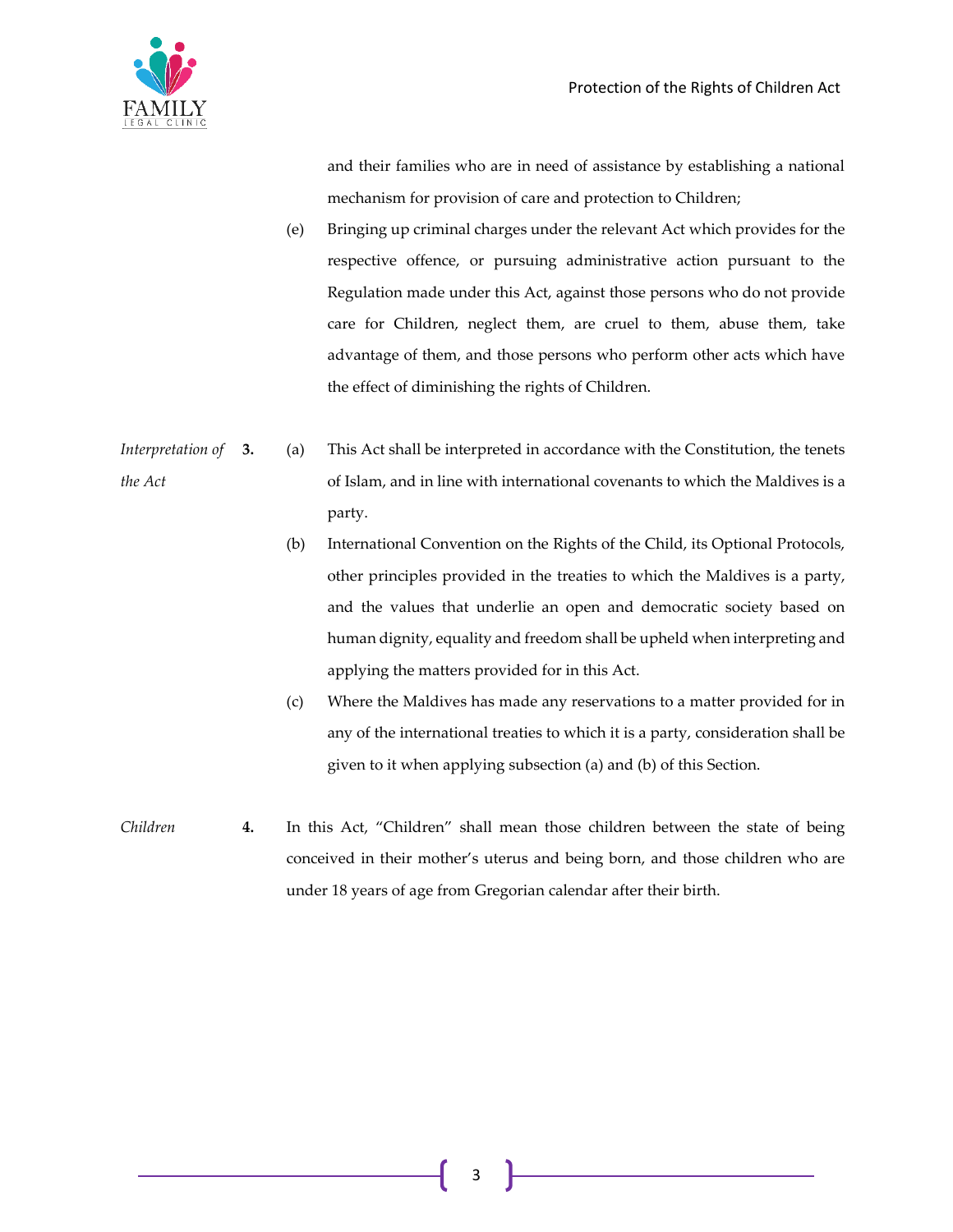

# **PART 2 RIGHTS AND OBLIGATIONS CHAPTER 2 RIGHTS OF CHILDREN**

- *Availability of rights* **5.** (a) All the rights provided for in this Chapter are available to all Children without discrimination.
	- (b) Every Child has the right to seek the rights provided for in this Act, based on the Child's changing capabilities.
	- (c) It is the duty of the Child's guardian to provide the Child with reasonable advice and instructions based on the Child's changing capabilities, in order to ensure that the rights provided for in this Act are available to the Child.
- *Nondiscrimination* **6.** (a) No Child shall be discriminated against based on their or their guardian's race, or color, or sex, or language, political or other opinion, or national origin, or related family, or native island, or related social status, or any disability, or financial well-being, or any other factor.
	- (b) A Child shall not be discriminated against based on the status, or activities, or opinions expressed, or opinions held by the Child's guardian or family member.
- *Life and growth* **7.** (a) In the widest possible sense, every Child has the right to life and growth.
	- (b) The right to life shall be an inalienable right for every Child.
	- (c) It is the duty of the guardians, family, individuals within the community, and the State to facilitate opportunities for Children to remain in a good health, provide facilities for the same, and take necessary steps to protect them from harm and abuse, in order to ensure that Children are afforded the right to life and growth in the widest possible sense.

4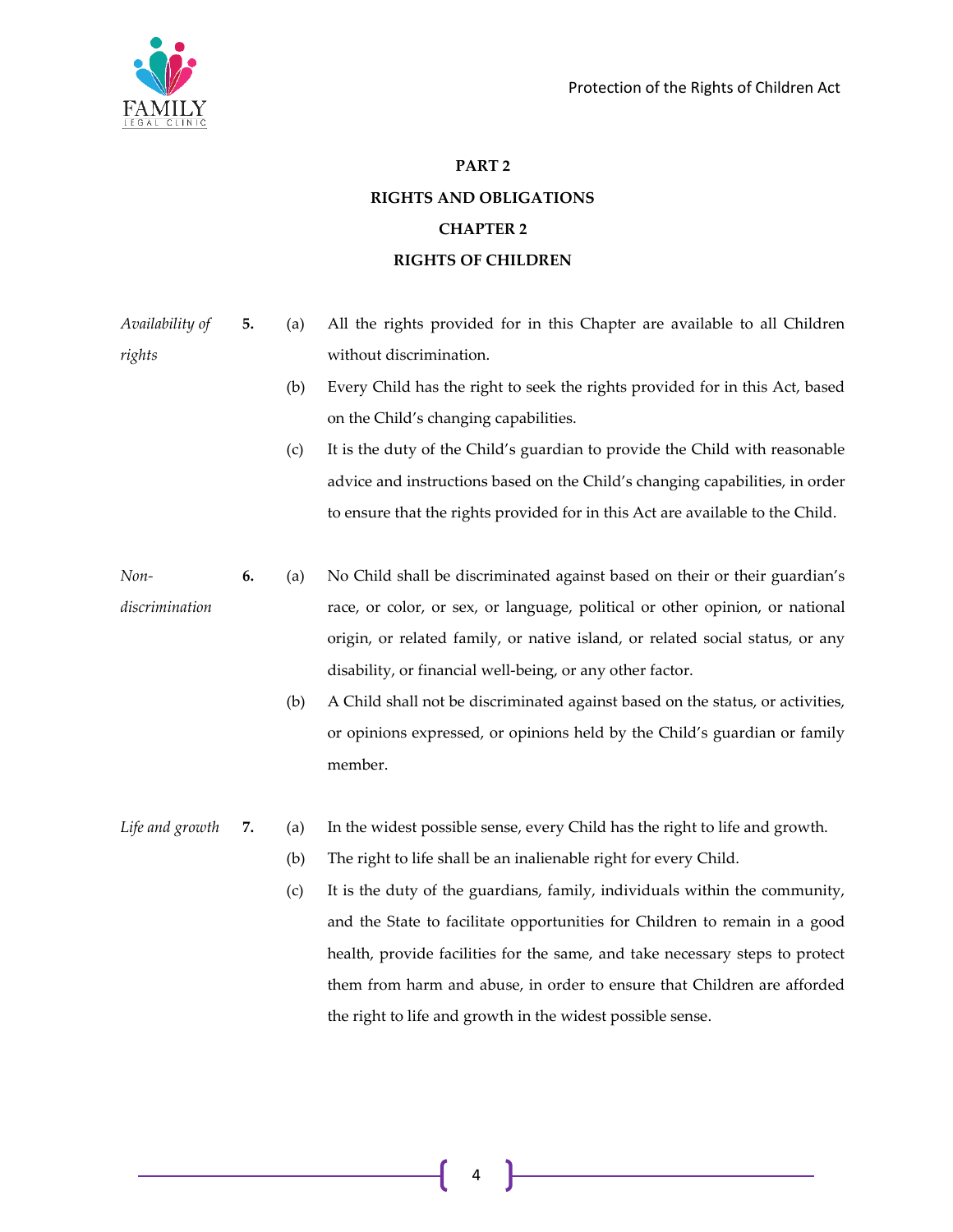

- *Prioritising the interests of the Child* **8.** (a) Protecting the interests of the Child should be the utmost priority when making decisions with regards to the Child, whether the decision is made by State institutions, or courts of law, or the People's Majlis, or State or private parties providing social protection services, or guardians.
	- (b) Every Child's case shall be considered subjectively, after considering the state of the Child and the surrounding circumstances, when making a decision about the Child in his best interest. Accordingly, the following general criteria shall be considered when making a decision about the Child in his best interest regarding a particular matter:
		- (1) the Child's opinion regarding the matter;
		- (2) the individuality of the Child;
		- (3) importance of the Child remaining in a family environment, and the importance of maintaining the family ties between the Child and members of the family;
		- (4) the care, protection and safety that ought to be received by the Child;
		- (5) right to remain in good health;
		- (6) right of the Child to an education;
		- (7) social or other status of the Child.
	- (c) The extent to which the criteria relates to the Child, and the circumstances shall be considered when giving priority to a general criterion or criteria specified in subsection (b) of this Section. However, the general purpose specified in that subsection shall be considered under those circumstances as well.
	- (d) Other factors important for protecting the interests of the Child in relation to the status of the Child shall be considered in addition to the general criteria specified in subsection (b) of this Section, and in a manner that would not contravene with those general criteria.
- *Right to express opinions* **9.** (a) Every Child who has the capability to form their own opinions shall have the right to express their opinions in all matters that relate to them.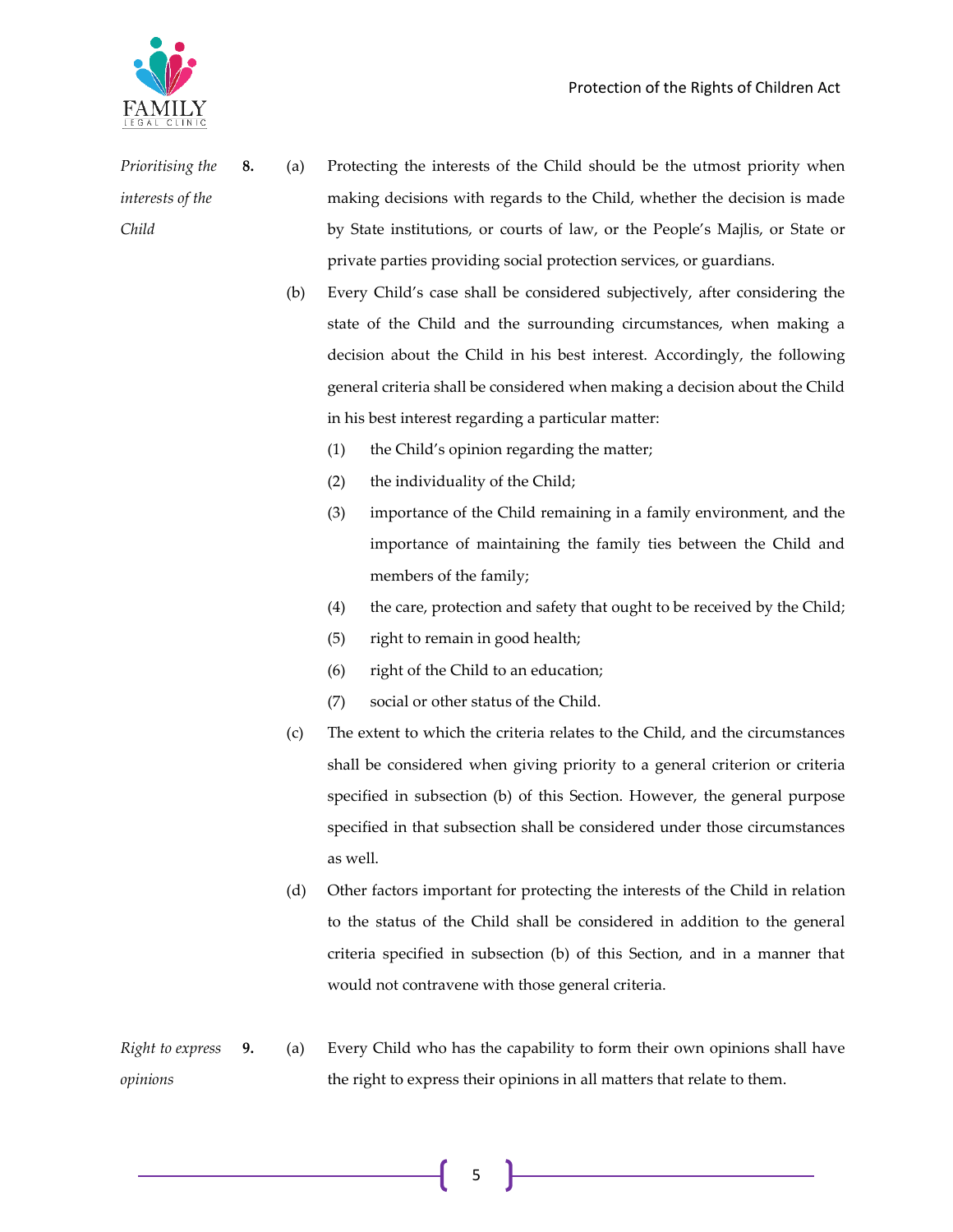

(b) The age, and the changing capabilities of the Child shall be considered when giving weight to their opinion, for the purposes of subsection (a) of this Section.

*Care and protection* **10.** (a) Every Child shall have the right to protection and care needed for their growth, from their guardians, family, community and the State.

- (b) Although as a general rule the utmost duty to provide protection and care needed for the Child's growth is upon their guardians, it is the duty of the State to provide direct protection to the Child which does not fall within the duties of their guardians, and where the Child does not receive the protection from their guardians.
- (c) The State shall provide special protection and assistance to a Child who has been removed from the home environment either temporarily or more permanently, after considering their best interests.

*Protection from sexual*  **11.** Every Child has the right to be protected from sexual exploitation and from being sexually abused. This includes the right to be protected from the following:

*exploitation and sexual abuse*

- (a) being victimized to sexual abuse;
- (b) being forced to participate in acts of exploitation such as prostitution;
- (c) being forced to participate in the making or producing of pornography and having the same shown to them.
- *Protection from violence, abuse and negligence* **12.** (a) Every Child has the right to be protected from all abuses that hinder their growth, such as all forms of physical and psychological violence, abuse, negligence, cruelty, exploitation and sexual abuse.
	- (b) The right prescribed in subsection (a) of this Section is available to the Child whenever they are under the care of the guardians or legal guardians, and irrespective of whether they are under the care of school environment, or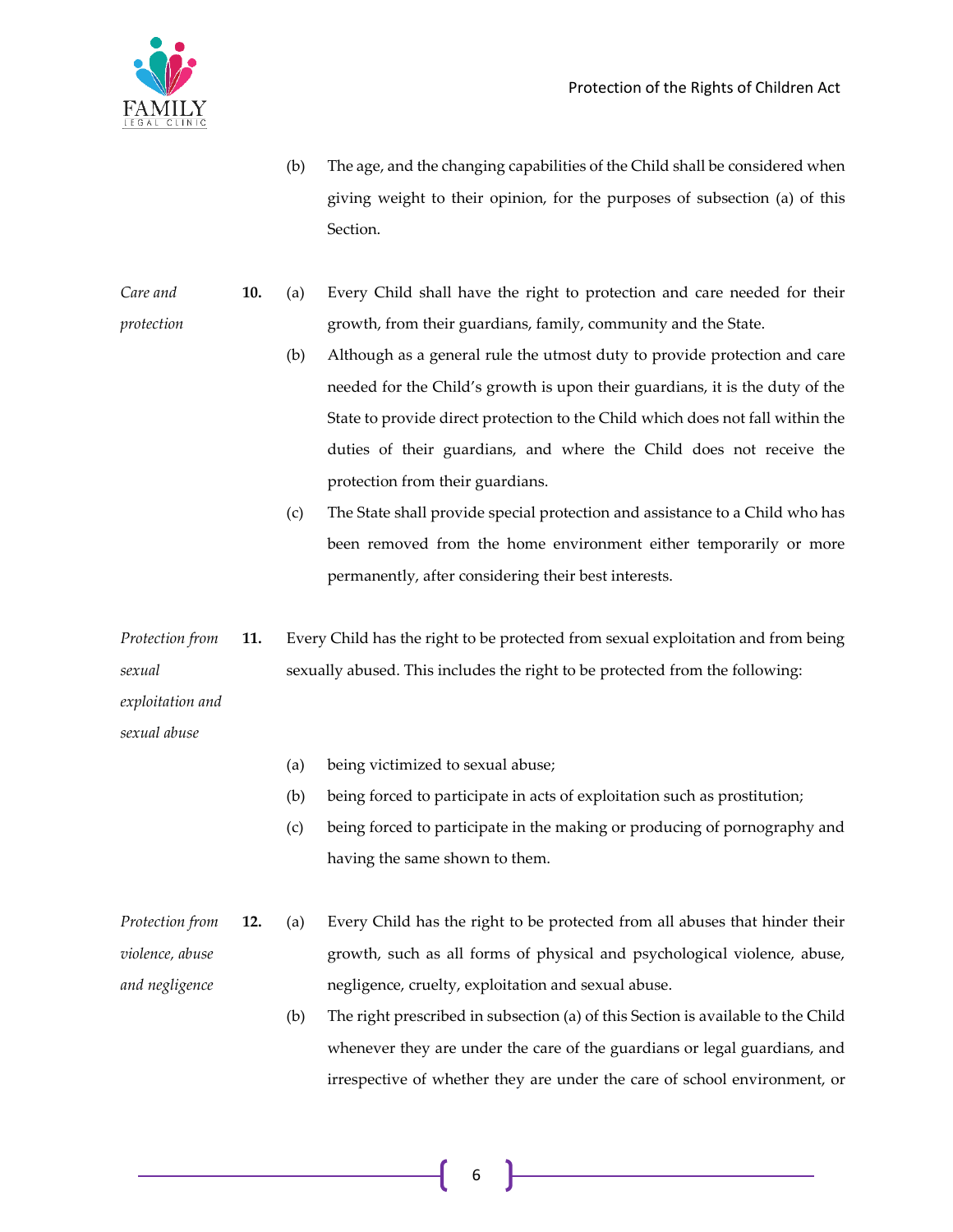

any other person who is in charge of the Child's guardianship at that point in time. And the right prescribed in subsection (a) of this Section is available to the Child even where one of the acts specified in subsection (a) of this Section is carried out by the Child's parents, or legal guardians, or within the school environment, or a representative of State institution responsible for the care of the Child, or any other person responsible for guardianship of the Child, or another Child, or from any other person.

- (c) For the purpose of subsection (a) of this Section, inaction towards the plight of Children or the sufferings of Children going through violence and abuse shall be considered as violence towards those Children.
- (d) While this Act recognizes provision of care and assistance to Children who are victims of violence and abuse, to be a duty of the State, the State shall, in the same vein, take prevention measures to ensure that Children do not become victims of violence and abuse.
- *Protection from immoral matters of social and*  **13.** (a) Every Child has the right to be protected from social and cultural matters that may have a negative impact on the Child's interests, reputation and growth.
- *cultural nature* (b) It is the duty of the State to monitor the steps taken in accordance with the law in order to prevent the Child from social and cultural matters that may have a negative impact on the Child's interests, reputation and growth.
- *Registration of live birth, and*  **14.** (a) Every Child has the right to have their live birth registered, and to be given a name acceptable under the law, when they are born.
- *the right to name and nationality* (b) The right to have all information related to the Child's birth registered, including a name acceptable under the law, sex, date of birth, place of birth, parents, nationality, are included within the right to have the Child's live birth registered.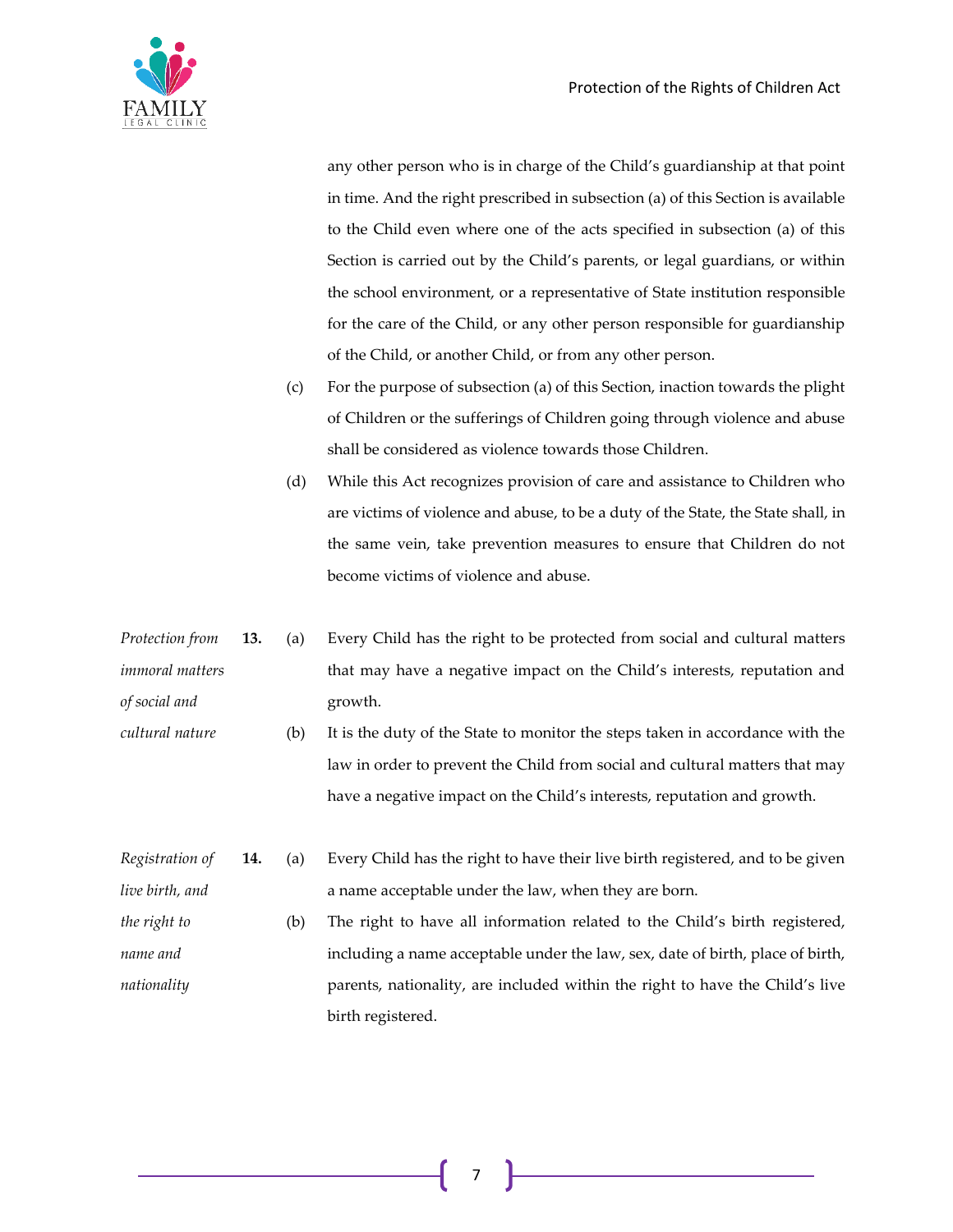

*care*

(c) Every child born to a Maldivian citizen has the citizenship of the Maldives. And no Child who is a Maldivian citizen may be stripped of their Maldivian citizenship.

*Right to maintain identity* **15.** (a) In order to maintain their personal identity, every Child has the right to have a record of the official information of their identity, the right to have such information protected, and the right to be protected from acts that may threaten their personal identity.

> (b) Maintaining their name, nationality, and family ties recognized by law are included within the meaning of right of the Child to maintain a personal identity.

| Right to know    | <b>16.</b> | (a) | Except where the Child's parents cannot be ascertained, every Child has the   |
|------------------|------------|-----|-------------------------------------------------------------------------------|
| the parents, and |            |     | right to know who their parents are, and if the parents are alive, to grow up |
| to receive their |            |     | under their care.                                                             |

- (b) Every Child has the right to live with their parents except where the Child has to be removed from the parents' care in accordance with the law in order to prioritise their interests, or where the Child needs to be kept away from the parents under the circumstances as required by a law.
	- (c) A Child who lives away from their parents, or their mother, or their father, has the right to maintain regular contact with their parents, or their mother, or their father, where maintaining contact with them would not have a negative impact on the Child's interests.

(d) When the best interests of the Child are considered, a Child shall not be removed from the parents' care without the Child's or the parents' consent, except where removing the Child from the parents' care would be the most beneficial decision in the interests of the child .

8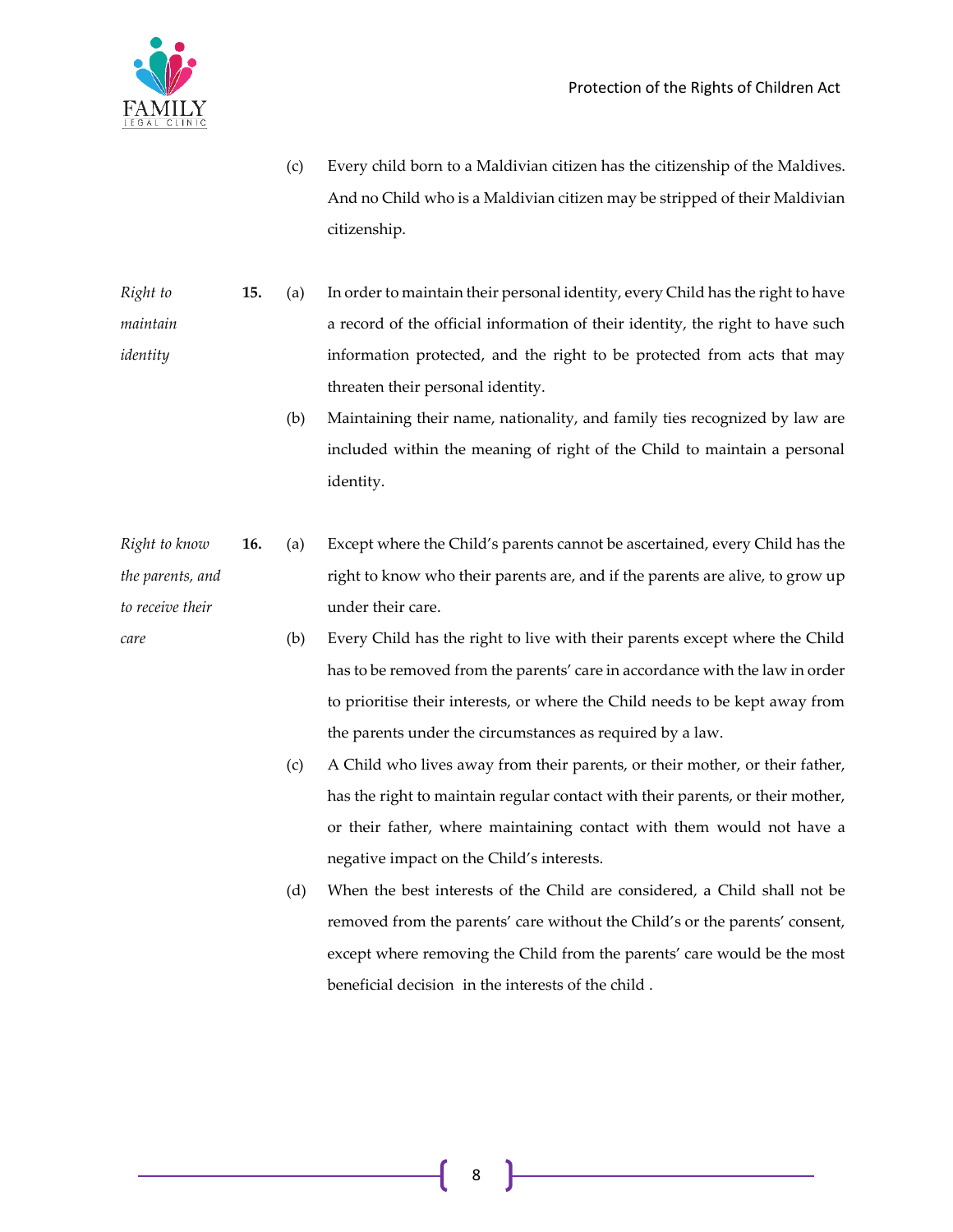

- *Right to seek and obtain information* **17.** Every Child has the right to seek and obtain information appropriate to their age from national and international sources, regarding their social, spiritual and disciplinary well-being, and that which are needed for their physical and mental growth.
- *Children with disabilities* **18.** (a) Every Child with a disability has the right to lead a full-dignified life with equal opportunity to participate in the community, and to make decisions for themselves to the best of their capabilities and in a manner, which would not prejudice their dignity.
	- (b) Every Child with a disability has the right to special protection and care from their family, community and the State.
	- (c) A Child having a disability shall not be a valid reason for removing the Child from their parents' care. A Child's parents having a disability shall not be a valid reason for removing the Child from their parent's care as well, except where that decision is the most beneficial one in the Child's best interest.
- *Right to remain in good health and the right to*  **19.** (a) Every Child has the right to the facilities required for a cure to the illness where they fall ill, and to the best available healthcare and services required for physical and mental well being.
- *adequate healthcare* (b) The right to receive adequate and good quality healthcare; to information, facilities and services appropriate to the Child's age required for prevention of diseases; and the right to reproductive healthcare for the Child and the mother from conception; and other healthcare are included within the right to remain in a good health and the right to adequate healthcare stipulated in subsection (a) of this Section. It also includes the right to be prevented from cultural traditions and acts which may be harmful to the Child's health.
	- (c) It is the duty of the Child's parents and the State to provide healthcare and services and facilitate such services from the Child's conception and after they are born.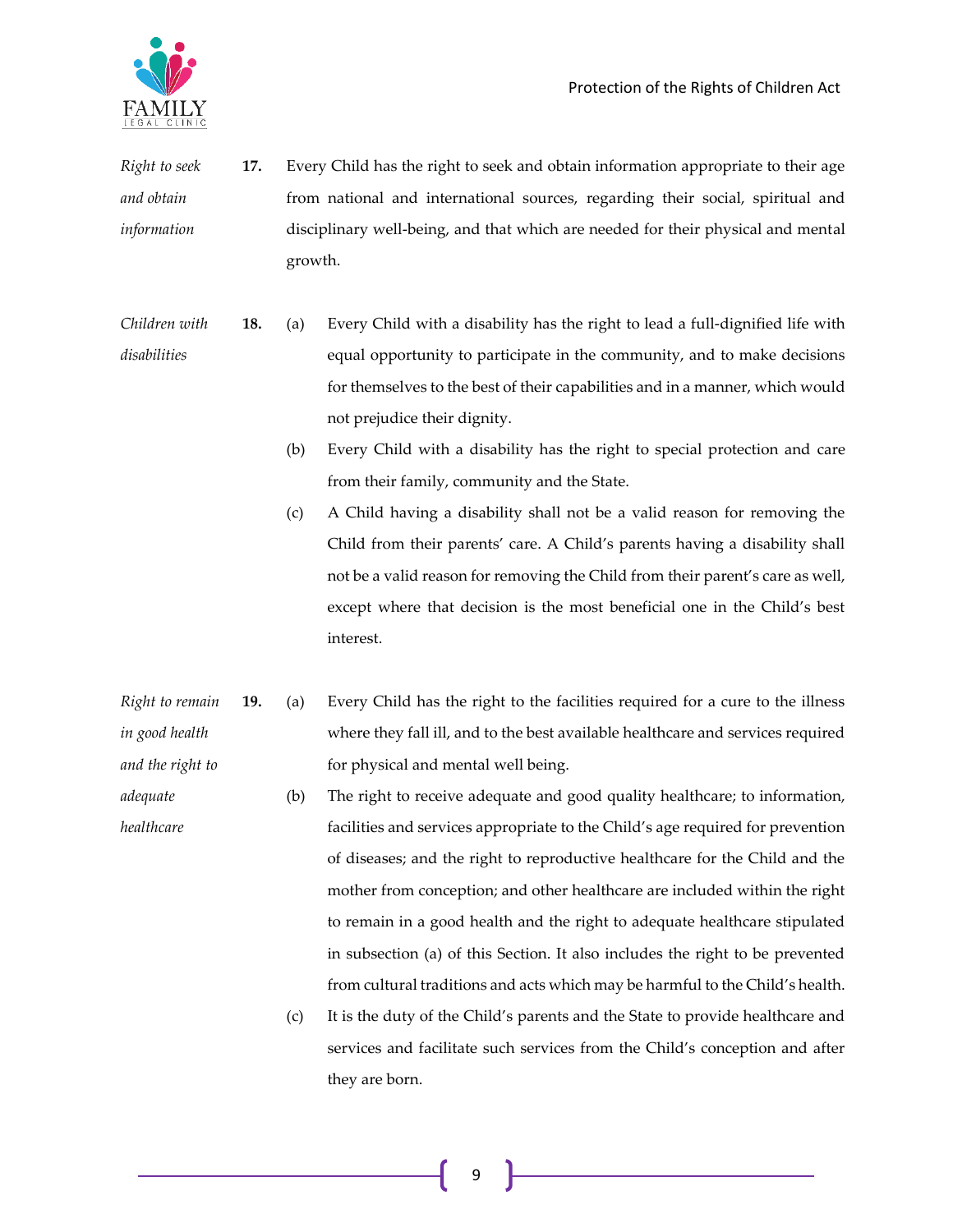- (d) It is the duty of the parents to vaccinate Children in order to provide them with the healthcare and services stipulated in subsection (c) of this Section. Parents do not have the right to refuse to vaccinate their Children.
- (e) It is the duty of the State to establish healthcare and services stipulated in this Section, facilitate such matters and ensure that no Child is singled out from such services.
- *Quality of life and social protection* **20.** (a) Every Child has the right to maintain their quality of life at an adequate level in order to achieve physical, mental, spiritual, disciplinary and social advancement.
	- (b) Every Child has the right; to receive food and clean water required for their growth in good health; to receive services of an adequate sewage system; to receive adequate clothing and housing; and to be able to grow up in a clean environment which is beneficial for health.
	- (c) The Child's parents or persons who have been assigned the Child's guardianship at any particular time will have the utmost responsibility of providing the Child with the standard of living required for the Child's growth, to the best of their ability and financial capacity.
	- (d) It is the duty of the State to provide social protection for Children and their parents in need of social protection, to the best of the State's capacity and financial capability.
	- **21.** (a) Every Child living in the Maldives has the right to education without discrimination.
		- (b) It is compulsory for Children's parents and the State to educate Children living in the Maldives about elementary education, primary education and upbringing.
		- (c) The State shall make arrangements to enable every Child to obtain an education through a system that teaches and promotes Islamic beliefs,

*Right to education*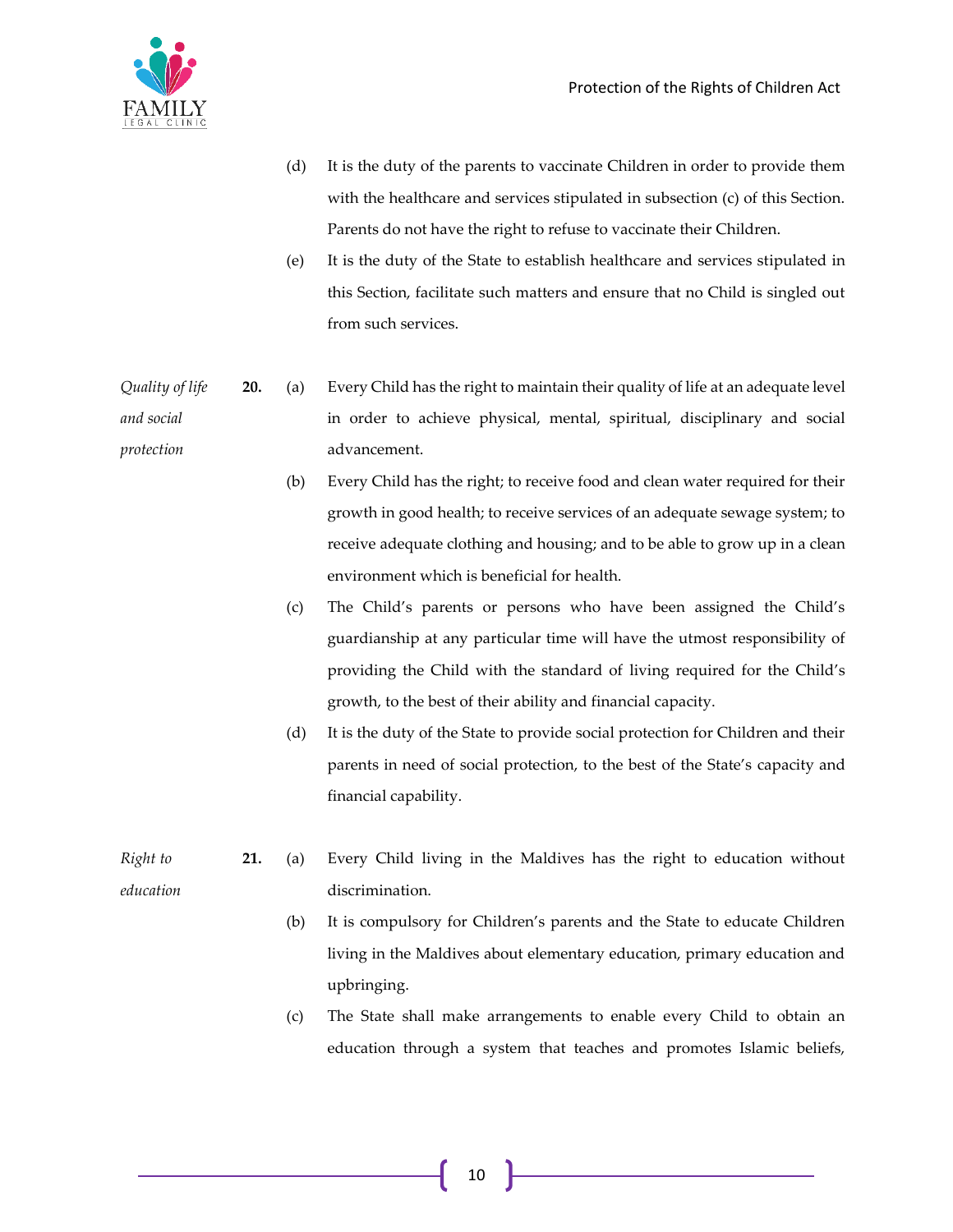

principles, Islamic upbringing, respecting human rights, importance of coexisting in peace and friendship with everyone in general.

- (d) To the best of their ability and financial capacity, the State shall create adequately safe and good quality spaces where Children can play and entertain themselves.
- (e) It is the duty of the State to establish an educational system stipulated in this Section, facilitate in reaching it, and ensure that there is no Child singled out from obtaining elementary and primary education.
- (f) It is the duty of the State to form a system that identifies Children who are not sent to schools and ensures that they are sent to school.
- *Right to obtain and transact*  **22.** (a) Every Child has the right to obtain, own, inherit, and transact from property in accordance with the law.
- *from property* (b) Guidelines shall be made to provide for the use, sale, and transfer of property in Children's names, or those properties they will receive in inheritance, for their need before they are 18 years of age.
- *Right to rest, entertainment,*  **23.** (a) Every Child has the right to rest, and to participate in entertainment activities appropriate for their age, and cultural and creative activities.
- *and participation in cultural activities* (b) The Child's parents and the State shall continue to take adequate steps to ensure Children are given equal opportunity to participate in cultural, creative, entertainment and sports activities, to respect and support the right of Children to participate in cultural and creative activities.
	- (c) It is the duty of the State to provide, to the best of their ability and financial capabilities, the facilities needed for Children's entertainment activities, and sports to be played in their free time, in a manner that would enable participation of every Child.
	- (d) The State shall, to the best of their ability and financial capabilities, provide the opportunities stipulated in subsection (c) of this Section to Children with disabilities as well.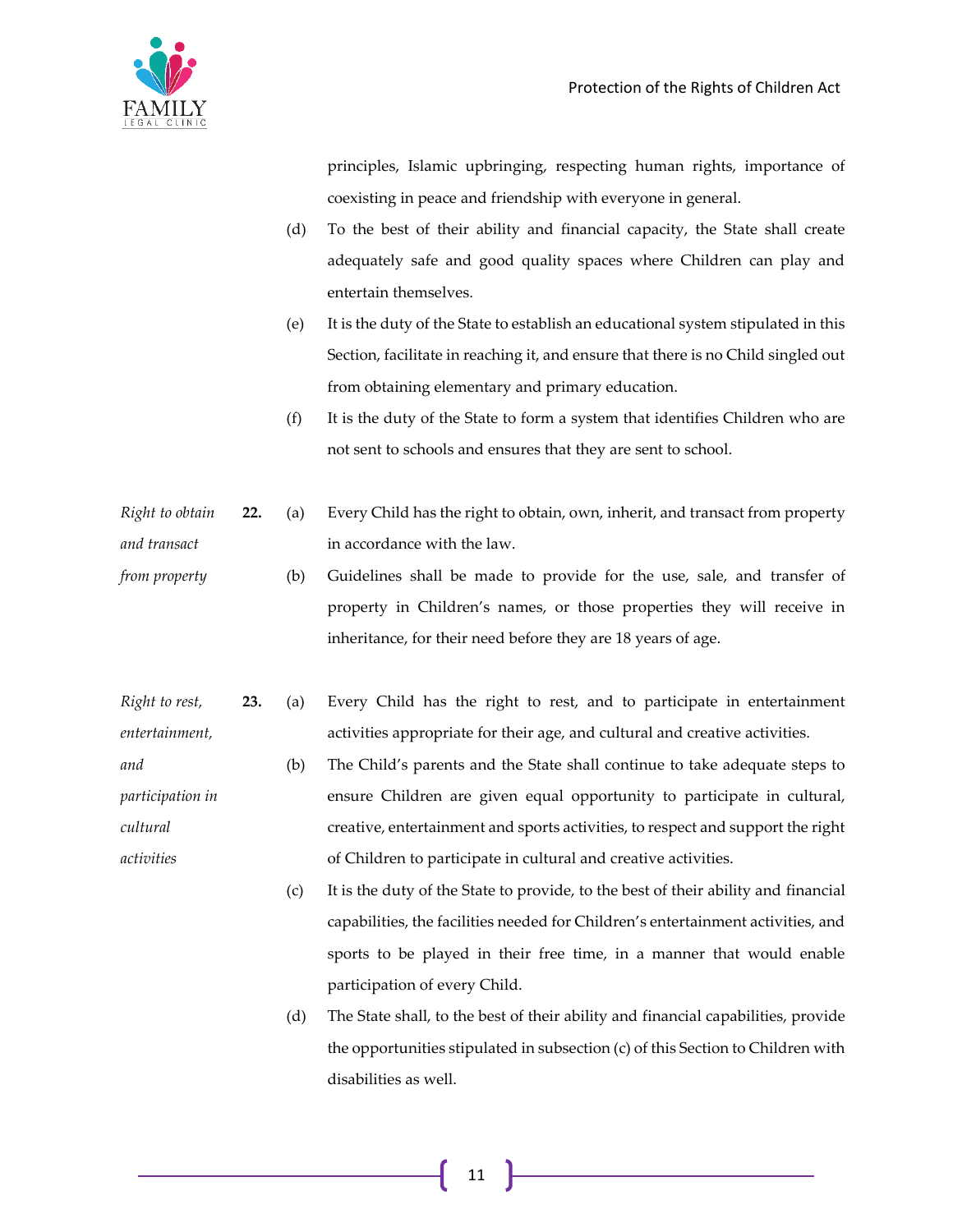

- *Right to meet parents, relatives and family* **24.** (a) Where a Child lives away from their mother or father, they have the right to maintain regular contact with the person living separately from them, except where maintaining contact with them would have a negative impact on the Child's interests.
	- (b) Relatives and those with close relative ties with the Child have the right to maintain regular contact with the Child, except where maintaining contact with them would have a negative impact on the Child's interests.
- *Marriage not to be contracted for Children* **25.** Given that Children have not achieved the same level of health and mental growth as adults, and since Article 35 (a) of the Constitution stipulates that they be given special assistance and special protection from their family, community and the State, marriage shall not be contracted for Children under 18 years of age, even though it may be stipulated otherwise in another law.
- *No child labour* **26.** (a) Every Child has the right to be protected from having to do work that hinders their education or may have a negative impact on or pose a threat to their health, their physical, or mental, or spiritual, or social development.
	- (b) It is prohibited to employ or engage for work, a Child who has not attained 16 years of age, except for the purpose of training them in relation to their education or upbringing.
	- (c) It is an exception to the principle stipulated in subsection (b) of this Section to involve a Child who has not attained 16 years of age, with their consent, in the work carried out by their family, where the law so permits.
	- (d) Although subsection (c) of this Section stipulates as such, involving a Child in the work carried out by their family is permitted where that particular work is not one that hinders their education or may have a negative impact on or pose a threat to their health, their physical, or mental, or spiritual, or social development.

12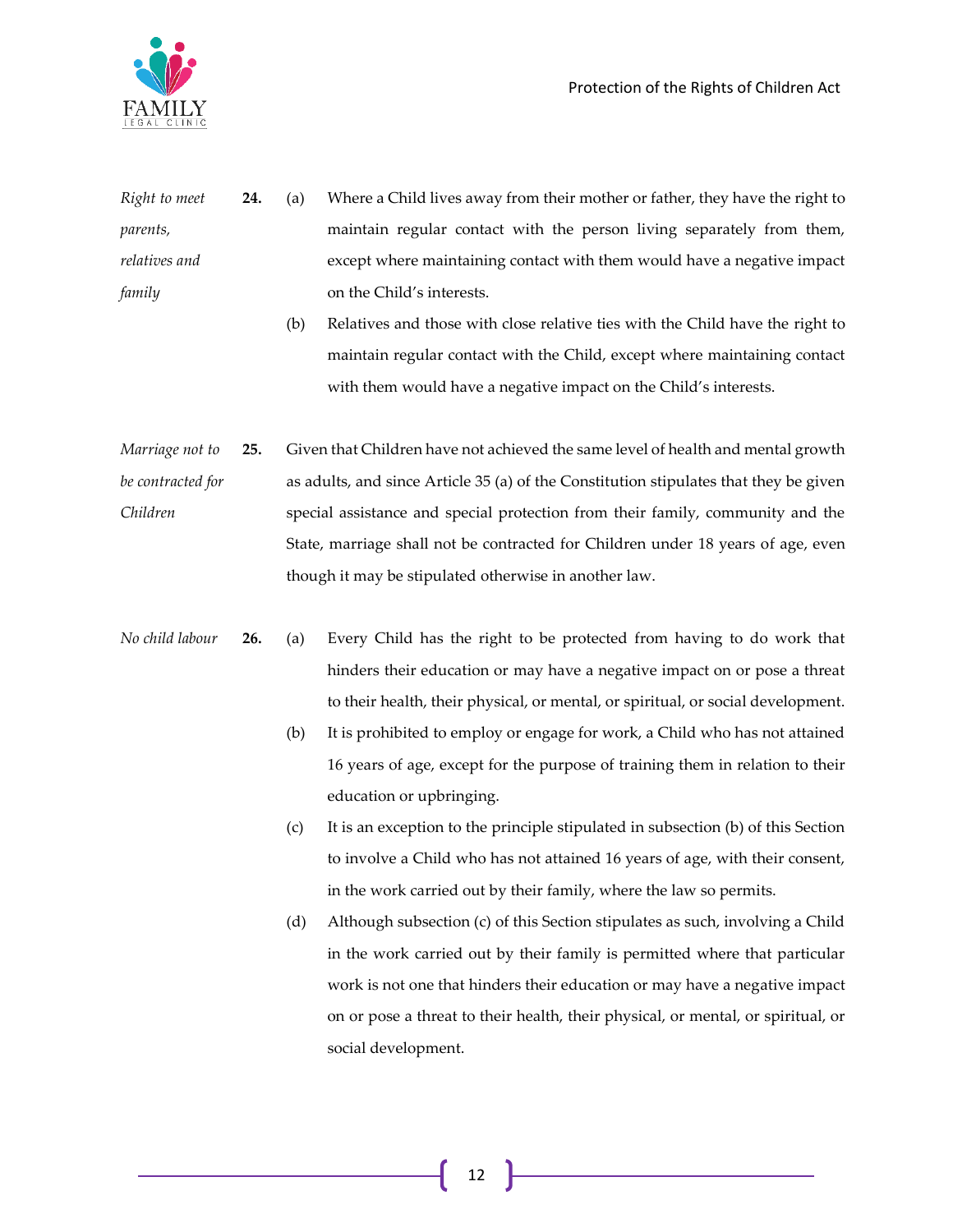

- (e) The Labour Relations Authority formed under Act No. 2/2008 (Employment Act) shall form and monitor regulations stipulating the guidelines for involving Children in family businesses and for training, a detailed list of work in which Children are prohibited from being involved, and the standards to be upheld in order to protect the rights of Children who are involved in family businesses or in trainings.
- *Right to be protected from*  **27.** (a) Every Child has the right to be protected from acts such as use of liquor, smoking and drug use.
- *liquor, smoking and drug use* (b) The State shall continue to take adequate steps through legal, administrative, social and educational means to protect Children against acts such as liquor consumption, smoking and drug use, and against the use of Children in the unlawful production, sale, and trafficking of such articles.
	- (c) The State shall, to the best of their ability and financial capacity, make arrangements to provide facilities for treating Children who are victims of and have become addicted to drugs and liquor.

*Obtaining testimony* **28.** A Child shall be afforded safety and protection under this Act where their testimony has been obtained in a case.

- *Criminal responsibility* **29.** (a) Children under 15 years of age shall not be considered to have to take criminal responsibility for offences, in consideration of the fact that Children have not achieved the same level of health and mental growth as adults, and since Article 35 (a) of the Constitution stipulates that they be given special assistance and special protection from their family, community and the State.
	- (b) A Child who has attained a certain age shall not be presumed to have attained the required maturity to commit offences based on the Child's age alone, without considering the Child's mental and physical well-being and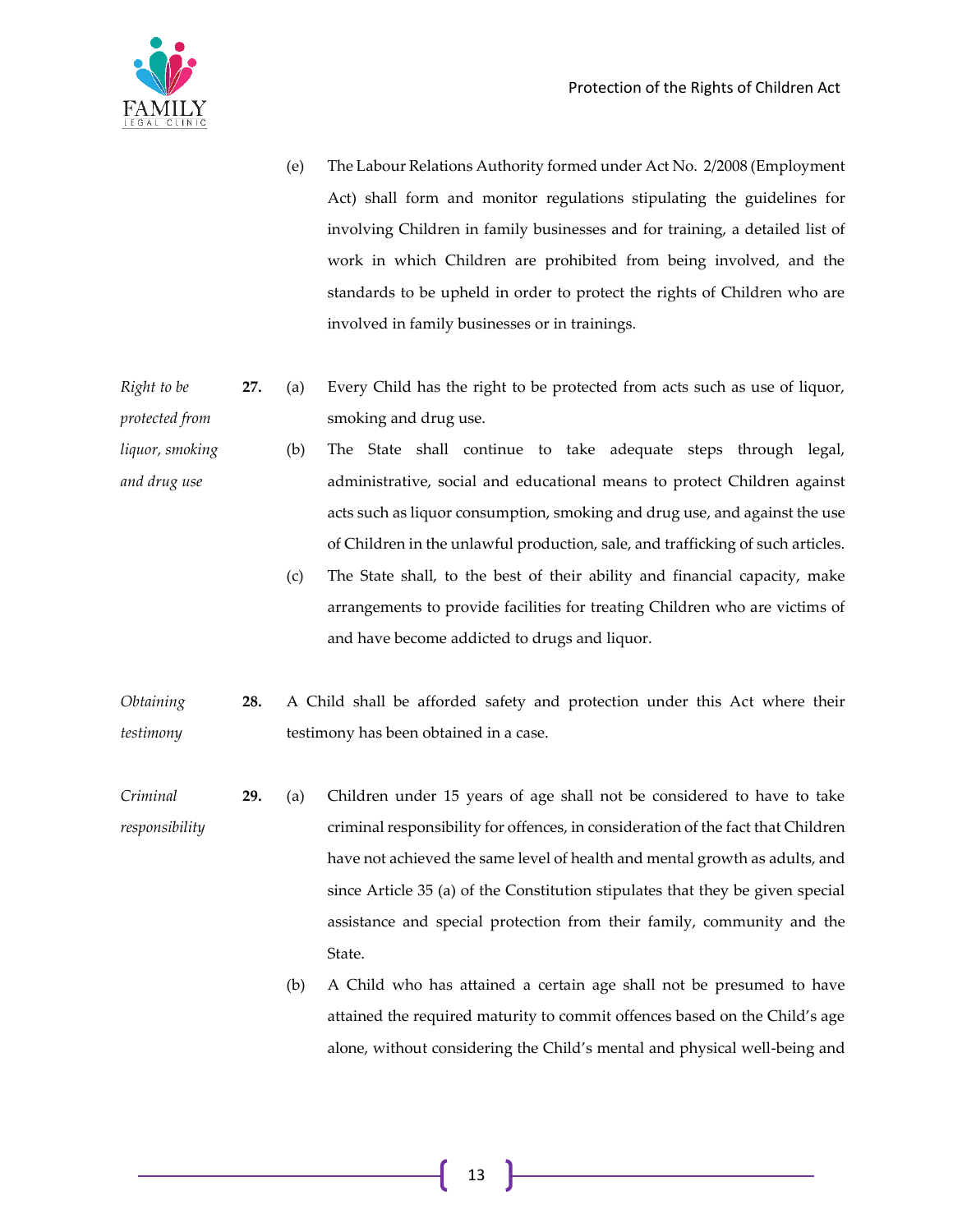the surrounding circumstances, even though the Child is of the age stipulated in subsection (a) of this Section, or older.

- (c) Even though Children under the age stipulated in subsection (a) of this Section do not have to take criminal responsibility for offences, this Section does not prevent them from being dealt under a special mechanism specially established for Children who commit acts contrary to the law.
- (d) No Child shall be given the death penalty, in consideration of the fact that Children have not achieved the same level of health and mental growth as adults, and since Article 35 (a) of the Constitution stipulates that they be given special assistance and special protection from their family, community and the State. In addition, death penalty shall not be given for offences committed before the Child had attained the age of 18, even after the Child has attained the age of 18.
- (e) For the purpose of subsection (d) of this Section, where a Child has been convicted of an offence that warrants the death penalty under any law, the sentence for the Child shall be substituted with one, which does not exceed three quarters of the next most severe punishment for that offence.
- (f) Unless proven otherwise, a person shall be presumed to be a Child and given the benefit afforded under this Act where law enforcement authorities are unable to determine whether the person is a Child or a person over the age of 18 for the purpose of taking any action against them.
- *No violence, or cruel, inhumane punishment* **30.** No child shall be given cruel, inhumane or degrading punishment whether in the home they live in, or educational institutions, or care centres, or any other environment in which they live. Neither should they be subjected to any form of violence.
- *Treatment for Children who are victims of*  **31.** (a) Every Child who is a victim of violence, abuse and negligence shall have the right to physical and mental treatment needed to reconnect with the community.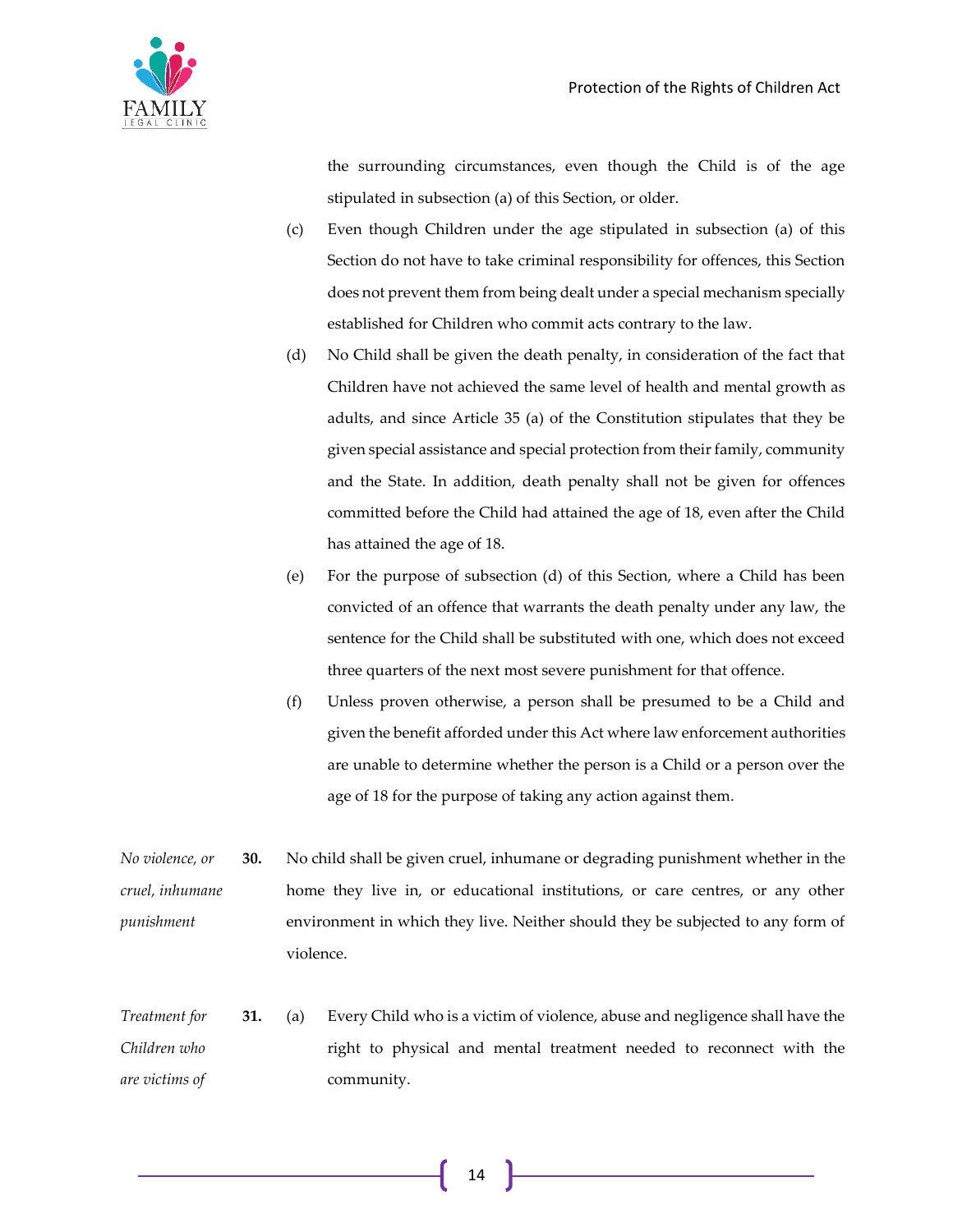

*violence, abuse and negligence* (b) The State shall make arrangements to provide facilities to enable Children to receive the treatment stipulated in subsection (a) of this Section.

*No arrests or detention except as provided for by the law* **32.** A Child shall not be arrested or detained except as provided for by the law, and except as a matter of last resort. Where a Child is so arrested or detained, in addition to ensuring that it is done for the shortest period required by law, the verdict passed upon the charge against the Child being proved which requires the Child to be detained, shall be one which can be reviewed regularly. Even after detention, treatment and services aimed at re-introducing the Child back into the society shall be continued to be provided for the Child.

| Not making |  | 33. (a) No party shall make public, personal information of Children in a manner |
|------------|--|----------------------------------------------------------------------------------|
| public,    |  | that would harm their reputation.                                                |

*information that would harm the reputation of Children* (b) Any information which could directly or indirectly lead to the identification of a Child, or their picture; or personal information such as name, address, information about the educational institution of Children who are suspected of an offence, victims of crime, or in need of care and protection for any other reason, shall not be published in any media or any other medium.

> (c) Although subsection (b) of this Section specifies as such, information may be published to the extent permitted by a court of law or Children's ombudsperson under permitted circumstances and reasons recorded, in the interest of the Child.

| Ensuring the | <b>34.</b> (a) | This Act shall be read in the manner that is most beneficial to the Child, in |
|--------------|----------------|-------------------------------------------------------------------------------|
| rights       |                | order to provide the Child with the rights stipulated in this Chapter.        |

(b) Every institution of the State shall ensure that all the employees in that institution undertaking work related to Children's rights, work in the best interest of the Child or prioritise interests of the Child. They shall further ensure that such employees are adequately trained for the same.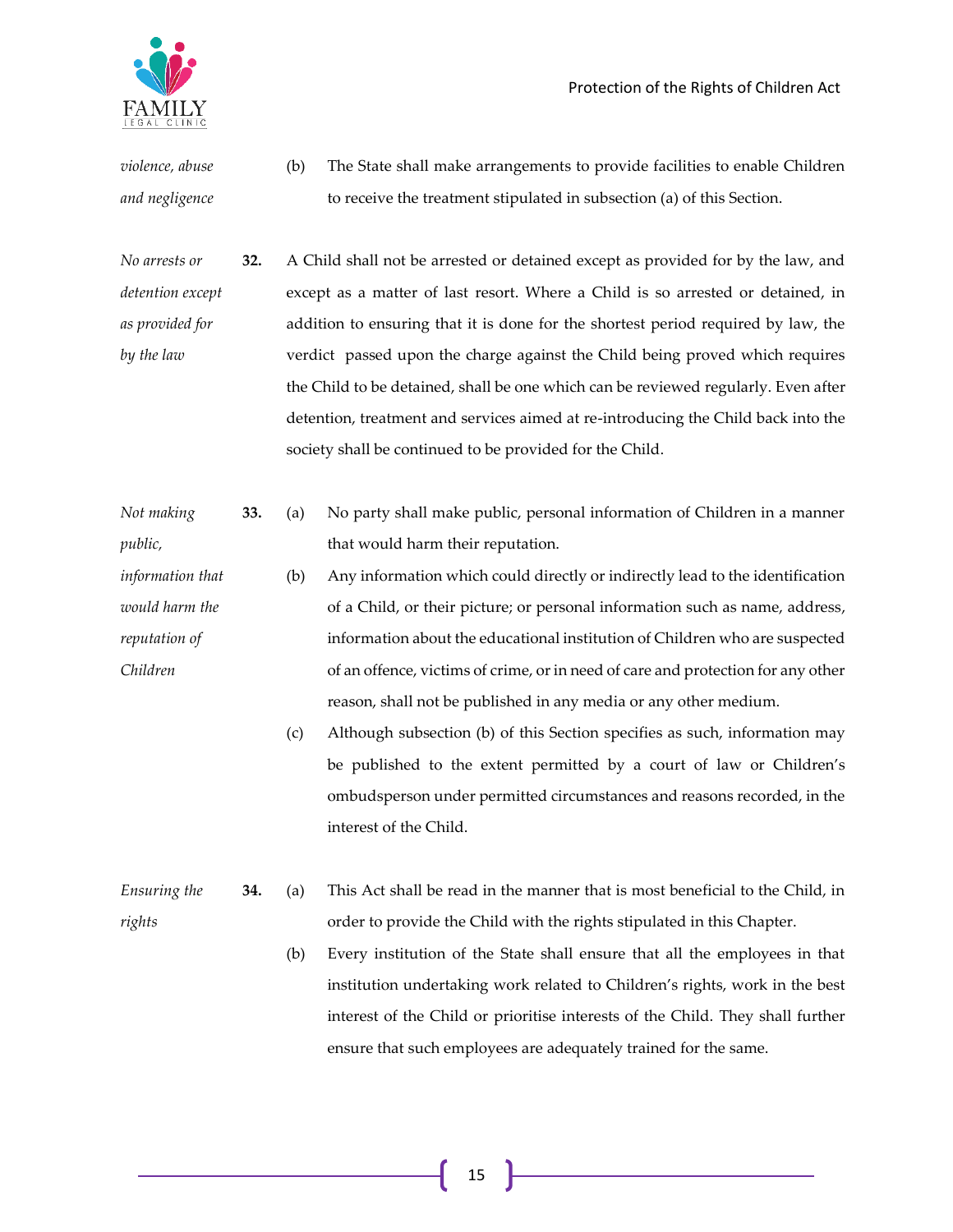- (c) This Act does not prevent giving the Children the benefit of another law, where that law provides Children with the same rights provided under this Act, in a wider area.
- (d) The Child or their guardians have the right to submit the matter to a court of law or relevant State authorities to find a just solution, where any of the rights or freedoms stipulated in this Chapter have been deprived or unlawfully withheld from a Child.

*Provision of other rights* **35.** Every Child has the rights stipulated in in the second chapter of the Constitution or other laws, within the limits prescribed therein.

# **CHAPTER 3 DUTIES OF CHILDREN**

- *Duties and responsibilities of the Child* **36.** While this Act and the Constitution ensures certain rights to every Child, there are certain duties and responsibilities that need to be fulfilled along with those rights. Since those rights and responsibilities are two bases, which cannot be independent of the other, it is the responsibility of every Child to carry out the following within the limits prescribed in this Act, and to the extent permitted by the Child's age and capabilities.
	- (a) maintaining their lives and discipline in accordance with the instructions given by parents, family and educators;
	- (b) maintaining their lives with good virtue, by giving utmost priority to seeking knowledge and training;
	- (c) maintaining the lives of every Maldivian Child in accordance with the Islamic faith and upbringing;
	- (d) respecting oneself and others;
	- (e) staying away from crime and other immoral activities;
	- (f) always striving to make decisions which would result in positive outcomes in their daily lives;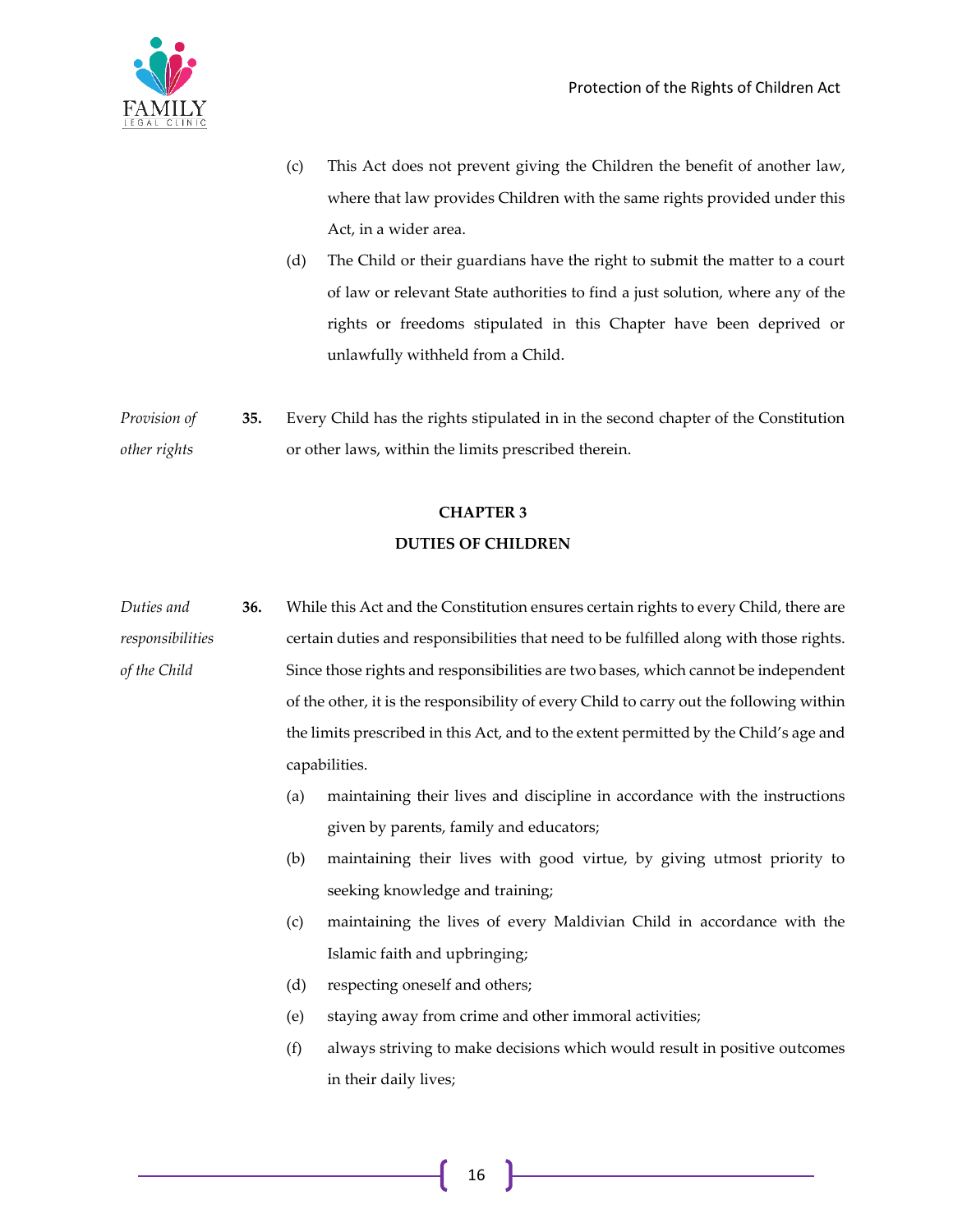

- (g) striving to make use of the physical and mental capacity of each Child for the betterment of society and the nation;
- (h) Carrying out individual responsibilities in their capacity as Maldivian citizens as required under Article 67 of the Constitution.

#### **CHAPTER 4**

### **DUTIES OF PARENTS AND GUARDIANS**

*Parents and guardians prioritizing interests of the Child* **37.** Parents and guardians of a Child shall make the interest of the Child the utmost priority when making all decisions related to the Child. *Consideration to the Child's*  **38.** (a) Parents and guardians of a Child shall consider the changing capabilities of the Child the utmost when making all decisions related to the Child.

- *changing capabilities* (b) For the purpose of subsection (a) of this Section, having due consideration to the changing capabilities of the Child means making decisions related to the Child based on the extent to which the Child is able to learn, gain knowledge, and understand things as the Child grows up and matures. And making decisions related to the Child in consideration of, and by accepting the fact that every Child's capabilities will develop as they grow up and mature.
- *General duties* **39.** It is the fundamental duty of parents to look after, educate and bring up the child in consideration of the best interest of the Child. The following matters are included within the duty of care and upbringing of the Child:
	- (a) protecting and safeguarding the rights of the Child;
	- (b) providing food, housing, clean water and other safeguards necessary for the Child to grow up in a good health;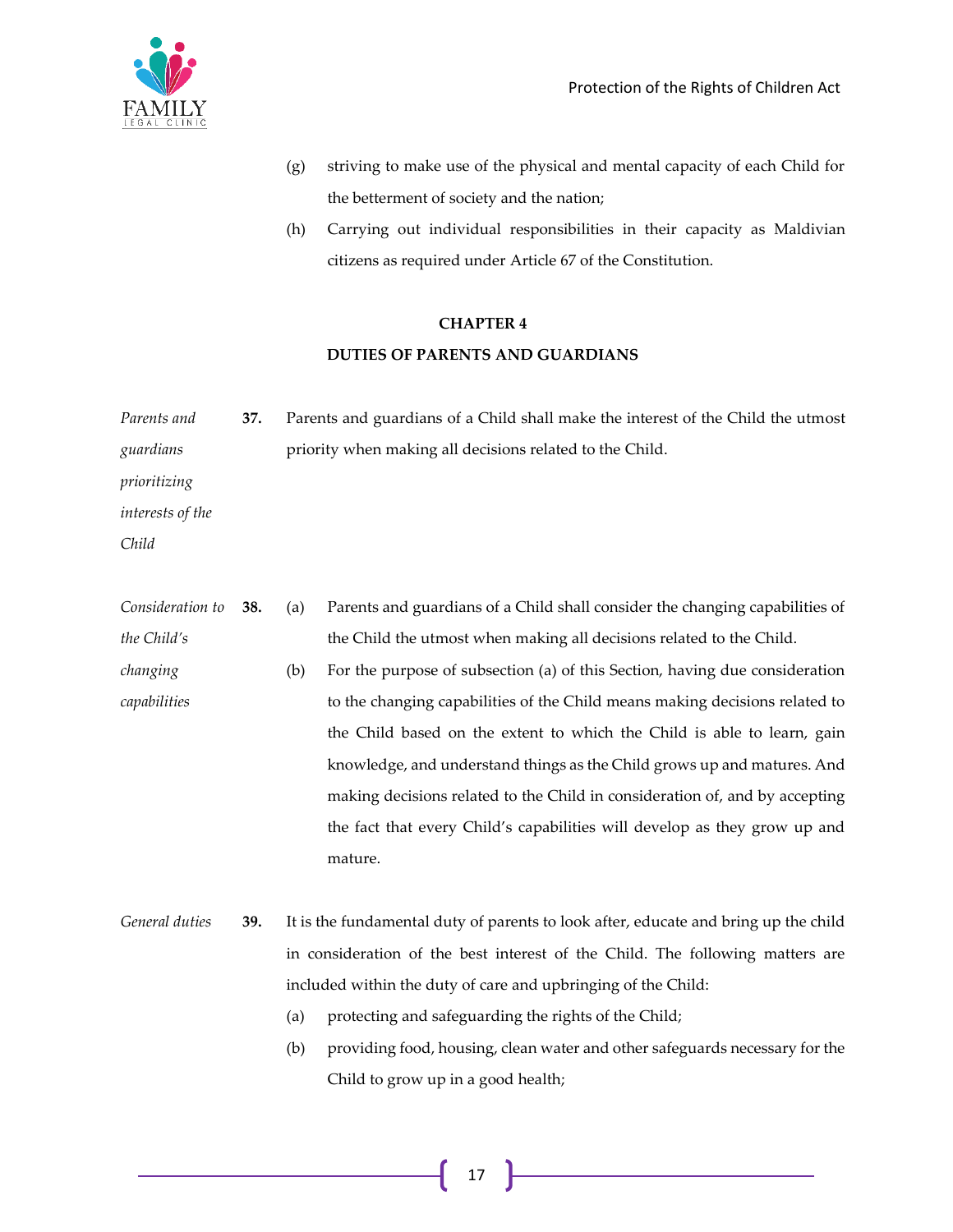

- (c) providing the Child with the necessary vaccines, healthcare, and doing all things necessary to facilitate the Child's mental and physical well-being, their protection and development;
- (d) appointing a responsible person capable of protecting the Child's interest to look after the Child where the parents need to be away from the Child temporarily.
- *Registration of live birth* **40.** (a) Parents of the Child must register the Child's live birth in accordance with the law as soon as the Child is born.
	- (b) Where the parents neglect to register a Child in accordance with subsection (a) of this Section, either the State directly or through another party capable of protecting the Child's interests, shall register the Child's live birth.
	- (c) Parents of the Child will be presumed to have been negligent towards the Child, and action would be taken against them in accordance with this Act and the regulations made hereunder, where the parents do not register a Child's live birth in accordance with the law.
- *Education and upbringing of the Child*  **41.** (a) It is the duty of parents to register a Child in and send them to school regularly, and to always act in a manner that would not have a negative impact on the Child's right to education, in order to provide the child with the right to education.
	- (b) A Child shall not be subjected to any form of violence, or cruel, inhumane punishment in the name of disciplining or otherwise, even though parents have the right to advise and instruct the Child in order to maintain their discipline and virtue. Neither shall they be subjected to any vile or degrading act.
	- (c) Action will be taken against parents of a Child in accordance with the law as a corrective measure, where the parents do not carry out their duties in the care and upbringing of a Child under this Act or any other law.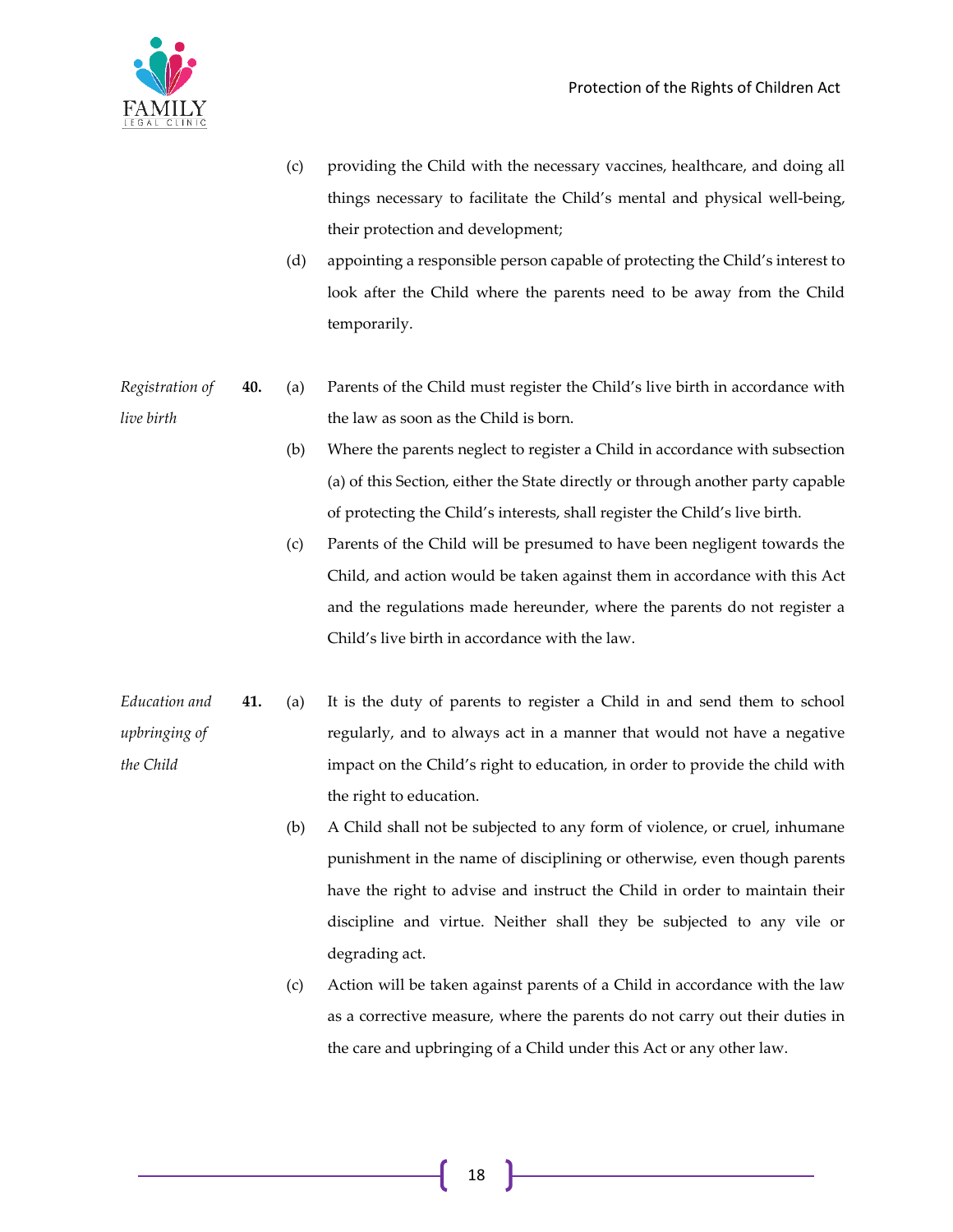

*Child*

- *Right to be present before the law on behalf of the*  **42.** A Child's parents or guardians have the absolute right to take on all the responsibilities of the Child, and to present themselves in front of the law on behalf of the Child.
- *Maintenance* **43.** (a) It is a fundamental duty of the parents to provide maintenance for the Child in accordance with the law.
	- (b) Parents of the Child shall provide maintenance to the party who takes on responsibility of the Child, where the State or any other party stipulated under this Act looks after the Child while the parents are alive.
	- (c) It is a duty of the State to hold the parents accountable where they are negligent in providing maintenance for their Children. It is also a duty of the State to provide Children with means for a living where their parents are unable to provide maintenance.
- *Responsibility for damages given to others by Children* **44.** (a) Parents shall be responsible in addition to the Child, for the damages or hurt given by the Child to others. Or where the Child is being looked after by persons other than the parents, such person shall also be responsible.
	- (b) This Act does not prevent a person who has suffered damages from bringing a claim in court for compensation, where a person specified in subsection (a) of this Section refuses to pay compensation for the damages caused by the Child.
- *Duties of the person who*  **45.** (a) All the duties and responsibilities entrusted to the parents of the Child will be applicable to the person who looks after the Child, where the Child is being taken care of by a person other than the parents.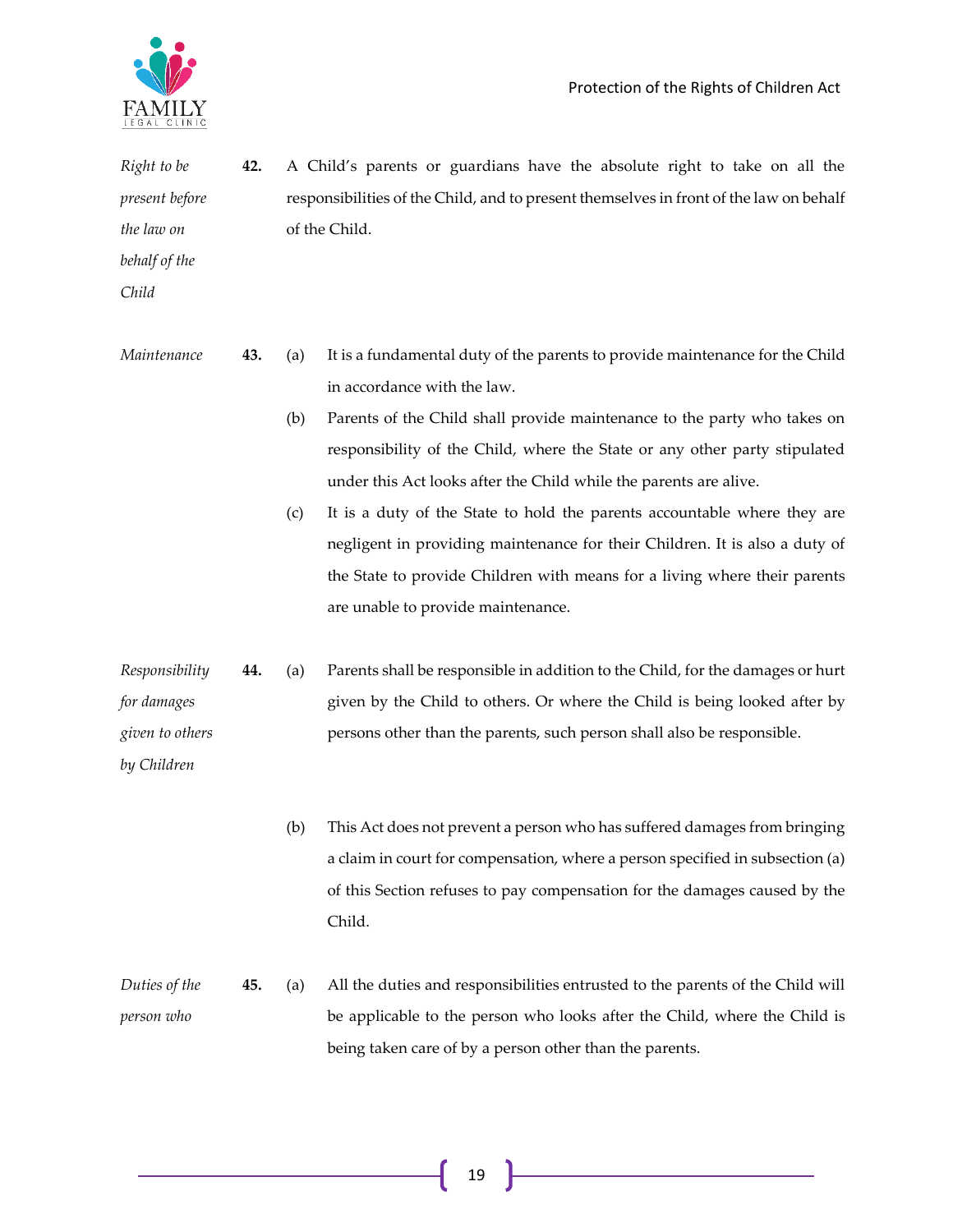

*looks after the Child* (b) The person or persons looking after the Child will have power and discretion to do all things necessary for the benefit or protection of the Child in accordance with this Act.

# **CHAPTER 5 DUTIES OF THE STATE**

- *General duty of the State to provide rights* **46.** (a) It is a duty of the State to take all necessary legal, administrative and other steps to ensure that the rights stipulated in Chapter 2 of this Act are available to Children.
	- (b) It is a duty of the State to carry out all its responsibilities under the International Convention on the Rights of the Child, its optional protocols, and other international treaties relating to the protection of the rights of Children to which the Maldives is a party, and to take all steps necessary to implement matters in those treaties except those matters to which the Maldives has objected.
	- (c) The State shall ensure that the laws and regulations in force in the Maldives protect the rights of Children and are laws that have been made in a manner that would not have any negative impact on the rights of Children.
- *Assisting parents and holding them accountable* **47.** (a) It is a duty of the State to provide adequate facilities to enable parents to carry out their responsibilities in the care and upbringing of Children. (b) It is a duty of the State to hold the parents accountable and provide care and protection to Children where the parents are negligent in providing their
	- Children with the right and protection they deserve.
- *Private parties who provide services* **48.** Where any of the services given to Children are privatized, the State shall establish a mechanism to monitor and hold accountable, the institutions that provide services to Children to ensure that their services are provided in accordance with the standards stipulated in this Act and the regulations made hereunder.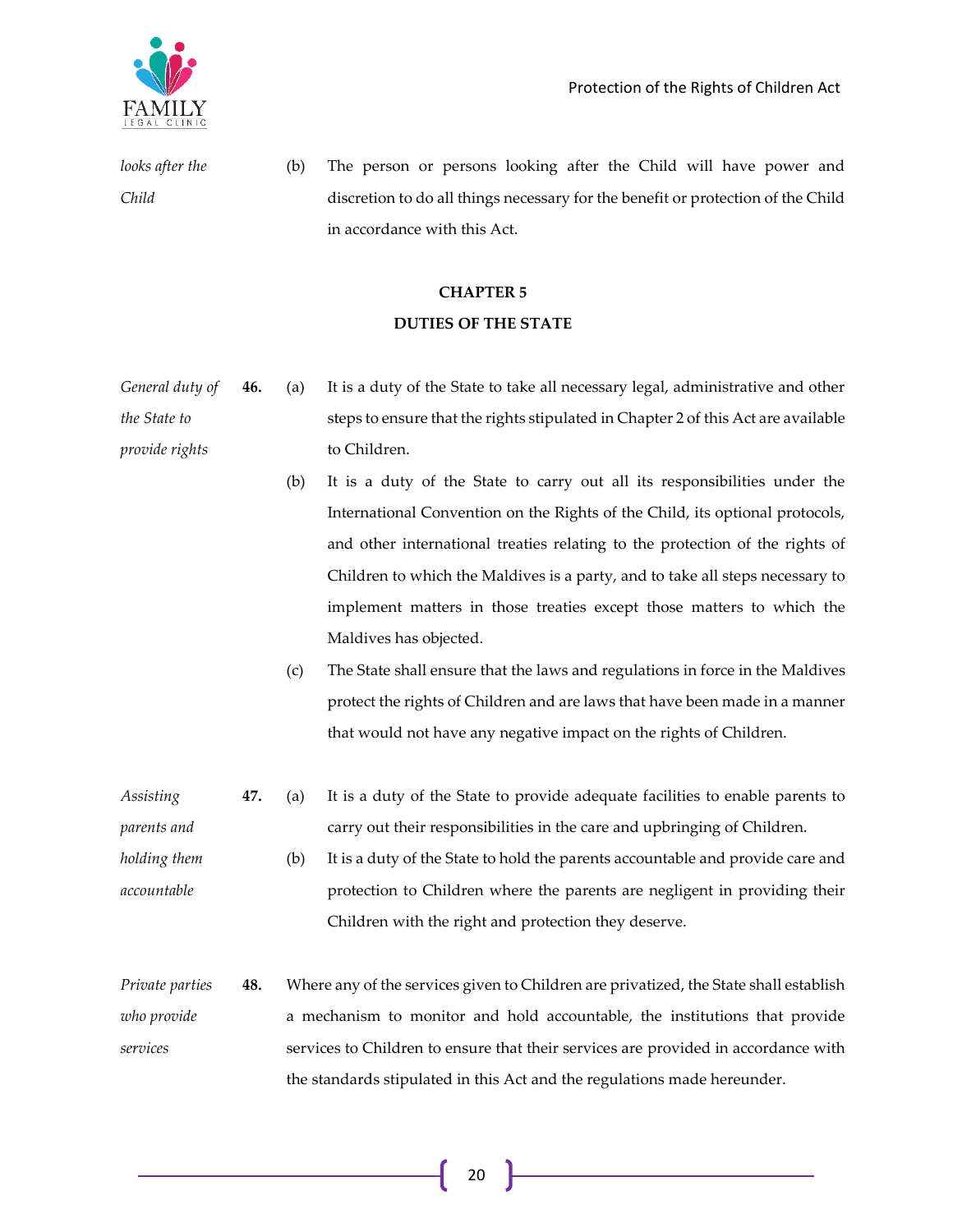

*Participation of Children in deciding matters related to them* **49.** The State shall establish a mechanism to seek their opinion and ensure participation of Children as much as possible, where the State makes decision in matters related to Children.

*Making information public* **50.** The State shall make public, information related to the rights of Children, their responsibilities, and the duties of parents and others, in order to raise awareness amongst stakeholders, and conduct programs to raise awareness amongst Children and the community about it.

## **CHAPTER 6**

#### **DUTIES OF OTHERS**

*Duties of family and community* **51.** (a) This Act entrusts the following duties to the family and community with regards to protecting and safeguarding the rights of Children:

- (1) protecting the rights of Children;
- (2) assisting Children, and doing what is necessary to provide care and protection to Children;
- (3) reporting cases of Children who do not receive care and protection and are victims to violence and abuse.
- (b) In addition to the persons stipulated in subsection (a) of this Section, every person who is entrusted with looking after a Child must carry out the duties stipulated in subsection (a) of this Section.
- *Duties of individuals* **52.** This Act entrusts the following duties to individuals with regards to protecting and safeguarding the rights of Children:
	- (a) adopting policies that will protect and prioritise the rights of Children in businesses and work environments;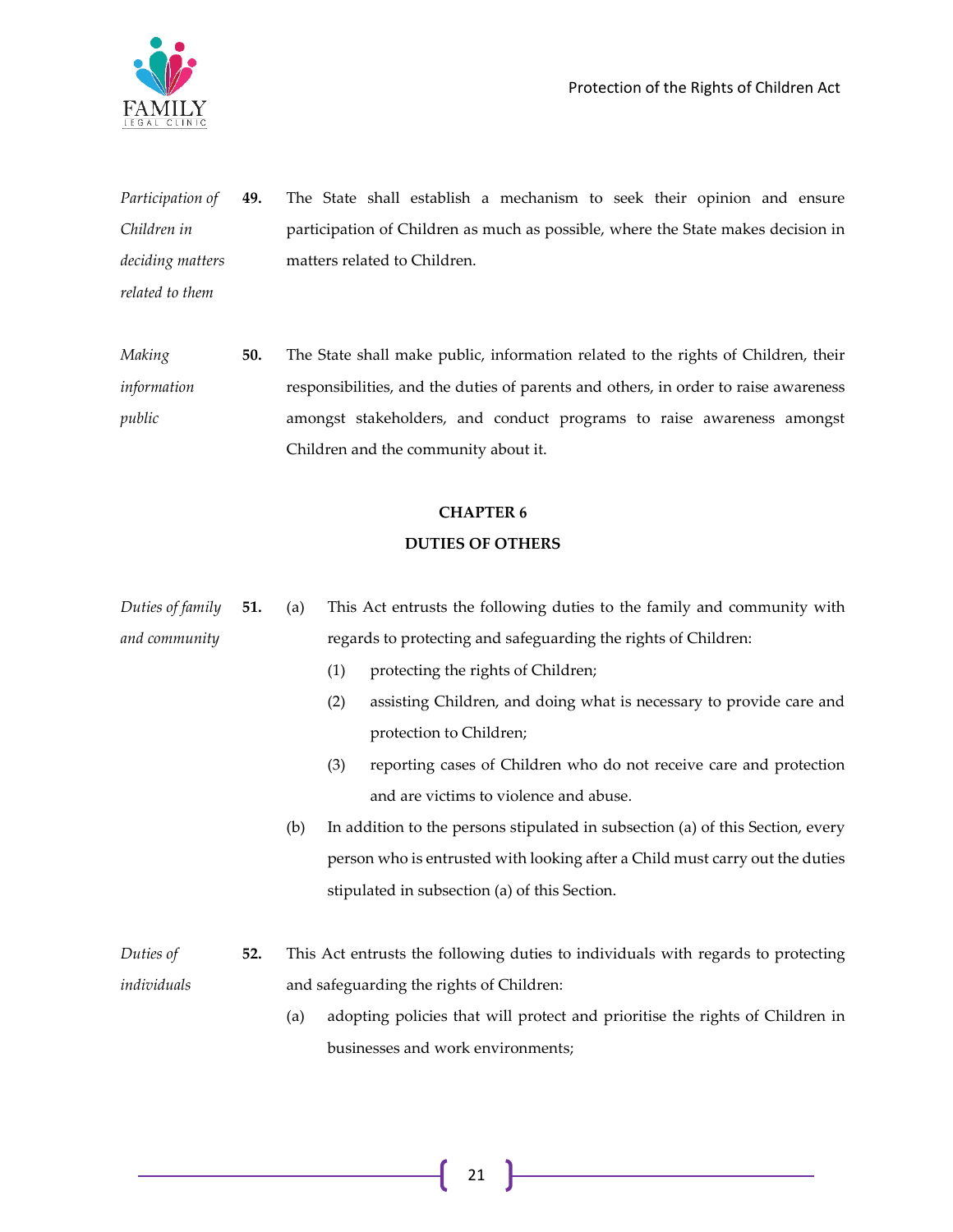- (b) participating in provision of care and protection to Children, and providing facilities for it;
- (c) acting in accordance with this Act and the Employment Act in provision of employment to Children.
- *Not doing something that has negative impact on Children's rights* **53.** It is prohibited to speak in a manner that would have a negative impact on the rights of Children, and support matters that will have a negative impact on their rights. Where any person acts in contravention of this, the matter shall be investigated, and considering its gravity and repetition, the Minister shall take actions such as imposing fines on the parties involved, or where the party has a license to provide services to the public, revoking their license.

### **PART 3**

### **APPLICATION OF LAW**

#### **CHAPTER 7**

### **PARTY WITH UTMOST DUTY**

- *Responsibility of the Minister* **54.** (a) The Minister has the utmost duty to enforce the responsibilities stipulated in this Act, other than those which have been assigned to a specific party in this Act for protection of the rights of Children.
	- (b) The Minister shall formulate the necessary policies for protection of the rights of Children, and for provision of care and protection to Children from the State.
	- (c) The Minister is vested, under this Act, with all the direct powers that are required to carry out the responsibilities stipulated in subsections (a) and (b) of this Section, and all the powers that will facilitate to carry them out.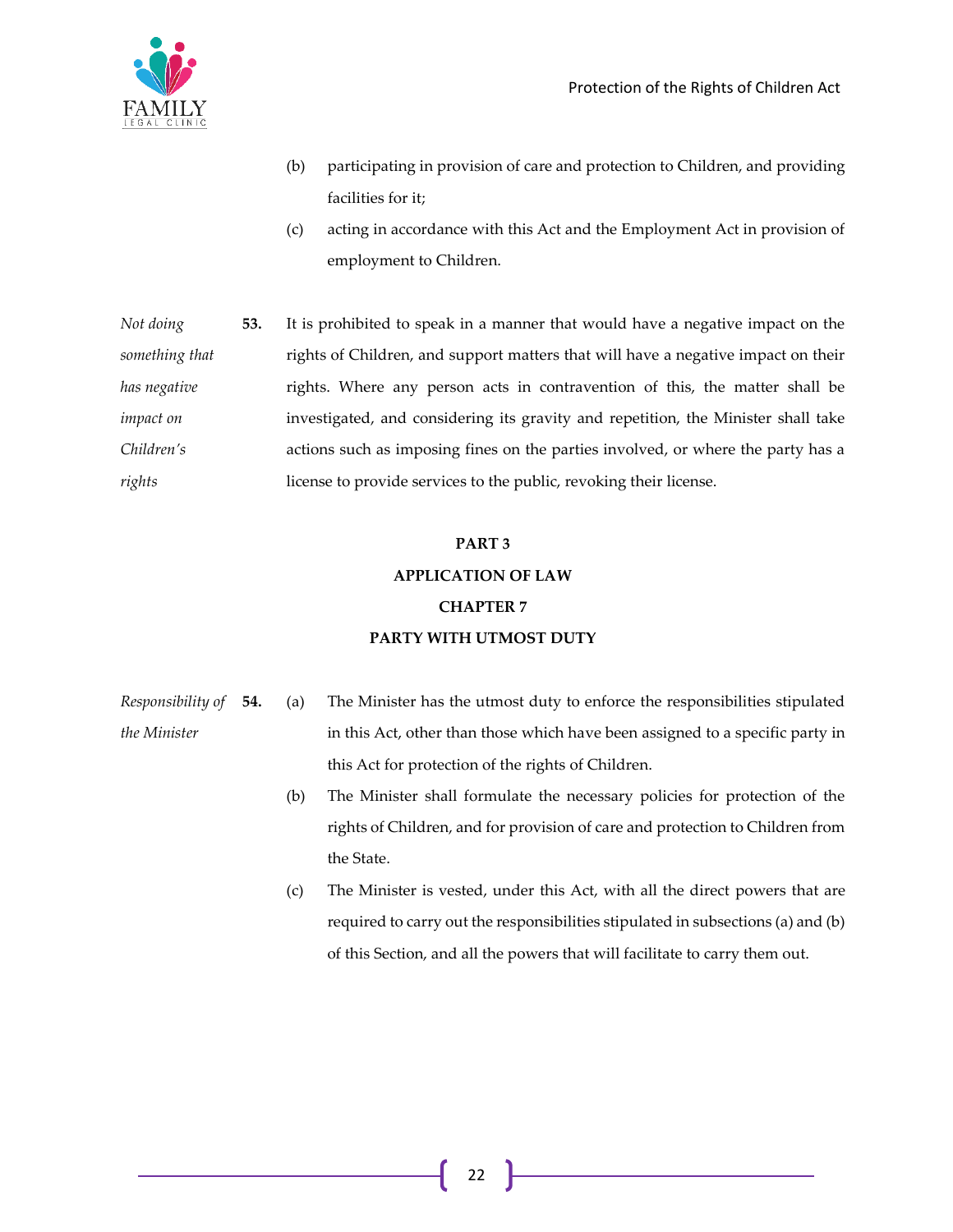

# **CHAPTER 8**

# **COUNCIL FOR PROTECTION OF THE RIGHTS OF CHILDREN**

| Council for       | 55. | (a) | The President shall create a Council for protection of the rights of Children |
|-------------------|-----|-----|-------------------------------------------------------------------------------|
| protection of the |     |     | within 60 days from the date this Act comes into force.                       |
| rights of         |     | (b) | The President shall appoint and dismiss members to and from the Council.      |
| Children          |     | (c) | The Council created under subsection (a) of this Section will be answerable   |
|                   |     |     | to the Minister.                                                              |
|                   |     | (d) | The Ministry will run and oversee the administration of the Council.          |
| Formation of the  | 56. | (a) | The Council is made up of the following persons:                              |
| Council           |     |     | (1)<br>person appointed by the Ministry;                                      |
|                   |     |     | person appointed by the Ministry of Health;<br>(2)                            |
|                   |     |     | (3)<br>person appointed by the Ministry of Education;                         |
|                   |     |     | (4)<br>person appointed by the Maldives Police Service;                       |
|                   |     |     | person appointed by the Prosecutor General's Office;<br>(5)                   |
|                   |     |     | (6)<br>two persons appointed among civil society working for protection of    |
|                   |     |     | the rights of Children.                                                       |
|                   |     | (b) | The Council stipulated in subsection (a) of this Section may seek advice from |
|                   |     |     | the following parties, when it sees fit:                                      |
|                   |     |     | (1)<br>person appointed from the ministry related to youth and community      |
|                   |     |     | empowerment;                                                                  |
|                   |     |     | person appointed from the ministry related to Islamic matters;<br>(2)         |
|                   |     |     | lawyer appointed by Attorney General's Office;<br>(3)                         |
|                   |     |     | any other person determined by the Council.<br>(4)                            |
| President and     |     |     |                                                                               |
|                   | 57. | (a) | The President shall appoint a president and a vice-president of the Council   |
| vice-president of |     |     | amongst the members.                                                          |
| the Council       |     | (b) | Duties of the president of Council are to organize and administer the work    |
|                   |     |     | of the Council, and to preside over meetings of the Council.                  |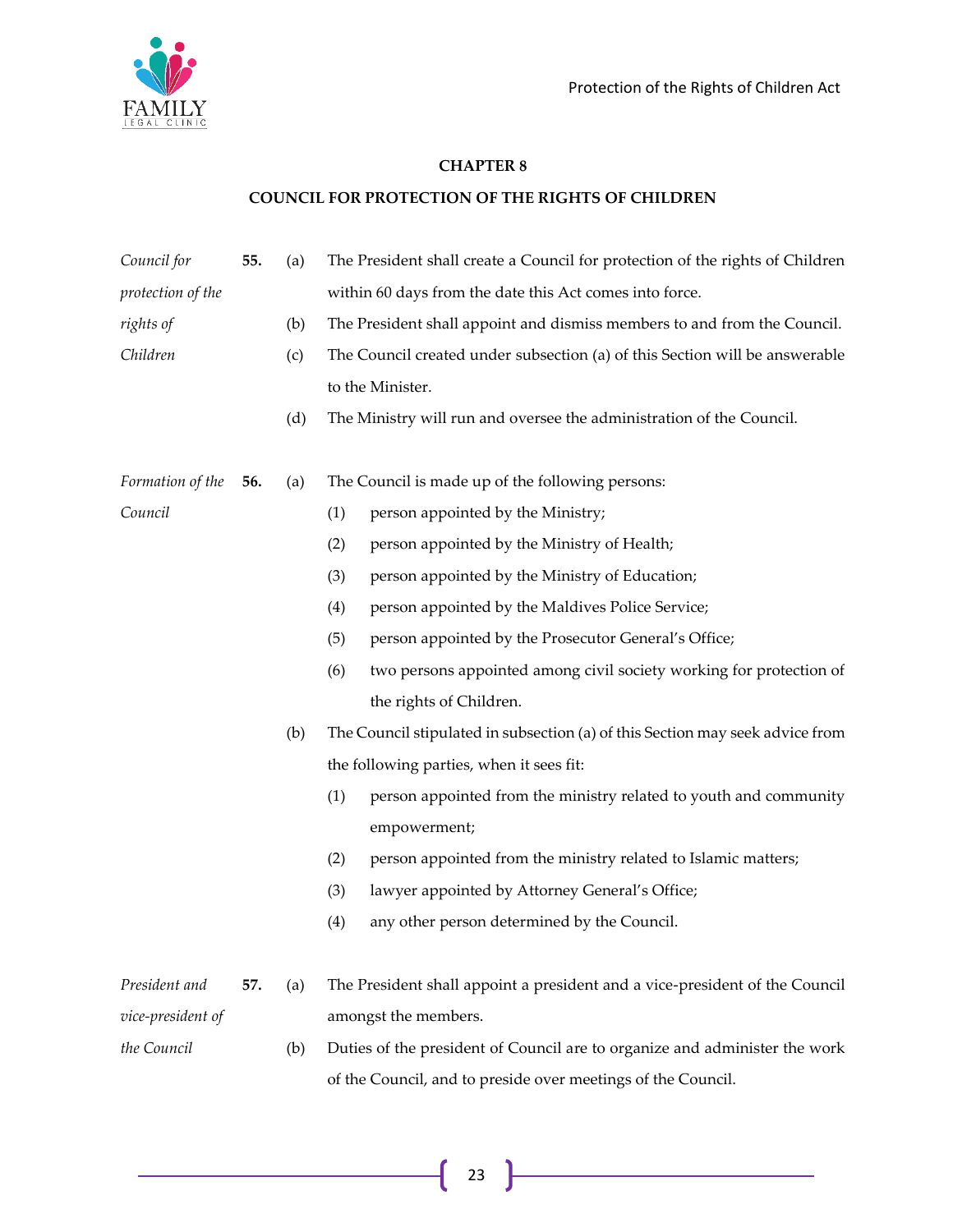

- (c) Duties of the vice-president of the Council are to assist the president of the Council to carry out his duties, and to carry out the duties of the president of the Council where he is excused from it.
- (d) Where the president or vice-president of the Council wish to do so, they shall submit resignation from their position to the President.
- (e) The President shall appoint a person within 30 days from the date the position becomes vacant, where the president or the vice-president of the Council resigns.
- *Responsibility of*  **58.** The responsibilities of the Council are specified below:
- *the Council*
- (a) advising the Minister on formulating policies for protection of the rights of Children, and provision of care and protection to Children;
- (b) identifying the issues to be given utmost priority in the Maldives with regards to protection of the rights of Children, and provision of care and protection to Children, and advising the Minister on the steps to be taken;
- (c) monitor the implementation of International Convention on the Rights of the Child, its optional protocols, and other international treaties relating protection of the rights of Children to which the Maldives is a party, and advise the Minister on the steps to be taken;
- (d) advise the Minister on the steps to be taken to prevent violence against Children;
- (e) advise the Minister on reviewing the services provided under the national mechanism to provide care and protection to Children, and on developing the services further;
- (f) monitor the implementation of targets and policies formulated by the Minister for protection of the rights of Children, and provision of care and protection to them, review the work being carried out to implement those policies, and inform the Minister regularly;
- (g) determine long term guidelines for releasing funds to State institutions and civil society organisations working to provide protection to Children, and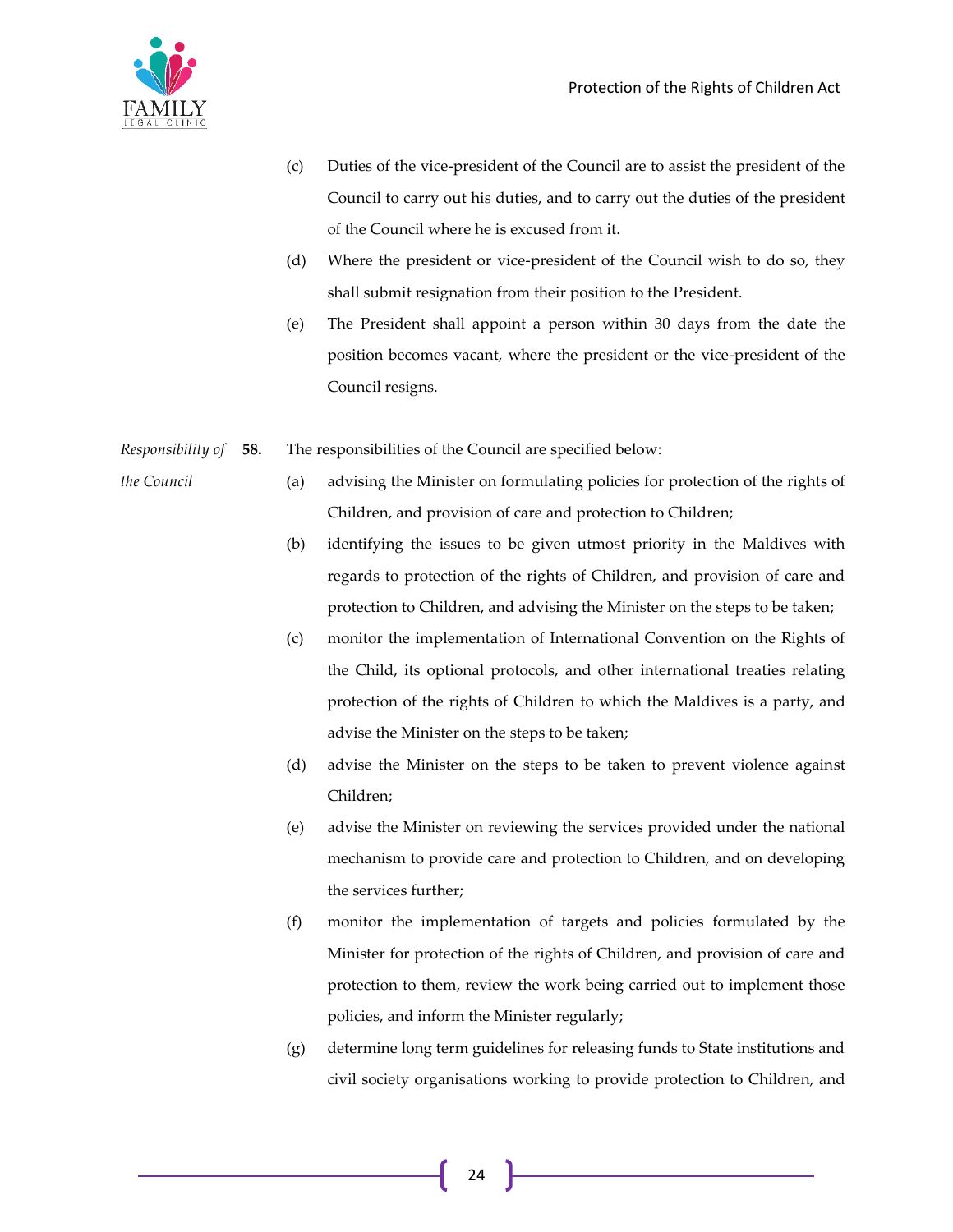

determine matters to be given priority when releasing funds under those guidelines;

- (h) establish working relationships between international organisations and Maldives civil society organisations working for protection of the rights of Children, and provision of care and protection to them, and co-ordinate activities carried out with such organisations;
- (i) Advise the Minister on formulating policies, standards and procedures that need be formulated in accordance with the purpose of this Act.

*Meetings of the Council* **59.** The manner of conducting Council meetings, and the procedure to be adhered to in running the Council shall be stipulated in the regulations made under this Act.

#### **CHAPTER 9**

# **CHILD AND FAMILY PROTECTION SERVICES**

| Child and        | 60. | (a) |        | An institution named "Child and Family Protection Services" with the           |
|------------------|-----|-----|--------|--------------------------------------------------------------------------------|
| Family           |     |     |        | special mandate for protection of the rights of Children and interests of      |
| Protection       |     |     |        | Children in need of care and assistance, is established within 30 days from    |
| Services         |     |     |        | the date this Act comes into force.                                            |
|                  |     | (b) |        | The Service established under subsection (a) of this Section is an institution |
|                  |     |     |        | of the Government working under the Ministry.                                  |
|                  |     | (c) |        | The Minister shall be answerable to the People's Majlis in matters related to  |
|                  |     |     |        | Child and Family Protection Services.                                          |
|                  |     |     |        |                                                                                |
| Responsibilities | 61. | (a) |        | The responsibilities of Child and Family Protection Services are specified     |
| of Child and     |     |     | below: |                                                                                |
| Family           |     |     | (1)    | providing assistance and cooperation to Children and their families,           |
| Protection       |     |     |        | who are in need of assistance;                                                 |
| <i>Services</i>  |     |     | (2)    | protecting and promoting the interests of Children in need of                  |
|                  |     |     |        | assistance;                                                                    |
|                  |     |     |        |                                                                                |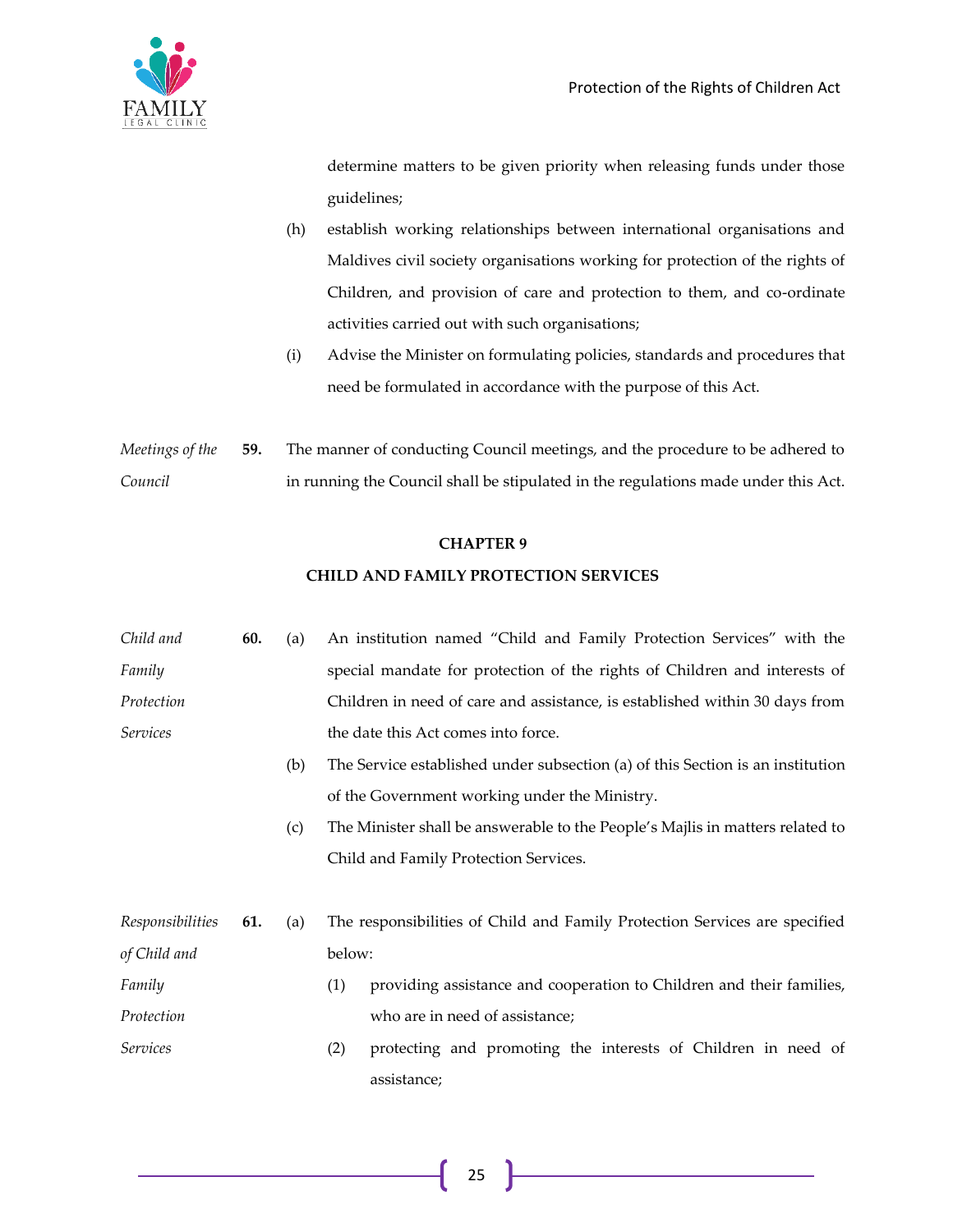

- (3) investigating cases submitted relating to the rights of Children, and finding a solution to those cases with the assistance and cooperation from the relevant institutions;
- (4) making arrangements for provision of the following minimum services to provide care and assistance to Children:
	- (i) family conferencing services;
	- (ii) counseling and support services;
	- (iii) legal aid;
	- (iv) rehabilitation services.
- (5) coordinating with the National Drug Agency regarding provision of treatment to Children who are victims of drug addiction;
- (6) carrying out the responsibilities of the Minister under the laws in practice, with regards to Children who are brought under State care;
- (7) carrying out all the functions relating to fostering of Children brought under State care;
- (8) establishing cooperation between different fields in relation to Children brought under State care, and being fostered, and coordinating the work between such institutions;
- (9) providing the required assistance or services to Children in need of such assistance, with a focus on their needs;
- (10) maintaining a register of information related to the following matters:
	- (i) information of Children in need of special protection;
	- (ii) information of Children under State care;
	- (iii) information of Children under foster care and those Children who have been decided to be fostered;
	- (iv) information of care centres for Children;
	- (v) information of civil society organizations working to protect the rights of Children;
	- (vi) Other information relevant to protection of the rights of Children.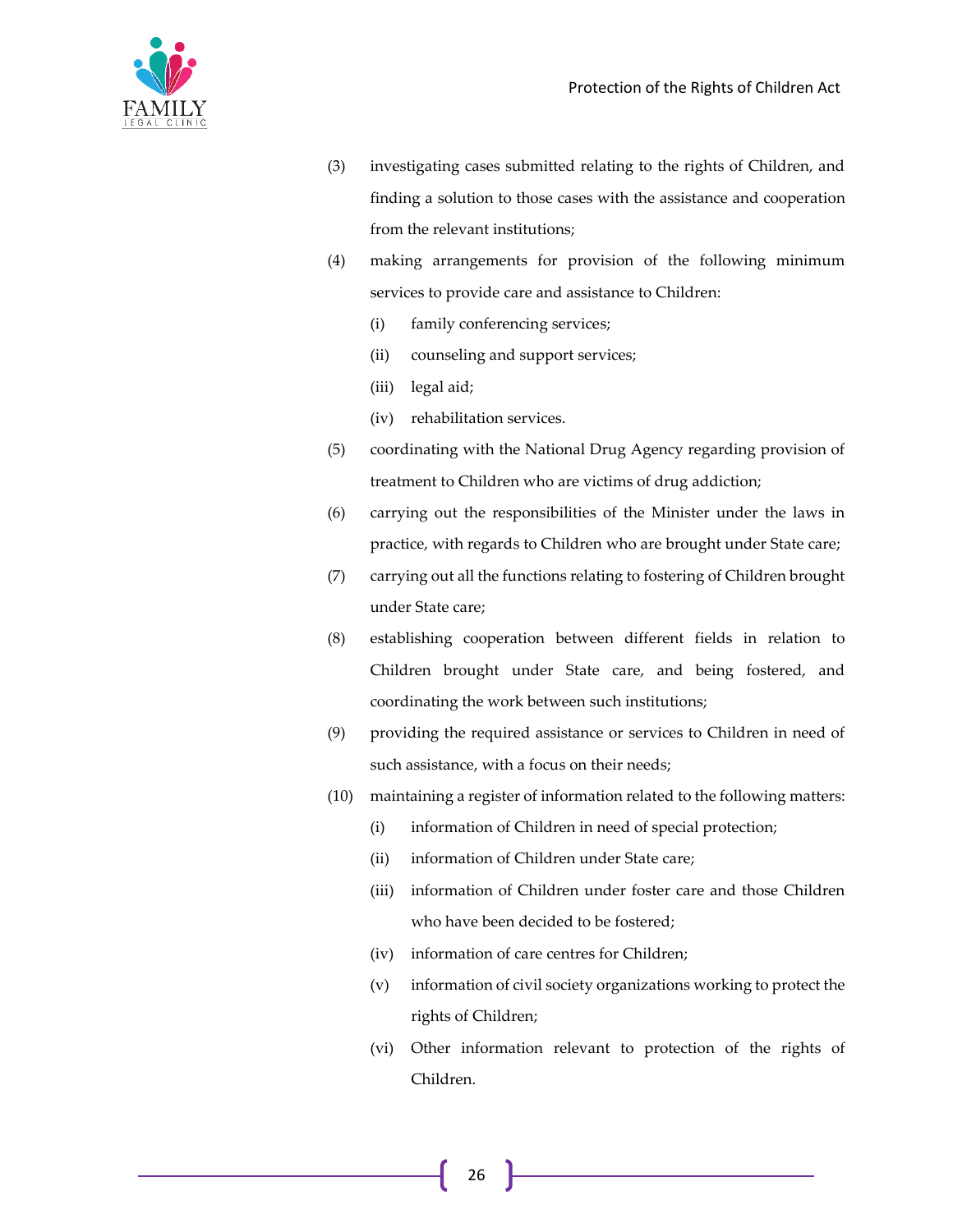- (11) conducting research on protecting the rights of Children;
- (12) collecting and publishing data needed to plan, organize, monitor and evaluate the work carried out for protection of the rights of Children. Accordingly, collecting and publishing detailed data or disaggregated data on Children's age, sex, type of disability, geographic area where Children live in or belong to, and their social and economic conditions.
- (b) In carrying out the responsibilities stipulated in subsection (a) of this Section, the Child and Family Protection Services will act in accordance with this Act and the regulations made hereunder.

| Running the     | 62. | (a) | The funds needed for carrying out the responsibilities of Child and Family     |
|-----------------|-----|-----|--------------------------------------------------------------------------------|
| Child and       |     |     | Protection Services fully shall be included in the State budget passed by the  |
| Family          |     |     | People's Majlis every year and released to those Services.                     |
| Protection      |     | (b) | The Minister shall send to the Minister of Finance to be included in the State |
| <b>Services</b> |     |     | budget in accordance with Act No 3/2006 (Public Finance Act), the budget       |

required to run Family and Child Protection Services.

#### **CHAPTER 10**

#### **SOME OF THE DECENTRALISATION POLICIES**

- *Enforcing the law within the decentralization mechanism* **63.** (a) In order to vest the island councils, atoll councils and city councils with the power to enforce this Act, and to facilitate them to take up the responsibility of enforcing this Act within their jurisdiction, the Minister may appoint under this Act, each of those councils as an agent for enforcement of this Act in the jurisdiction to which that council belongs.
	- (b) Any power, obligation, or duty to enforce the law under subsection (a) of this Section shall only be delegated to island councils, atoll councils or city councils by the Minister after providing the council with facilities required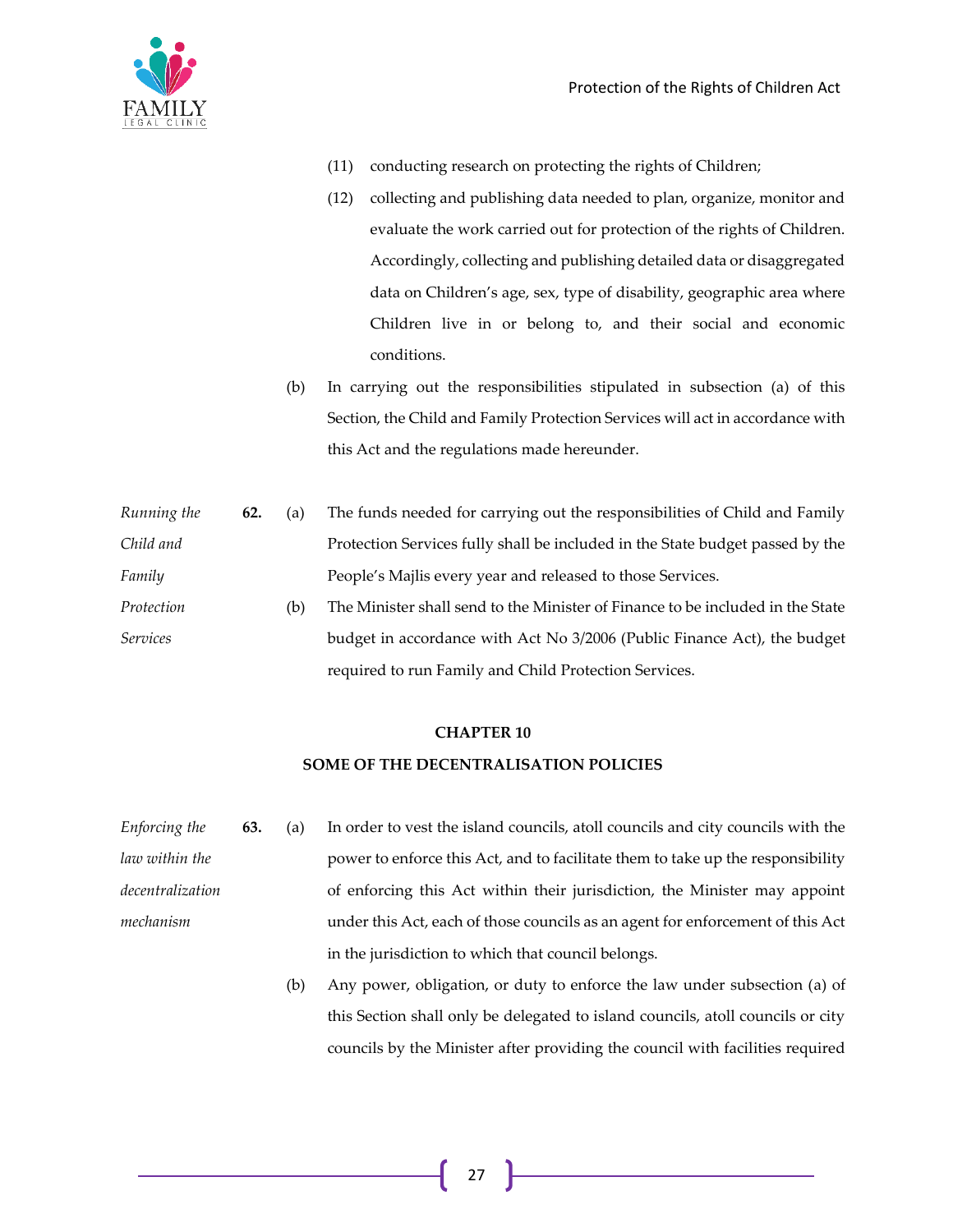

for enforcing the responsibility or power, and in accordance with the policies formulated by the Minister under this Act.

- (c) Persons carrying out the responsibility of protecting the rights of Children in the island councils, atoll councils and city council levels, persons working to raise awareness regarding protection of the rights of Children, and persons working to protect Children from violence shall be subject to the power and instructions of the Minister under this Act.
- (d) Island councils and city councils shall only be appointed as agents for that jurisdiction for enforcement of this Act pursuant to subsection (a) of this Section, after training the technical staff of the councils relevant to protection of the rights of Children. Accordingly, an employee shall be designated from each of the island and city councils to work on matters related to rights of Children, such work shall be included in their employment duties and they shall be given adequate training.
- *Responsibilities of councils* **64.** The main responsibilities of councils with regards to enforcement of matters related to protection of the rights of Children and provision of care and protection to them are specified below:
	- (a) enforcing the policies related to protection of the rights of Children and provision of care and protection to them at the council level, in accordance with the instructions of the Ministry;
	- (b) planning and organizing different projects within constituencies or areas of the council's jurisdiction regarding protection of the rights of Children and provision of care and protection to them, and taking necessary relevant steps in accordance with instructions of the Ministry;
	- (c) monitoring the works being carried out to enforce this Act within the jurisdictions of the councils, and report to the Ministry as instructed by the Ministry;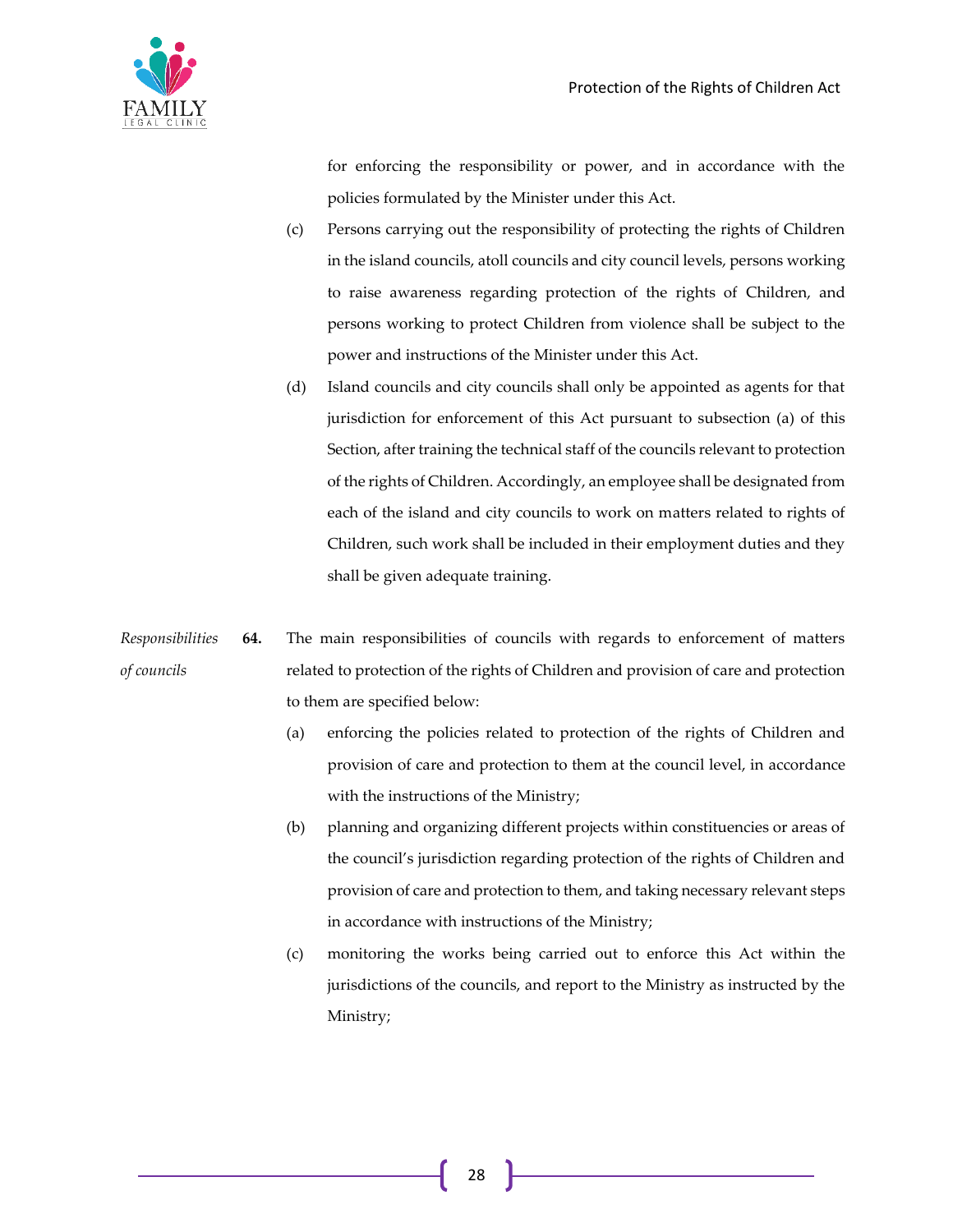

- (d) reporting to the authorities designated under this Act, information about cases of negligence of parents towards their Children, and violence against Children;
- (e) seeking the participation of civil society organisations and citizens who belong to those councils, in carrying out the works related to protection of the rights of Children within the jurisdiction of those councils;
- (f) assisting the Ministry to enforce the regulations made under this Act within the council level;
- (g) carrying out other works conducted by councils pursuant to regulations made under this Act.
- *Delegating responsibilities to councils* **65.** (a) Where certain responsibilities are to be delegated to island council level or atoll council level or city council level, it shall be done so by explicitly specifying the powers or responsibilities under an agreement between the Ministry and the council.
	- (b) The areas of responsibilities delegated to councils under this Act, the manner of procuring facilities for enforcing those responsibilities, the manner in which the Ministry, law enforcement institutions and councils will cooperate and work together, and guidelines for coordinating the works shall be specified in the agreement stipulated in subsection (a) of this Section.
	- (c) The responsibilities that can be delegated to island councils, atoll councils and city councils shall be specified in the regulation made under this Act, and that Act shall be published in the Maldives Government Gazette.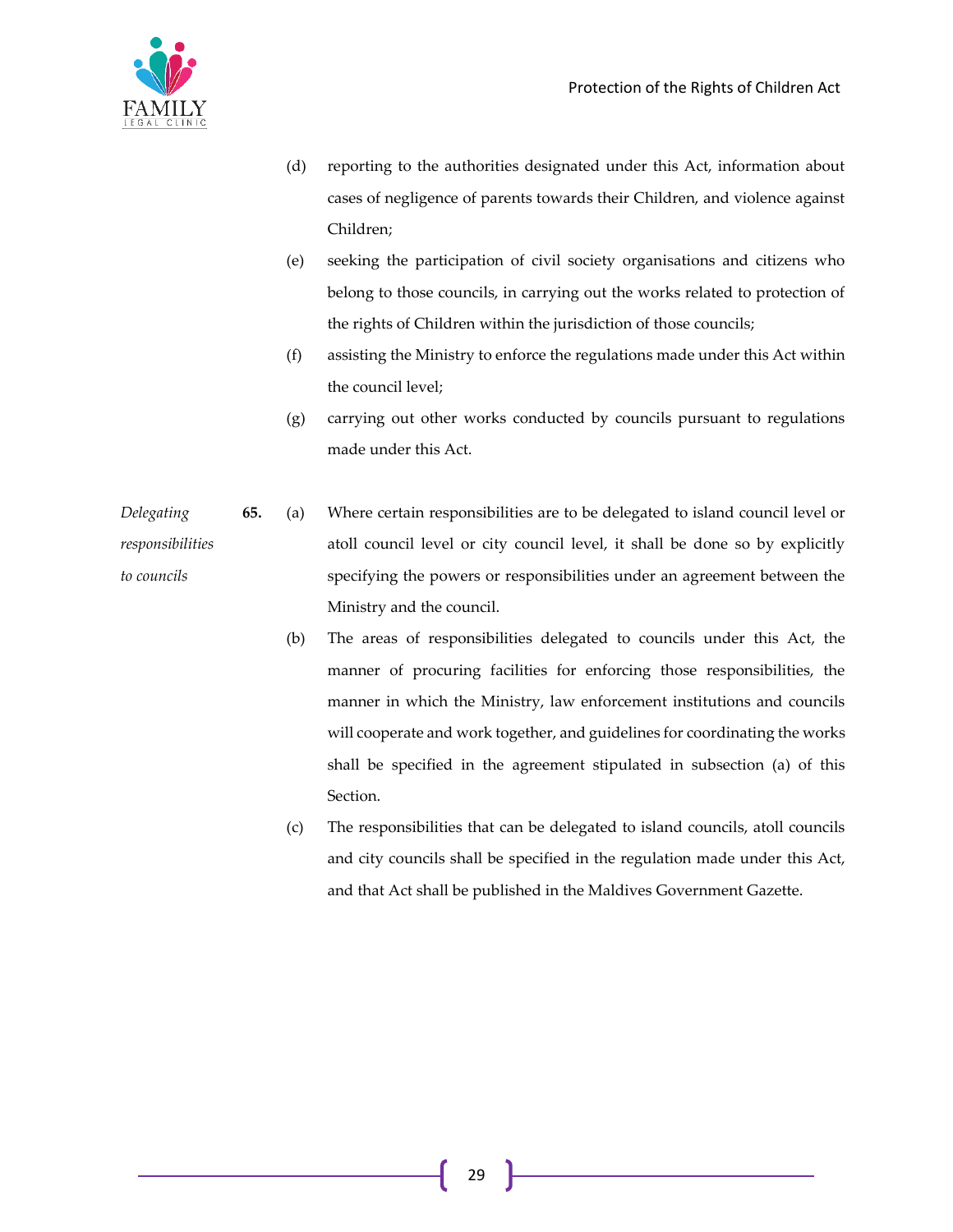

#### **PART 4**

#### **PROVIDING CARE AND PROTECTION TO CHILDREN**

#### **CHAPTER 11**

#### **NATIONAL MECHANISM FOR PROVIDING CARE AND PROTECTION TO CHILDREN**

*Establishing the national mechanism for*  **66.** The Minister shall establish a national mechanism for providing care and protection to Children, in order to provide assistance and cooperation to Children in need of assistance, care and protection, and their parents.

*providing care and protection* 

*to Children*

*the national* 

*mechanism*

- *What should be provided under*  **67.** The following things shall be provided under the national mechanism for provision of care and protection to Children pursuant to Section 66 of this Act:
	- (a) service of providing social protection to Children and their families;
		- (b) formulating a regulation which includes procedures for protection of Children's rights, and ensuring that it is a procedure that would work with the cooperation of relevant institutions;
		- (c) establishing a mechanism for reporting cases of Children in need of care and protection;
		- (d) establishing a mechanism for investigation and taking action about cases of Children in need of care and protection;
		- (e) establishing facilities that will enable the removal of Children from unsafe environments and move them to a safe environment;
		- (f) establishing a mechanism for fostering of Children in need of care and protection;
		- (g) establishing a mechanism for taking action against persons who commit acts of violence, abuse and negligence against Children;
		- (h) establishing a mechanism to coordinate activities of private parties, the State, community and families to prove protection to Children;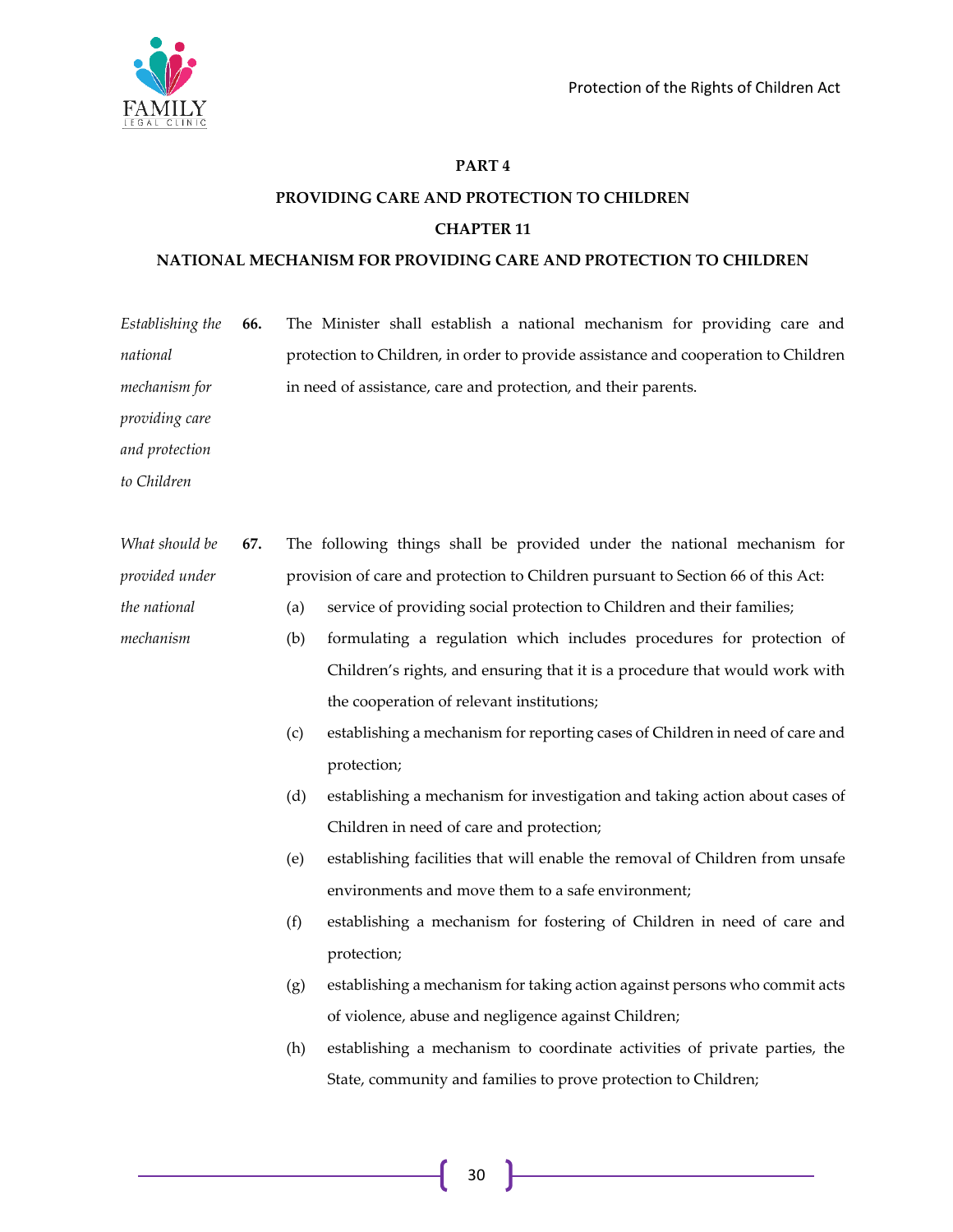

*mechanism*

- (i) establishing a mechanism to save adequate data for identifying the extent to which rights of the Children are protected;
	- (j) establishing a mechanism to monitor and assess the standard of services provided by parties who provide services to Children;
	- (k) establishing a mechanism to distribute facilities required for protection of the rights of Children in an equitable manner;
	- (l) Establishing a mechanism to take prompt action in issues related to Children through schools, hospitals, health centres, councils and the public.
- *Bases of the national*  **68.** (a) The national mechanism for providing care and protection to Children shall be based on the following fundamentals:
	- (1) non-discrimination amongst Children;
	- (2) to make decisions in a manner that would prioritise the protection of interest of Children in need of care and protection;
	- (3) not to remove a Child from the care of their parents or family unless it is in the best interest of the Child and unless as a matter of last resort;
	- (4) to make decisions in a manner that would protect the rights of Children who are in an especially precarious position and Children with disabilities;
	- (5) to seek participation of Children as much as possible in deciding matters related to them.
	- (b) Persons who provide services under the national mechanism for providing care and protection to Children shall be ones who have attained special training for protection of Children.

31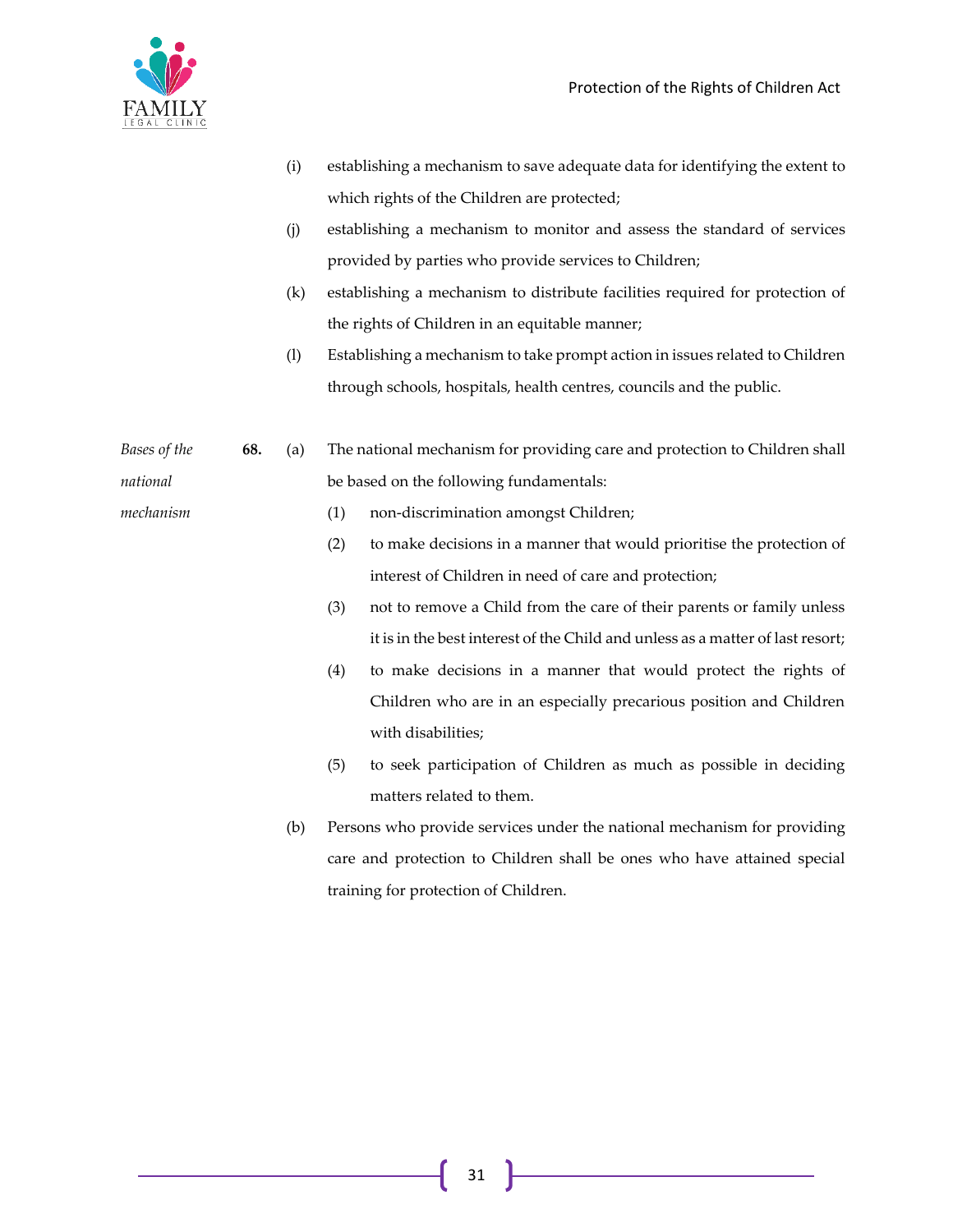

#### **CHAPTER 12**

# **CHILDREN IN NEED OF CARE AND PROTECTION**

| Children in need | 69. | (a) |                                                             | Children under any of the following circumstances will be deemed to be           |
|------------------|-----|-----|-------------------------------------------------------------|----------------------------------------------------------------------------------|
| of care and      |     |     |                                                             | those in need of care and protection.                                            |
| protection       |     |     | (1)                                                         | children who have been abandoned without the care of anyone;                     |
|                  |     |     | (2)                                                         | children living with parents who had neglected to protect the Child              |
|                  |     |     |                                                             | or provide a safe environment to the Child;                                      |
|                  |     |     | (3)                                                         | children who are receiving physical or mental abuse from their                   |
|                  |     |     | parents;                                                    |                                                                                  |
|                  |     | (4) | children who are addicted to drugs and have no means to get |                                                                                  |
|                  |     |     |                                                             | treatment for it;                                                                |
|                  |     |     | (5)                                                         | Children who have been a victim to an act of exploitation or live in an          |
|                  |     |     |                                                             | environment that could make the Child a victim to such an act;                   |
|                  |     |     | (6)                                                         | Children who are living in an environment that may threaten the                  |
|                  |     |     |                                                             | physical, mental and social well-being of the Child, or those Children           |
|                  |     |     |                                                             | who are under a circumstance or circumstances that may introduce                 |
|                  |     |     |                                                             | them to such an environment;                                                     |
|                  |     |     | (7)                                                         | children who have suffered physically or mentally due to negligence.             |
|                  | (b) |     |                                                             | Where any person believes that a Child is in need of care and protection as      |
|                  |     |     |                                                             | stipulated in subsection (a) of this Section, the Child's case shall be reported |
|                  |     |     |                                                             | in accordance with Chapter 13 of this Act to ensure that the Child is in fact    |

#### **CHAPTER 13**

under such a circumstance.

#### **REPORTING CASES RELATED TO CHILDREN**

**70.** (a) The Minister shall establish and publish a mechanism for reporting cases under this Act, within 6 months from the date this Act comes into force.

<u> 1989 - Johann Barbara, martxa a</u>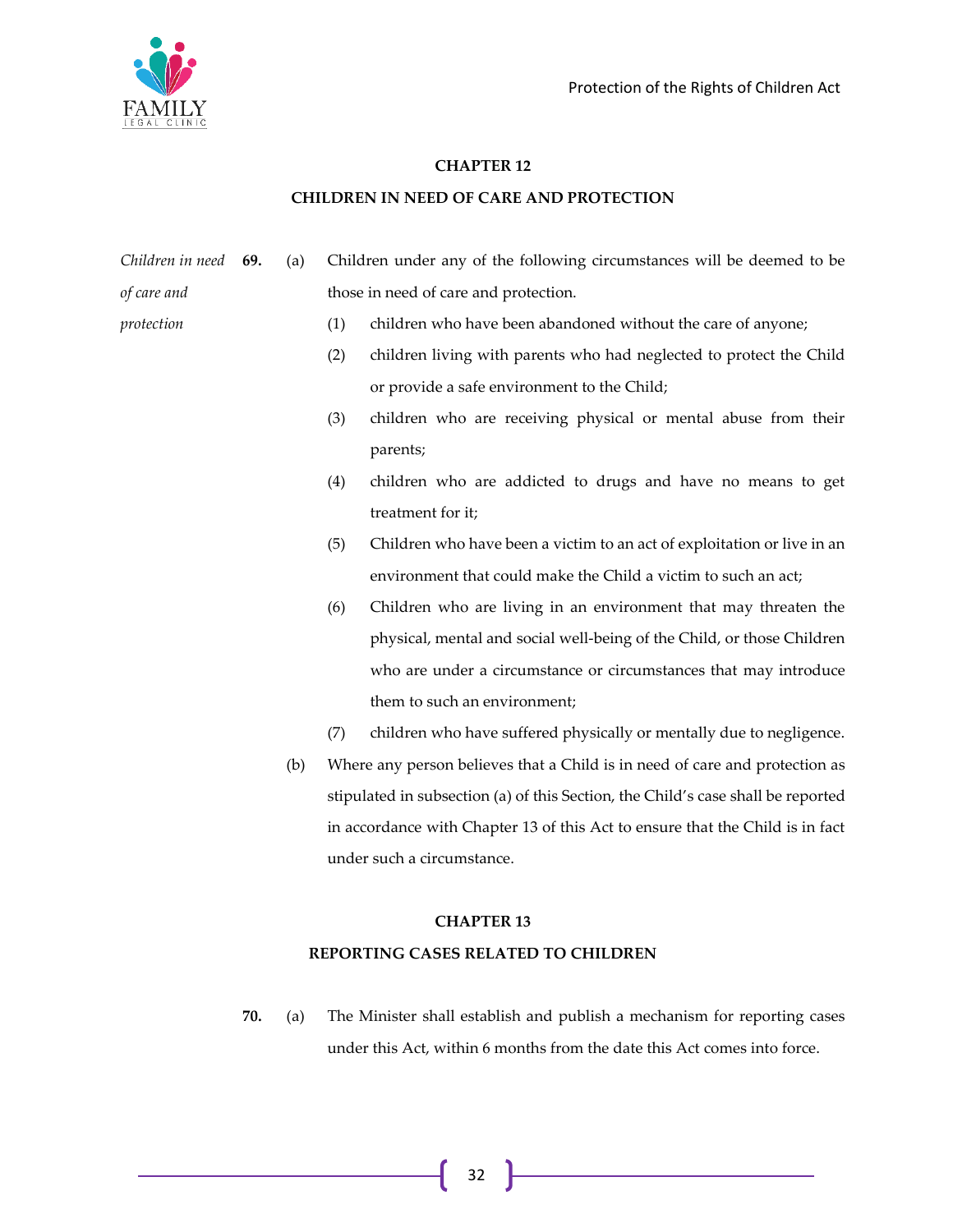

| Establishing a  |     | (b) | The purpose of the reporting mechanism stipulated in subsection (a) of this      |
|-----------------|-----|-----|----------------------------------------------------------------------------------|
| reporting       |     |     | Section is to establish a confidential reporting or referral mechanism to        |
| mechanism       |     |     | confirm whether a child is likely to be in need of care and protection           |
|                 |     |     | pursuant to Section 69 (a) of this Act, and to investigate cases of such         |
|                 |     |     | Children and enable a resolution to such cases.                                  |
|                 |     |     |                                                                                  |
| Persons who can | 71. |     | Any person from the following persons may report a case related to a Child:      |
| report          |     | (a) | children in need of care and protection;                                         |
|                 |     | (b) | parents of a Child in need of care and protection;                               |
|                 |     | (c) | relatives of a Child in need of care and protection;                             |
|                 |     | (d) | neighbours of a Child in need of care and protection;                            |
|                 |     | (e) | employee of the school to which a Child in need of care and protection           |
|                 |     |     | belongs;                                                                         |
|                 |     | (f) | doctor or healthcare professional of a Child in need of care and protection;     |
|                 |     | (g) | any other person who has information about a Child in need of care and           |
|                 |     |     | protection.                                                                      |
|                 |     |     |                                                                                  |
| Duty to report  | 72. |     | Any person who has reasons to believe that a particular Child is in need of care |
|                 |     |     | and protection shall report the matter to Child and Family Protection Service or |
|                 |     |     | the Maldives Police Service.                                                     |
| Steps that can  | 73. | (a) | Where the Child and Family Protection Service receives a report under this       |
| be taken        |     |     | Act, they shall do the following:                                                |
| pursuant to a   |     |     | advise the person who reported;<br>(1)                                           |
| report          |     |     | where the reported case is about an unborn Child, provide assistance<br>(2)      |
|                 |     |     | and advice to the mother and father; and ensure that the mother                  |
|                 |     |     | receives the assistance of the father in the matter;                             |
|                 |     |     | provide protection to the Child to whom the case refers, if the Child<br>(3)     |
|                 |     |     | is in need of care and protection;                                               |
|                 |     |     | provide advice and assistance needed for the Child and the family;<br>(4)        |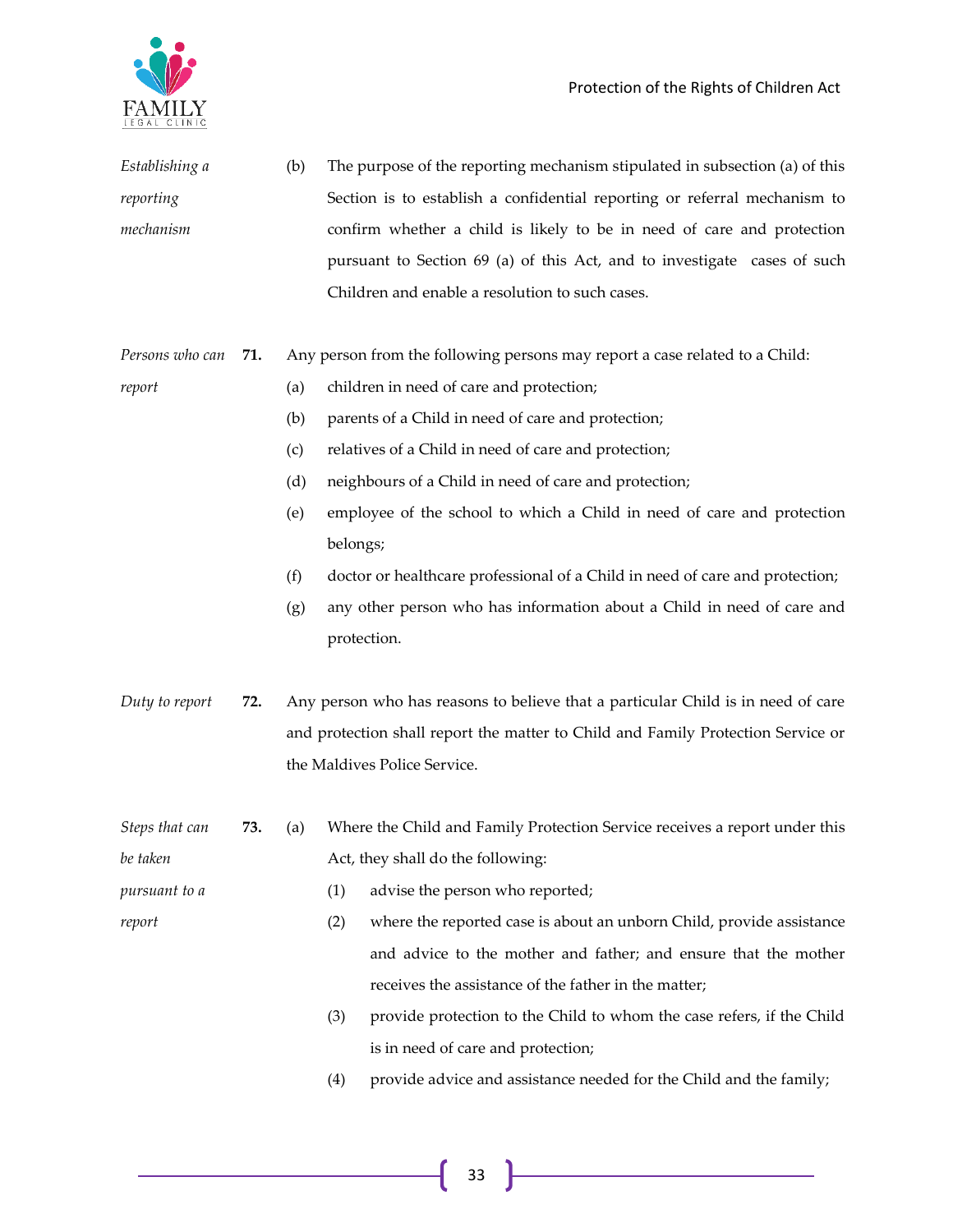(5) conduct case conferencing with relevant institutions when investigating the case, and informing other authorities where there is a matter to be brought to their attention; (6) maintaining records of cases reported. (b) The records referred to in subsection (a) (6) of this Section shall be forwarded to a relevant committee in the People's Majlis every 4 months. (c) Where the Maldives Police Service receives a report under this Act, they shall do the following: (1) share information about the case with Child and Family Protection Service as soon as practicable; (2) Carry out the things stipulated from (1) to (6) in subsection (a) of this Section. *Protection to persons who report* **74.** Where a person reports a case under this Act in good faith, they will receive the following protections: (a) not presuming that his act of reporting is against the ethics and discipline of his job; and (b) not taking any legal action against the person who reported, for having reported the case. *Keeping information of the reporter confidential* **75.** Name, or any other information which can reveal the identity of the person who reported a case to Child and Family Protection Service and the Maldives Police Service under this Act shall not be shared with a third party. *Children's helpline* **76.** (a) A Children's helpline that can provide service for 24 hours, and that every Child in the Maldives can reach shall be established in the Child and Family Protection Service.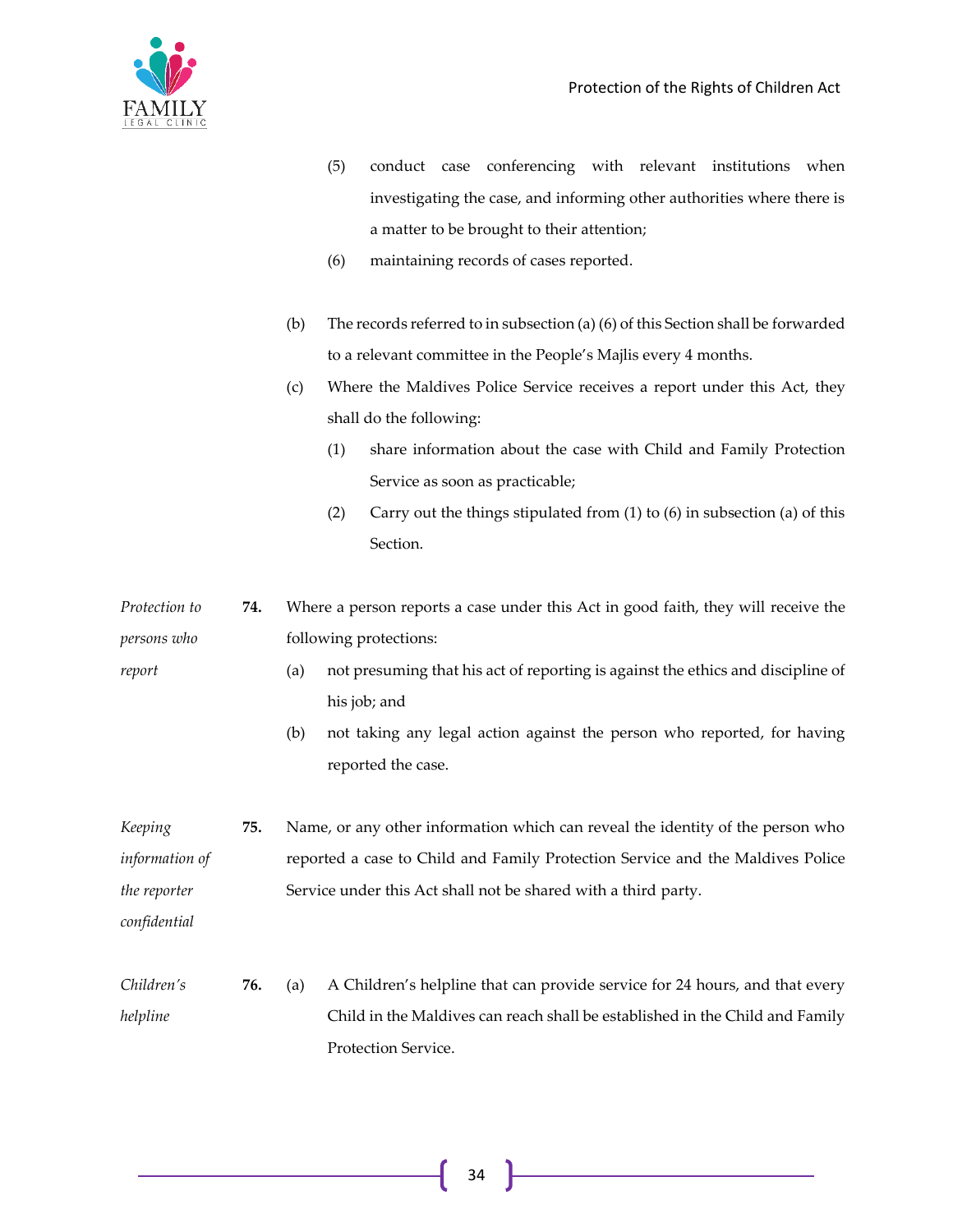

- (b) The Children's helpline shall be toll free and reachable whenever Children require assistance and protection.
- (c) The Children's helpline established under subsection (a) of this Section shall be one that works independently and in a transparent manner.
- (d) Arrangements shall be made to provide information about Children's rights, and how children who are in need of care and protection may file cases.
- (e) Children and Family Protection Service shall widely publish information about the Children's helpline.
- (f) Statistics of cases submitted through the Children's helpline shall be compiled and published in the Ministry's website once a year.

#### **CHAPTER 14**

#### **INVESTIGATION AND ORDER FOR INTERIM ASSESSMENT**

- *Investigation* **77.** (a) Where the Police or the Child and Family Protection Service have sufficient reasons to believe that a Child is in need of care and protection, the Police has the power to investigate, and the Child and Family Protection Service has the power to conduct a social inquiry assessment in order to assess the Child's status.
	- (b) Where a case regarding a Child has been lodged with the Maldives Police Service, information about the case shall be shared with Child and Family Protection Service as soon as practicable.
	- (c) Where it is presumed that an offence has been committed against a Child in a case reported to the Maldives Police Service, such information shall be shared with Child and Family Protection Service and other relevant authorities as soon as practicable.
	- (d) Where the Child and Family Protection Service suspects that an offence has been committed against a Child in a case reported to them, the case should be submitted to the Maldives Police Service for investigation without delay.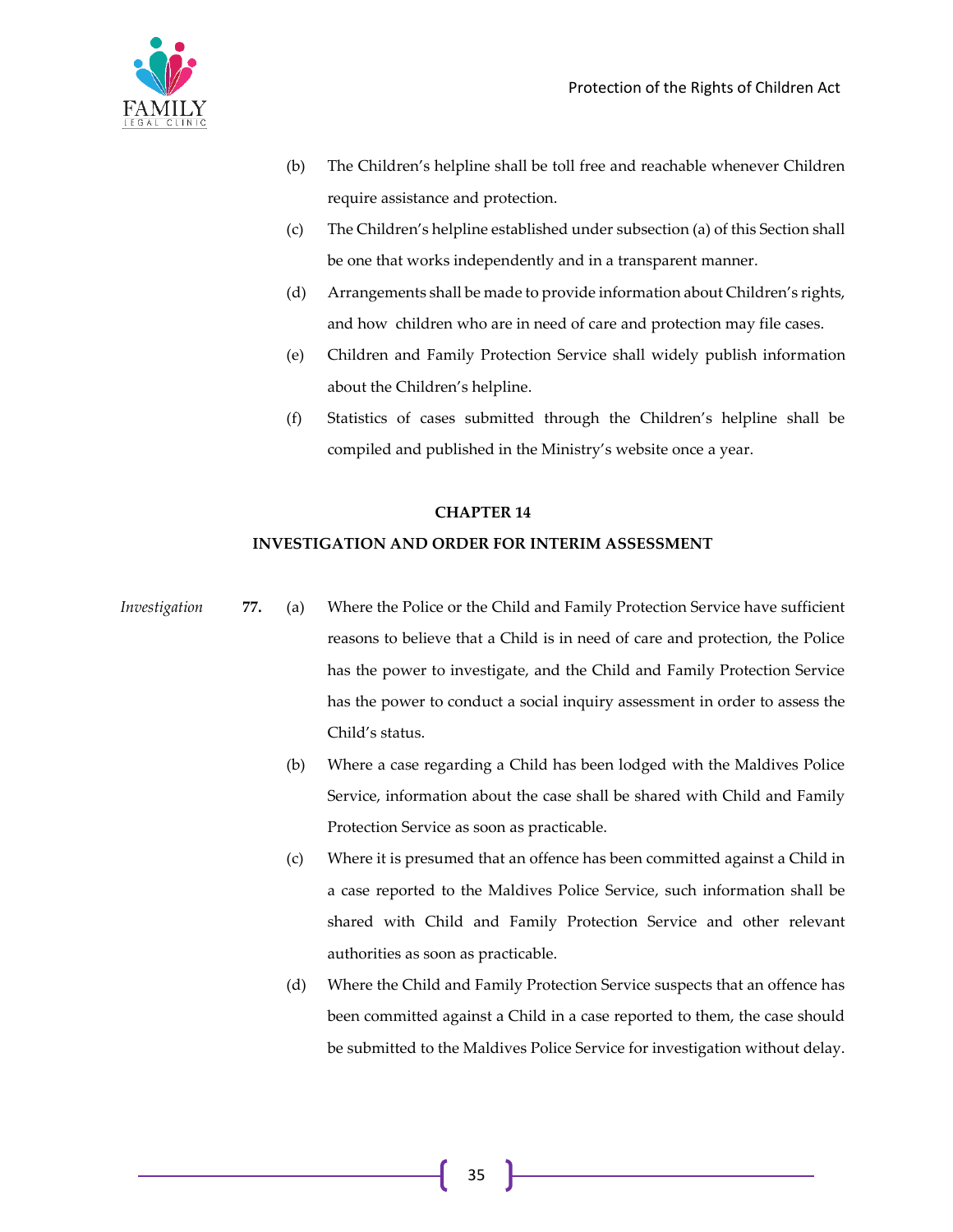

- (e) Where the Child and Family Protection Service or the Maldives Police Service have been informed that a Child is in need of care and protection, the case shall be investigated, and necessary steps taken to protect the interests of the Child.
- (f) Investigations under this Section shall be carried out by officers who have been specially trained to conduct such investigations.
- (g) Police shall have the power to do the following while conducting an investigation referred to in this Section:
	- (1) enter a place or building with the permission of the owner or occupier, or by force where permission is not granted, in order to search the premises;
	- (2) power to seize items that may be important as evidence for the investigation form the place or building;
	- (3) power to take photographs and videography of the place and its contents; and
	- (4) power to inform persons to provide truthful information for the investigation to the extent of their knowledge, and to answer questions.
- (h) Except in the following circumstances, the powers stipulated in subsection (g) of this Section can be used pursuant to an order of the court:
	- (1) where the occupiers of a place or building refuse to grant access, or where they are unable to gain access; and
	- (2) where permission from an officer ranked sub-inspector of police or higher has been given in cases where there is sufficient evidence to conclude that delaying entry into the place may cause danger to the Child.
- (i) In exercising the powers stipulated in subsection (g) of this Section, employees of Child and Family Protection Services may be accompanied with the Police in consideration of its benefits and the circumstances surrounding the case.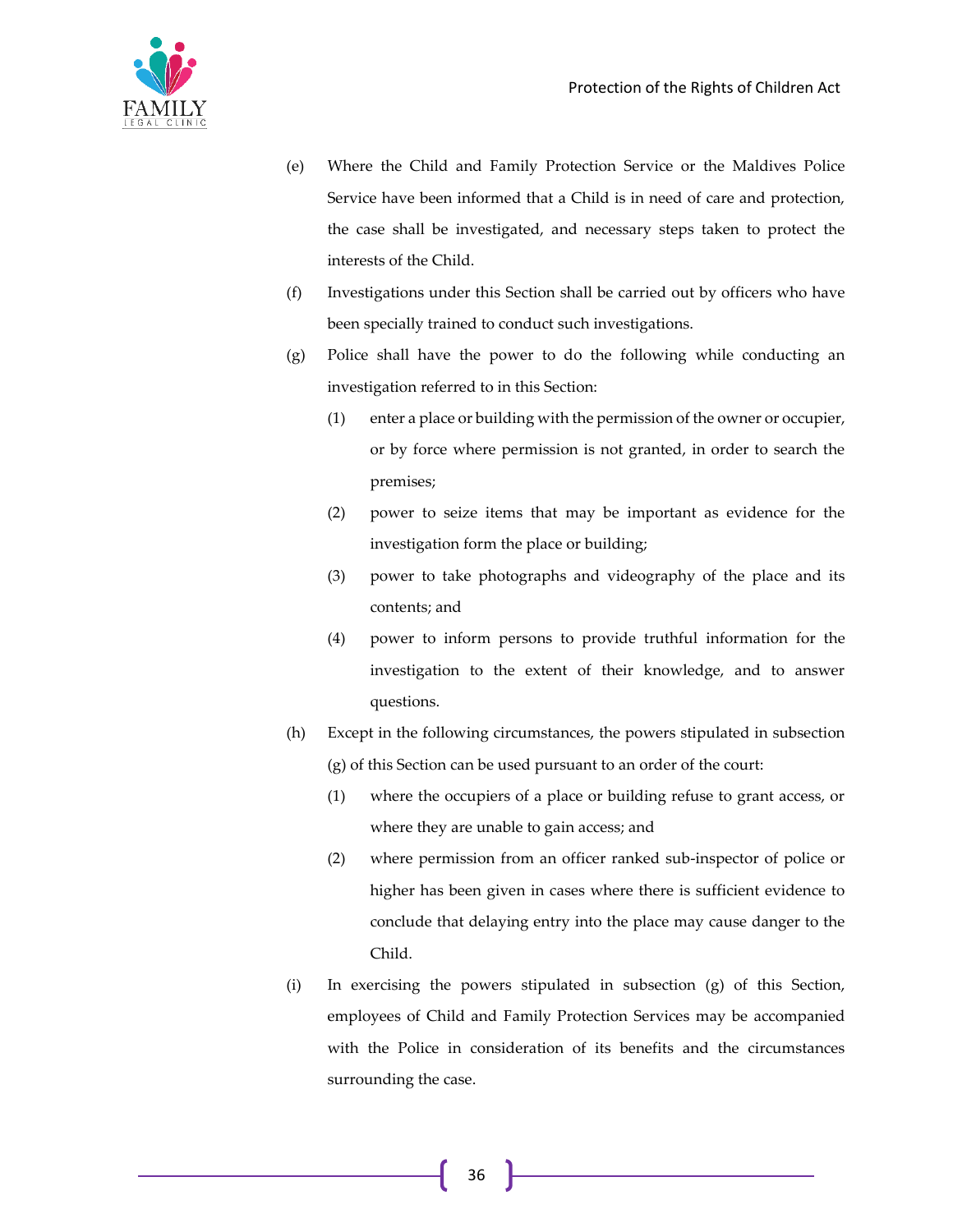

- (j) No person shall be compelled to divulge information or information about transactions that are legally privileged.
- (k) In granting an order of the court pursuant to this Section, general procedures applicable for granting search warrants under the Criminal Procedure Code shall be applicable.
- *Keeping parents apprised of information related to the investigation* **78.** (a) Where an investigation is initiated to identify the nature of protection that needs to be given to the Child, in light of the damages the Child has or might suffer or in relation to such an event, the parents or either one of them shall be informed of the possible threat posed to or damages suffered by the Child without delay.
	- (b) Upon conclusion of the investigation, the results of the investigation shall be shared with the parents of the Child or either one of them. Where the parents request for the information in writing, such information shall be shared with them in writing.
	- (c) The investigating authority shall have the discretion to share information that is absolutely necessary at that point in time, while sharing information with the parents under the following circumstances:
		- (1) where the authority is of the opinion that divulging the information under subsection (b) of this Section could hinder the investigation into an offence in cases where there are possibilities of pressing charges against persons as a result of violence or abuse against a Child; or
		- (2) Where it is presumed that the threat posed to the Child is from the parents, and if following subsection (b) of this Section may pose a threat to the Child.
- *Order for interim assessment* **79.** Where the consent of parents or guardian could not be obtained for doing what is necessary during an investigation to determine whether or not a Child requires care and protection, or where a circumstance arises which makes it impossible to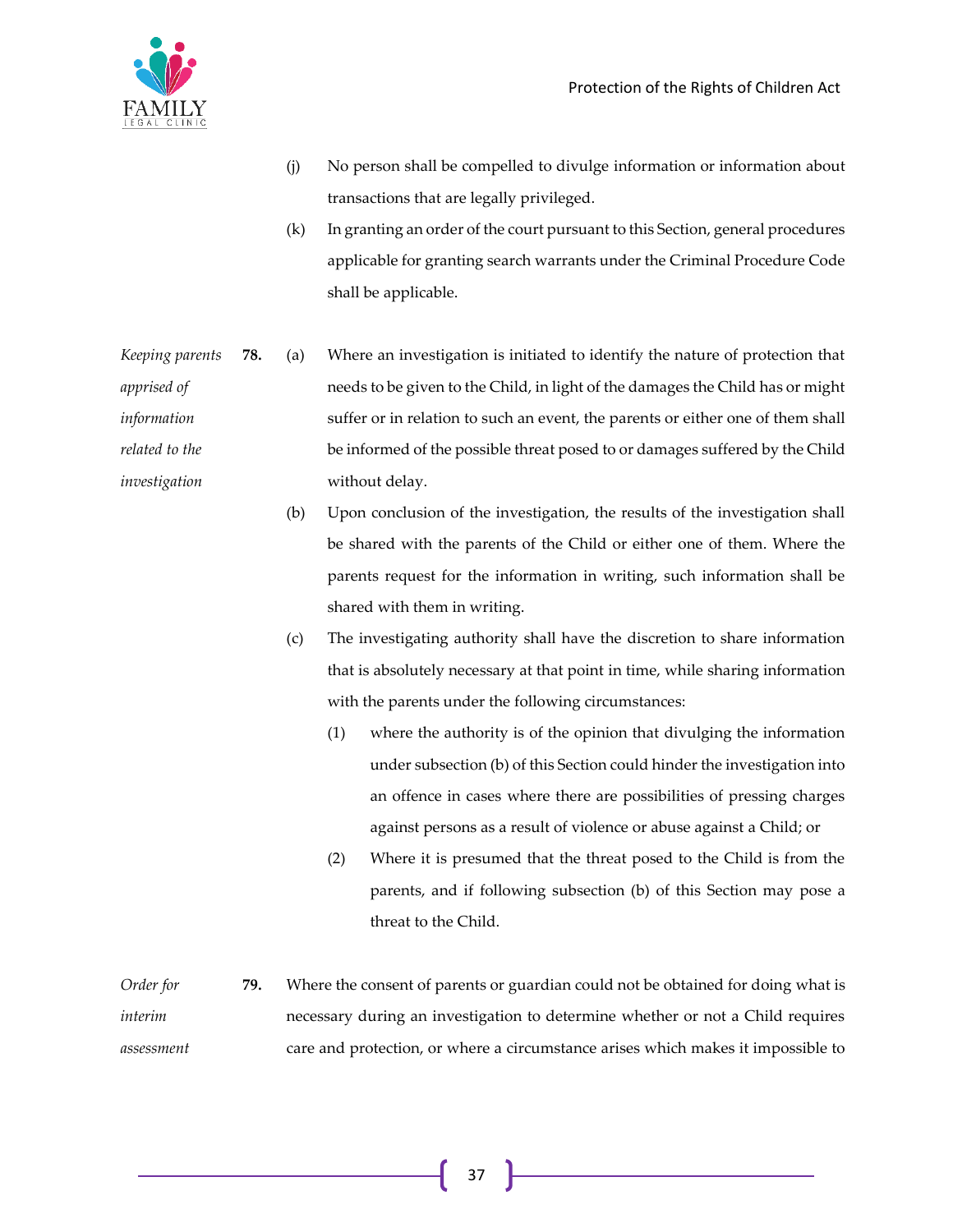

obtain the consent of parents or guardian, an order of the court may be sought for an interim assessment.

| Requesting for | 80. | (a) | The Child and Family Protection Service, or the Maldives Police Service may |
|----------------|-----|-----|-----------------------------------------------------------------------------|
| an order for   |     |     | submit to the court asking for an order for interim assessment.             |
| interim        |     | (b) | The following shall be complete when submitting to the court for an order   |
| assessment     |     |     | for interim assessment pursuant to subsection (a) of this Section:          |

- (1) the reason for requesting for an order among the reasons specified in Section 79 of this Act; and
- (2) what is sought to be done pursuant to the order.

*Granting an order for interim assessment* **81.** (a) A court shall not grant an order for interim assessment except where a circumstance stipulated in Section 79 of this Act exists, and after clarifying all matters related to a submission made pursuant to Section 80 (a) of this Act.

- (b) A court shall only grant an order for interim assessment where it is satisfied that an investigation is necessary to ensure that the Child is in need of care and protection, and such investigation cannot proceed effectively without an interim assessment.
- (c) In granting an order for interim assessment, the court may grant an order for interim assessment without providing the parents with information about the submission or without their say, under the circumstances specified in Section 78 (c) of this Act.

| Powers under |  | 82. (a) Court may grant power to Child and Family Protection Service or the |
|--------------|--|-----------------------------------------------------------------------------|
| an order for |  | Maldives Police Service to order to do any of the following under an order  |
| interim      |  | for interim assessment:                                                     |

*assessment* (1) to continue maintaining relationship with the Child;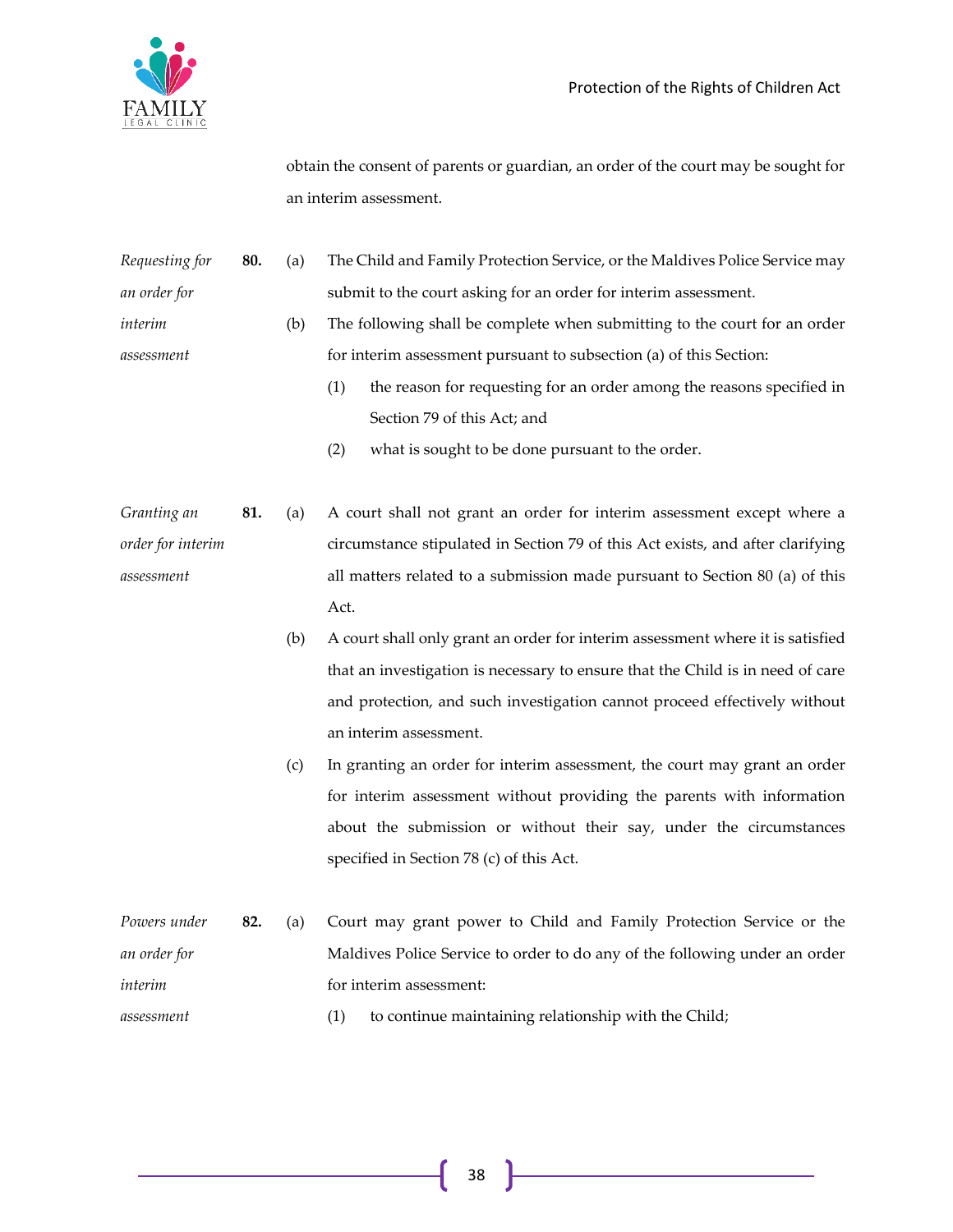

- (2) to conduct medical examinations necessary for the Child, and to provide healthcare, where the Child has an illness or has been a victim of violence; and
- (3) the parents not to have any direct or indirect contact with the Child except in the presence a certain person, where the danger to the Child has been caused from their parents.
- (b) The order for interim assessment may permit to enter the premises where the Child is believed to be located, and do all things necessary to retrieve the Child, if the following are satisfied:
	- (1) where the parents or guardians of the Child, or the person entrusted with care of the Child at that point in time refuse to grant access to the premises where the Child is located, or if the whereabouts of the Child are unknown; and
	- (2) Where entering that particular place is important to enforce the order effectively.
- (c) The investigating officer has the power to remain in the place specified in subsection (b) of this Section after entering it, in order to exercise the powers granted to the investigating officer under this Section effectively.

| Validity of order | 83. | (a) | An order for interim assessment granted by the court under this Act shall      |
|-------------------|-----|-----|--------------------------------------------------------------------------------|
| for interim       |     |     | specify the duration of its validity.                                          |
| assessment        |     | (b) | The duration specified in subsection (a) of this Section shall not exceed 5    |
|                   |     |     | days from the date on which the order is granted.                              |
|                   |     | (c) | Where the validity of the order is not extended, the order shall cease to have |
|                   |     |     | effect on the expiry of the period specified in the order.                     |
|                   |     |     |                                                                                |
| Extending the     | 84. | (a) | The Child and Family Protection Service or the Maldives Police Service may     |
| validity of, and  |     |     | ask the court for an extension of the order for interim assessment granted in  |
| revoking the      |     |     | relation to a certain Child.                                                   |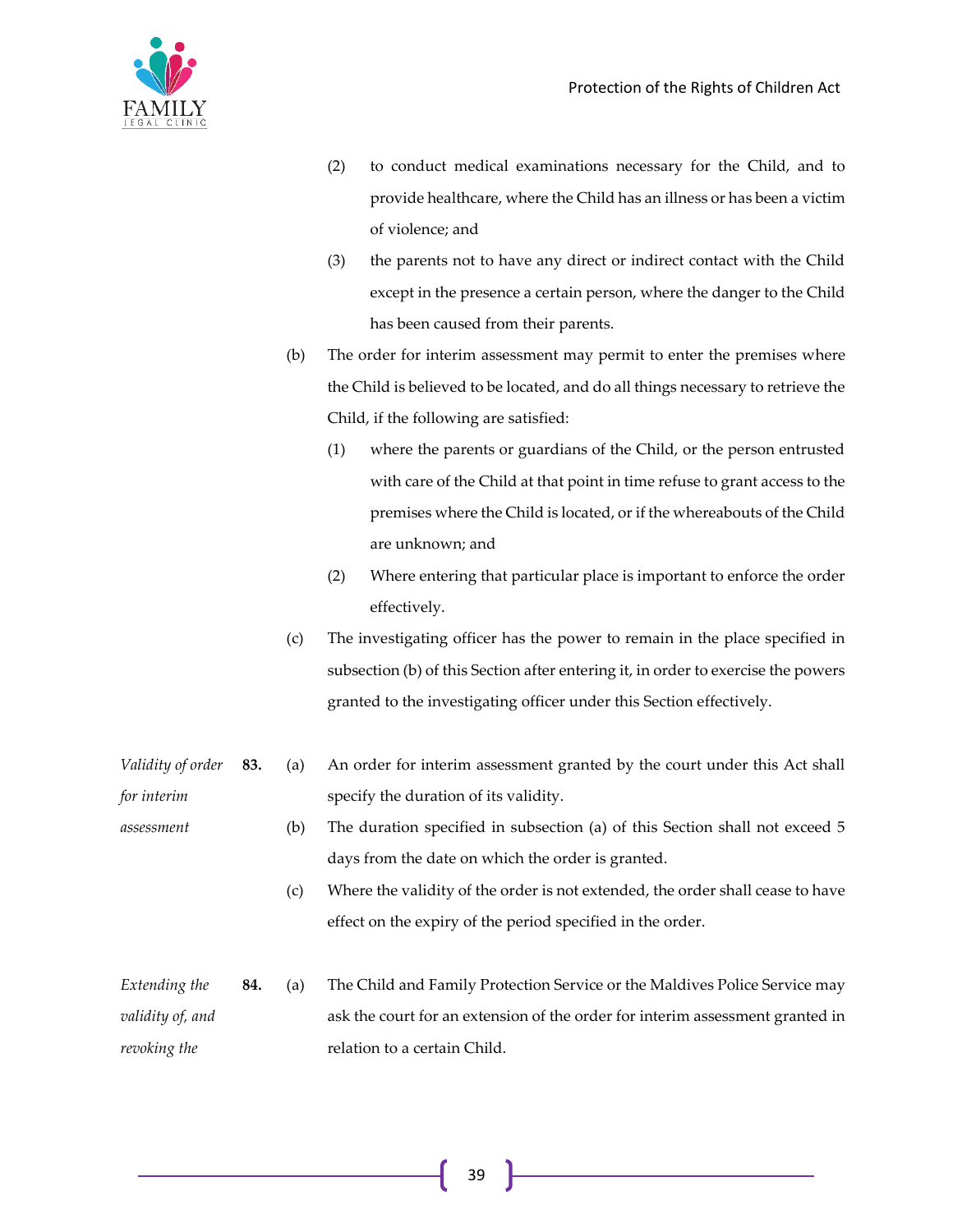

*order for interim assessment* (b) In asking for an extension of the order for interim assessment under this Section, the procedure for seeking an order for interim assessment will be applicable.

- (c) The court shall grant an extension of an order for interim assessment, where the purpose of the order was not achieved even after reasonable efforts were made to achieve its purpose.
- (d) In relation to an application to the court for extension of the order for interim assessment, such an order shall not be extended for a period exceeding 5 days.
- (e) Where the applicant is of the opinion that the order for interim assessment granted pursuant to Section 81 of this Act is no longer of use, an application shall be made to the court for revocation of the order.

*Procedure before entering a place* **85.** (a) Where an officer of the Child and Family Protection Service or the Maldives Police Service enters a place under an order for interim assessment, they shall act in accordance with this Section.

- (b) Reasonable effort shall be made to do the following before entering a place:
	- (1) the officer identifying himself to the person in the place to which he wishes to enter;
	- (2) provide the owner of the place with a copy of the order enabling entry into and search of the place;
	- (3) explaining to the owner of the place that the officer is empowered to enter the place and find the Child specified in the order; and
	- (4) provide the person with the opportunity to allow officers to enter and search the premises without the use of force.
- (c) The officer shall show the person present at the particular place, a document identifying the officer pursuant to subsection (b) (1) of this Section.
- (d) The requirements of this Section may be adhered to in the presence of a person who can protect the interest of the owner, under circumstances where the owner is not present when entering the place.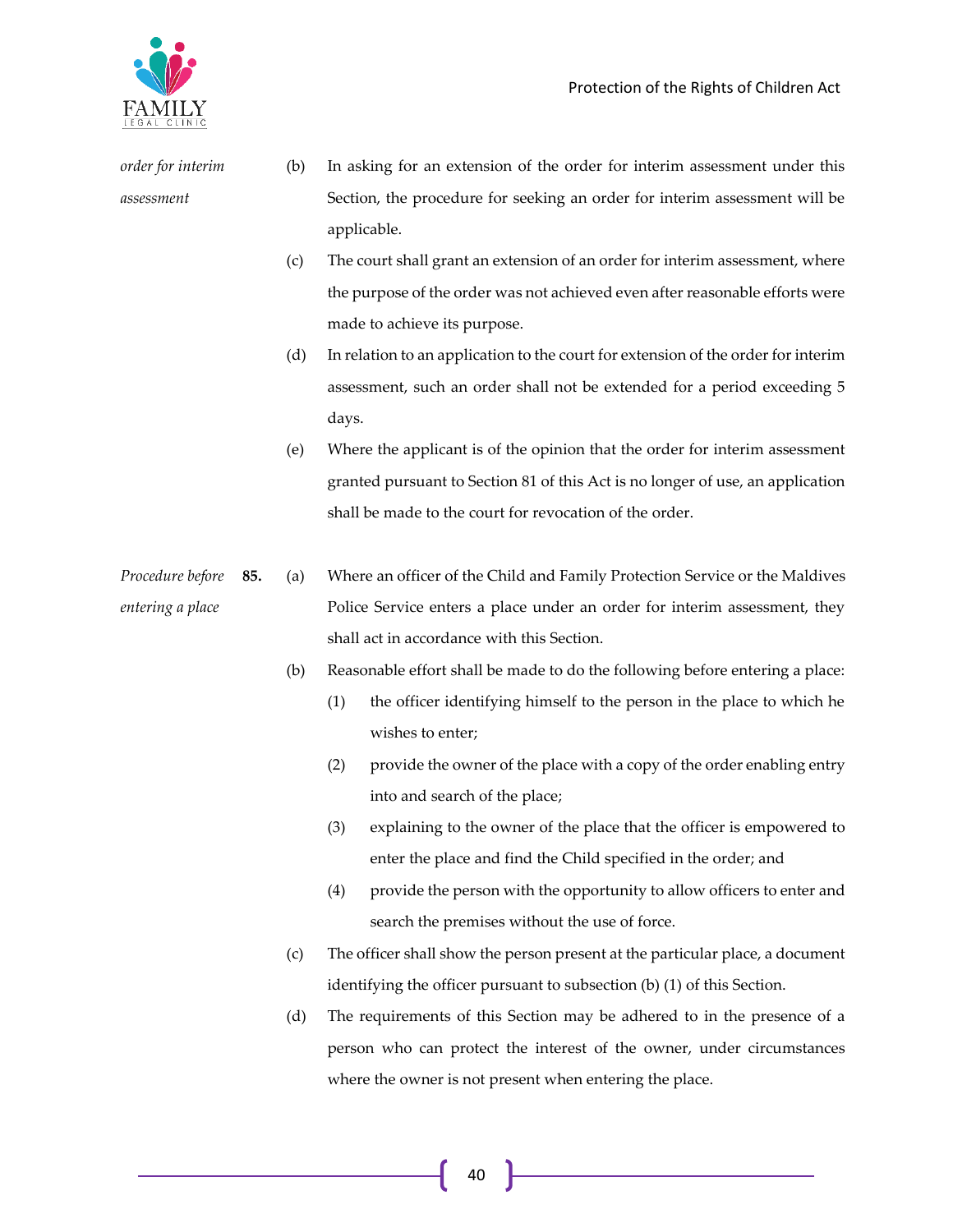

| Clarifying the    | 86. |                   | The following shall be done without delay, once an order for interim assessment     |  |
|-------------------|-----|-------------------|-------------------------------------------------------------------------------------|--|
| contents of the   |     | has been granted: |                                                                                     |  |
| order for interim |     | (a)               | provide at least one of the parents of the Child with a copy of the order;          |  |
| assessment        |     | (b)               | explaining the contents of the order and its implications to them;                  |  |
|                   |     | (c)               | explaining that the parents or guardians of the Child have the right to appeal      |  |
|                   |     |                   | against the order.                                                                  |  |
| Providing         | 87. |                   | If the order for interim assessment is sought by the Maldives Police Service,       |  |
| information       |     |                   | information relating to it, and a copy of the order shall be submitted to Child and |  |
| regarding the     |     |                   | Family Protection Service.                                                          |  |
| order             |     |                   |                                                                                     |  |
|                   |     |                   |                                                                                     |  |

#### **CHAPTER 15**

#### **IMMEDIATE MEASURES**

- *Immediate measures* **88.** (a) Where pursuant to an investigation carried out under Chapter 14 of this Act by Child and Family Protection Service or the Maldives Police Service, there are sufficient reasons to believe that the Child to whom the investigation refers is in need of care and protection, or if there are reasons to believe that the chances of the Child encountering such a circumstance exists where Child remains in their current place of residence or place, the investigating officer has the discretion to do the following in order to take immediate measures for the protection of the Child: (1) remove the Child from the current environment and bring them
	- under State care; and
	- (2) appointing someone else to take care of the Child.
	- (b) In taking immediate measures under subsection (a) of this Section, every Child's case shall be concluded based on the circumstances and with priority given to protecting the interests of the Child.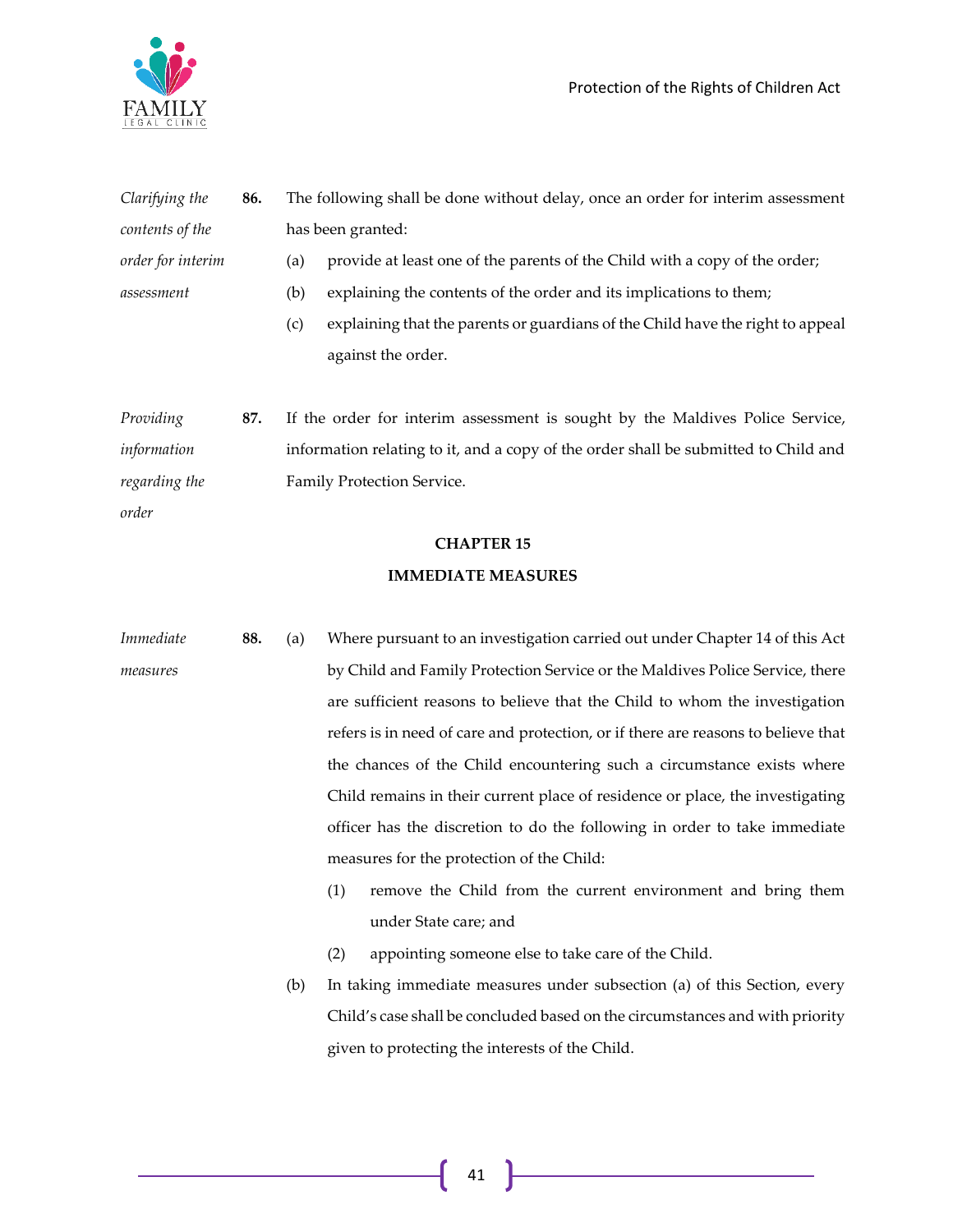*about the Child*

- (c) In appointing another person to take the Child pursuant to subsection (a)  $(2)$ of this Section, priority shall be given to temporary appointments in a manner which can maintain continuity of custody.
- (d) Even though subsection (c) of this Section specifies as such, where there are reasons to believe that appointing a member of the Child's family to take care of the Child may have a negative impact on the interests of the Child, the Child shall be kept in an alternative care facility specified in Chapter 17 of this Act, instead of handing the child over to a member of their family.
- *Submitting to court to make a determination*  **89.** (a) The State shall submit to court to make a determination regarding the Child as soon as practicable after the Child is brought under State care pursuant to Section 88 (a) (1) of this Act, and in any case within 5 days.
	- (b) The court may issue any of the following orders after a submission is made to the court pursuant to subsection (a) of this Section, having due consideration to the best interest of the Child, and the surrounding circumstances of the case:
		- (1) protection order; or
		- (2) supervision order.
		- (c) Where a case is submitted to the court pursuant to subsection (a) of this Section, the court shall as soon as practicable, and in any case within 7 days, make a determination in the case and issue any of the orders specified in subsection (b) of this Section.

#### **CHAPTER 16**

### **PROTECTION ORDERS AND SUPERVISION ORDERS**

*Protection order* **90.** (a) A protection order is an order issued by the Court ordering that the Child who has been assigned to be taken care of by someone pursuant to Section 88 (a) of this Act, be kept with the person who has been temporarily assigned to take care of the Child, until the Child can be returned to the parents or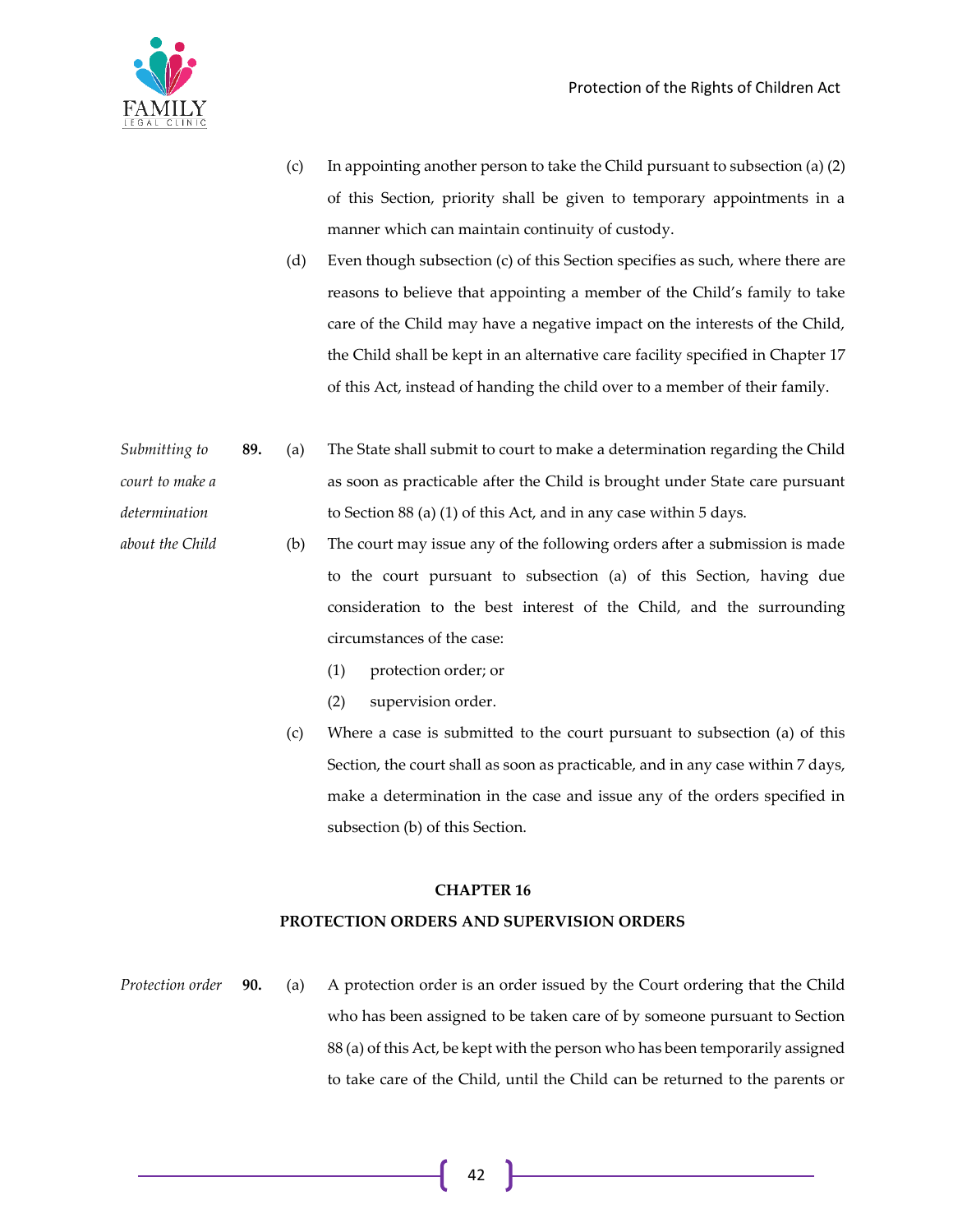guardians, or arrangements can be made for a permanent manner of providing protection to the Child.

- (b) Court shall only issue a protection order where the court is satisfied that the Child to whom the order refers is in need of care and protection, and that the Child may be harmed even more if the Child is kept in the same place of residence.
- (c) Where the Court issues a protection order pursuant to subsection (a) of this Section, the rights of the Child's parents or guardians shall be restricted to the extent specified in the order. In such a case, the primary obligation to take care of the Child will be passed on to the State.
- *Duties of the State under a*  **91.** (a) It is the duty of Child and Family Protection Service to do the following for as long as a protection order is in force.
- *protection order* (1) providing care and assistance required for the child to whom the order refers, for as long as the order is in force;
	- (2) parents of the child to perform their duties with regards to the Child;
	- (3) establishing a relationship with the Child and providing the Child with instructions and assistance; and
	- (4) all things necessary to enforce the order.
	- (b) The Child and Family Protection Service have the discretion to arrange meetings between the Child and parents where there exists a protective supervisory order in relation to the Child.
	- (c) The discretion afforded to Child and Family Protection Service under subsection (b) of this Section shall be used if it is in the best interest of the Child.
- *Meetings between parents and Children under care* **92.** (a) The Child and Family Protection Service shall provide the Child with adequate opportunity to maintain a relationship with their parents during the period in which the Child is under care of the Child and Family Protection Service.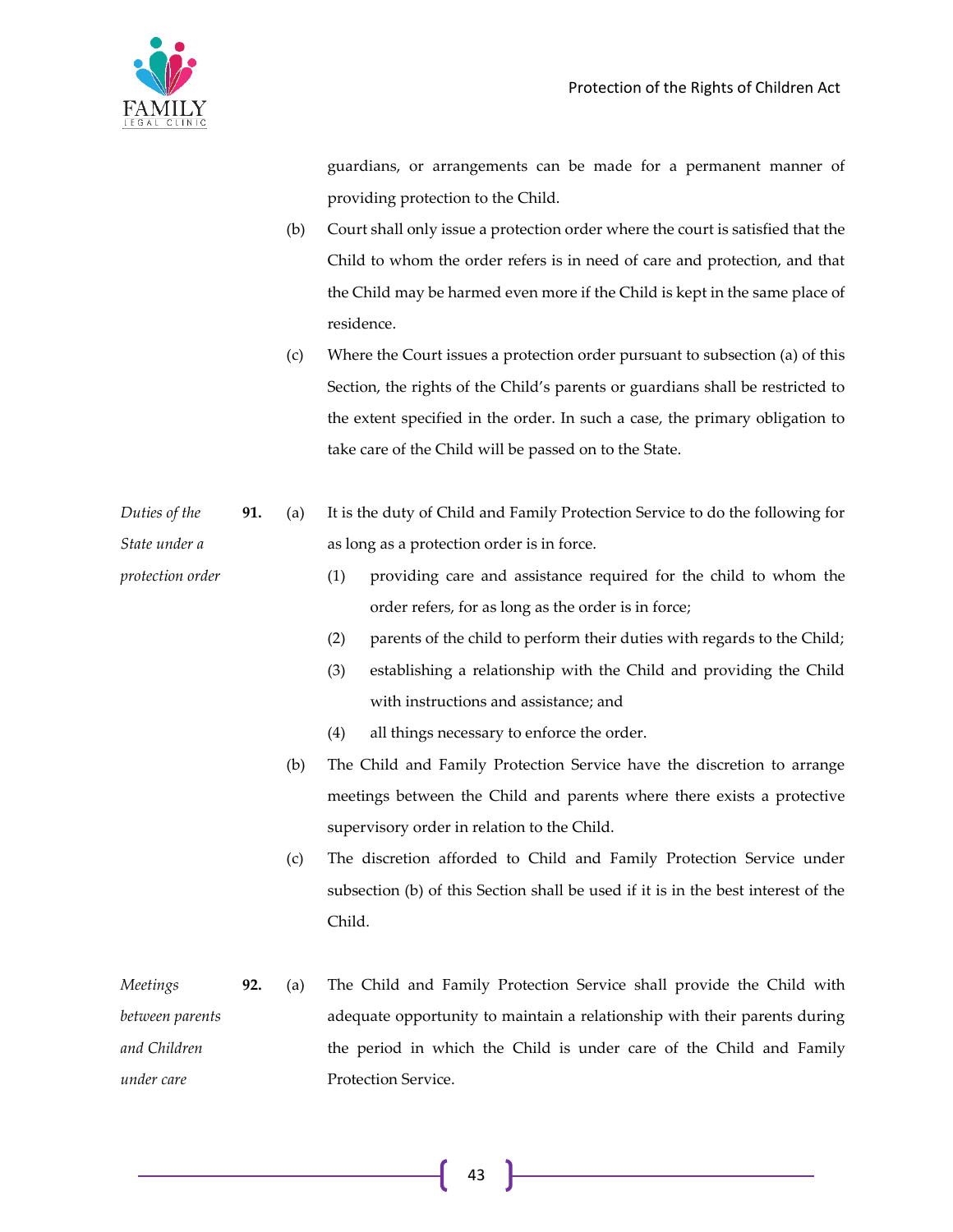

- (b) The court may issue an order determining the most appropriate matter the court sees fit to establish a relationship with the Child or to enable the Child to meet a certain person, upon application by the Child or the Child and Family Protection Service.
- (c) The court may issue an order determining the most appropriate matter the court sees fit to establish a relationship with the Child or to enable the Child to meet a certain person, upon application by the Child's parents.
- (d) The court has the discretion to vary an order issued pursuant to this Section, upon application by the Child and Family Protection Service, the Child or the person referred to in the order.
- (e) The court shall do the following prior to issuing an order for the care of the Child:
	- (1) identify the arrangements made or proposed by the Child and Family Protection Service for meeting with a Child specified in this Section; and
	- (2) summon the person to court and seek his opinion in order to understand his perspective on the arrangements.
- *Supervision order* **93.** (a) A supervision order is an order issued by the court giving the discretion to Child and Family Protection Service or the Maldives Police Service to closely monitor the daily life of a Child in order to verify whether there is a danger to the Child, where the Child is living with the parents, while the case of the Child who is under the care of someone pursuant to Section 88 (a) of this Act is submitted to court pursuant to Section 89 (a) of this Act, or for an order for supervision under Section 89 (b) (2) of this Act.
	- (b) Where the Court issues a supervision order pursuant to subsection (a) of this Section, the Child and Family Protection Service and the Maldives Police Service shall be ordered to monitor and supervise matters related to the Child. They shall be answerable to the court in relation to the order, in a manner prescribed by the Court.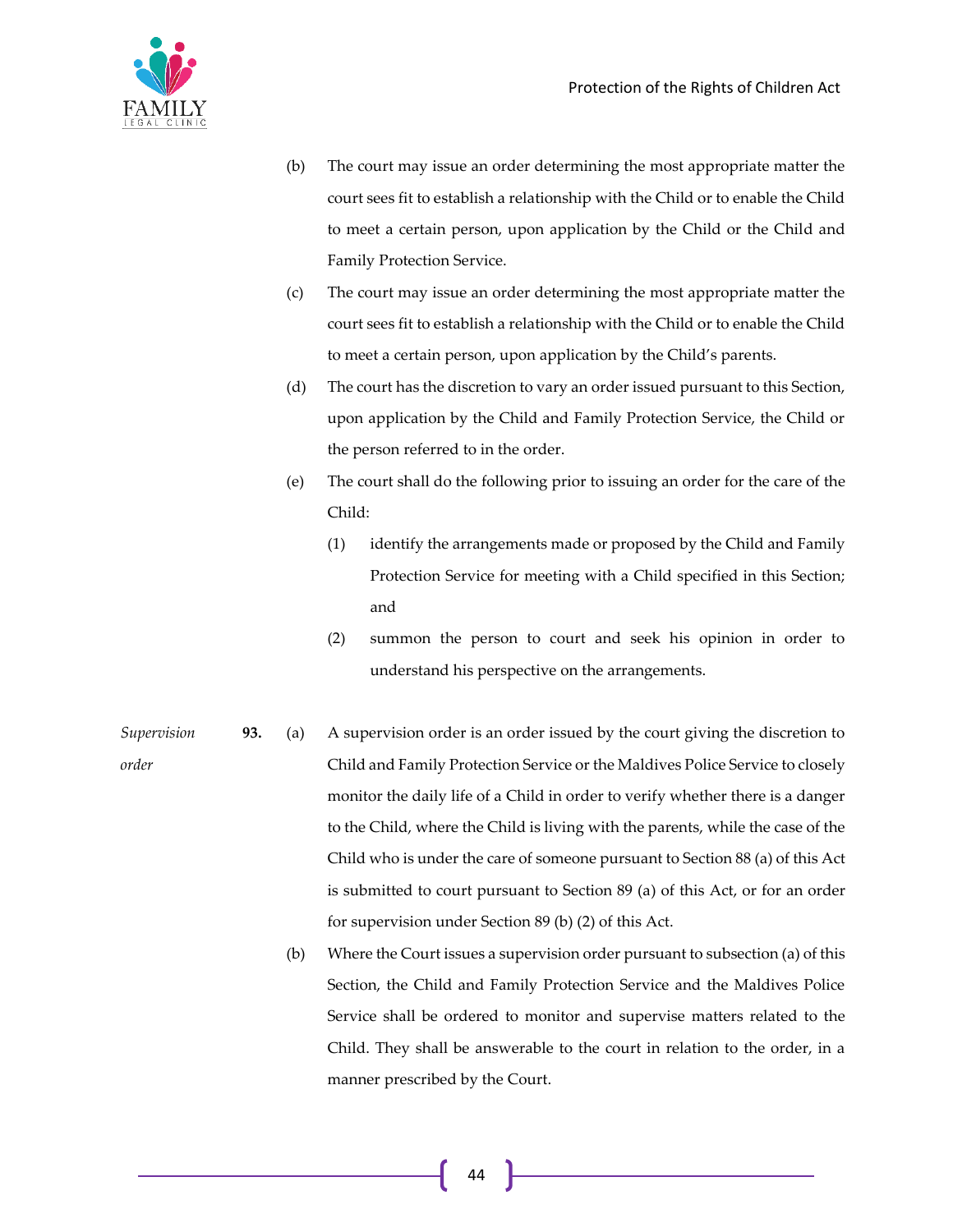



*the alternative* 

*care facilities*

*Right to be heard and right to appeal* **94.** The Court shall provide the parents or guardians of the Child with an opportunity to be heard in issuing a protection order pursuant to Section 90 of this Act or a supervision order pursuant to Section 93 of this Act. Parents or guardians of the Child shall also have the right to appeal the order, where the court issues such an order.

#### **CHAPTER 17**

#### **ALTERNATIVE CARE SERVICES**

- *Establishing alternative care facilities* **95.** (a) The Minister shall establish adequate number of residential facilities that offer alternative care services in different areas of the Maldives, in order to provide alternative care services to Children who are provided temporary shelter by the State under this Act.
	- (b) The quality of the centres established by the Minister under this Act, the minimum standards, safety standards, operating procedure for employees of the centres, procedures to deal with Children in the centres and the services that should be provided for them shall be prescribed in the regulation made under this Act, with the advice of the council for protection of the rights of Children. Such standards shall be formulated in conformity with the International Convention on the Rights of the Child, and other international standards accepted by democratic societies.
- *Children who can be kept in*  **96.** (a) The State has the discretion to take care of Children by keeping them in alternative care facilities under the following circumstances:
	- (1) Children who are under the circumstances where they are not provided with a safe environment while their parents, guardians, or legal guardians are alive, and those Children who have to be provided protection by the State due to their parents' or guardians' violence or negligence towards them;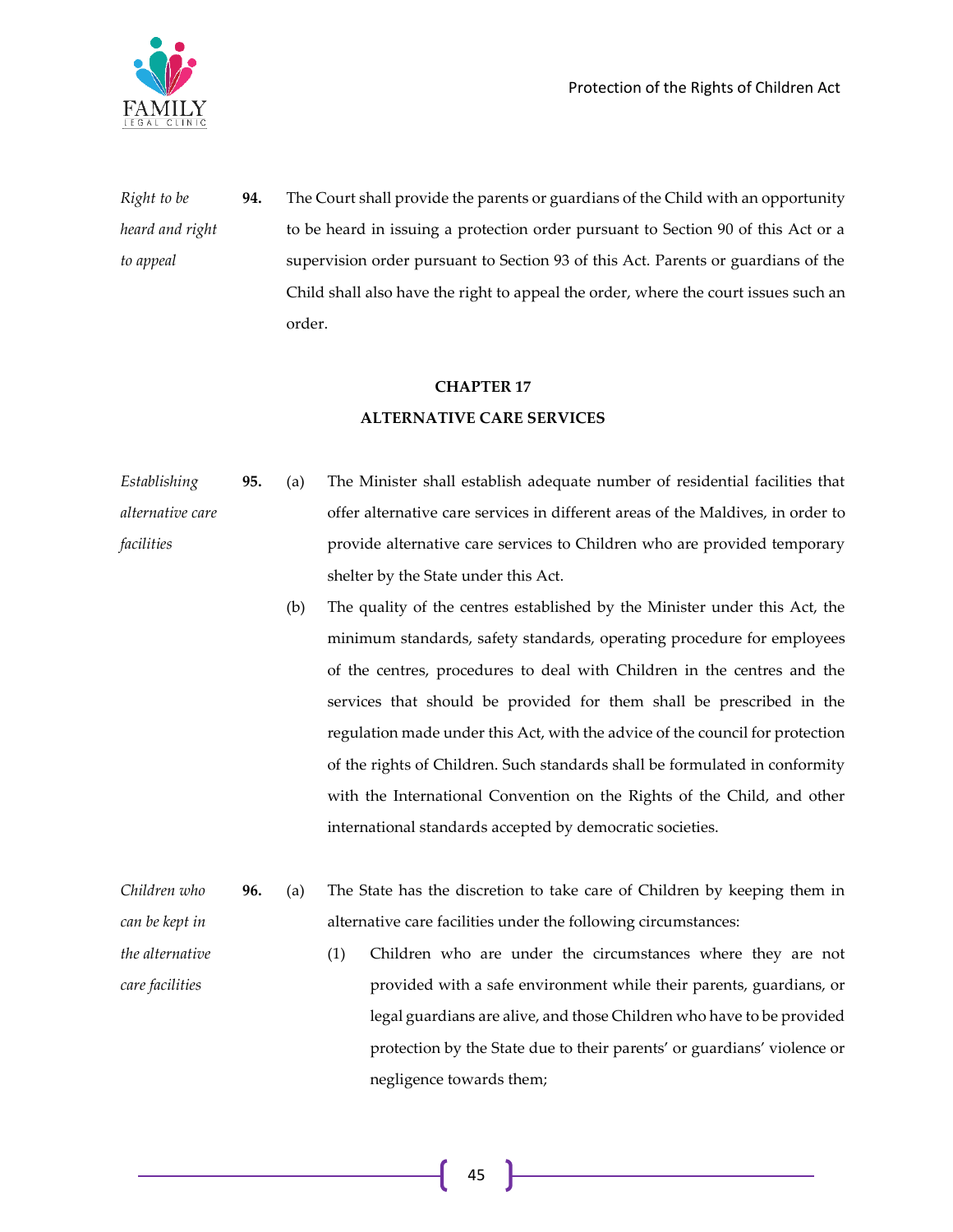

- (2) Children whose parents or guardians have to go to jail to serve sentences due to an offence they committed;
- (3) among the Children who have mental disabilities, a Child whose condition is so serious due to the illness that they cannot be in the public or within the family, and where their actions may pose a danger to others and themselves;
- (4) Children with disabilities, who have been abandoned by their parents or legal guardians;
- (5) Children who require temporary protection in cases of domestic violence;
- (6) Children who are under the care of legal guardians who are incapable of or unable to take the responsibility to care for another person;
- (7) poor and orphan Children who do not have a legal guardian alive or anyone else to take care of them; and
- (8) Children who have been stipulated under another Act to be taken under State care.
- (b) The Minister shall determine in the regulation made under this Act, and with the advice of the council for protection of the rights of Children, the guidelines to be followed when deciding to bring a Child under State care.
- (c) The Child and Family Protection Service shall ensure the following as much as possible, before moving a Child to an alternative care facility under this Section:
	- (1) obtaining the Child's opinion about a place to stay when making arrangements for it; and
	- (2) Attempt to do things for the Child in consideration of the Child's age and the degree of the Child's maturity.
- *Not moving to alternative care*  **97.** (a) Even though Section 95 of this Act specifies as such, before moving a Child to alternative care under this Act, reasonable effort shall be made not to remove or distance the Child from their family environment. And in the first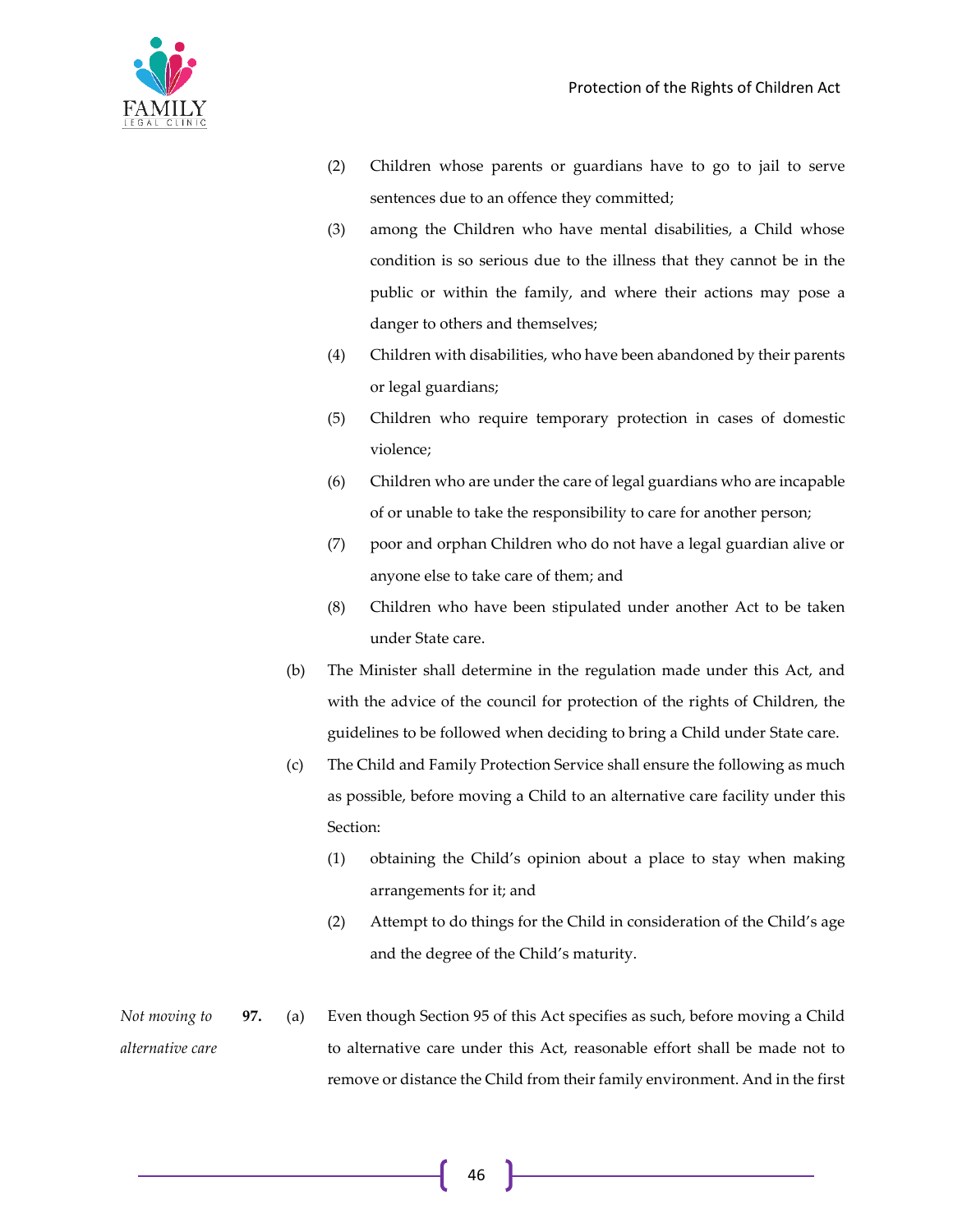

*except as a last resort*

instance, attempt shall be made to hand over the Child to another member of their family.

- (b) Where it is not possible to hand over the Child to another member of their family after reasonable effort pursuant to subsection (a) of this Section, attempt shall be made then to hand over the Child to a person willing to foster the Child pursuant to Section 99 (a) of this Act.
- (c) Transfer of the Child to alternative care shall be made as a matter of last resort, where it is in the best interest of the Child and where it is not possible to act in accordance with subsections (a) and (b) of this Section.

#### **CHAPTER 18**

### **PROVISION OF FOSTER CARE SERVICES**

- *Establishing a foster care system* **98.** (a) The Minister shall establish, under this Act, a foster care system whereby of Children brought under State care, the duty of looking after and upbringing of Children who cannot be handed over to their families for different reasons, can be handed over to some other persons.
	- (b) The Minister shall establish, in accordance with the principles stipulated in this Act, the foster care system specified in subsection (a) of this Section, within 6 months from the date this Act comes into force.
- *Handing over the Child to another person to be fostered* **99.** (a) The State has the discretion to submit to the court to ask for a Child to be handed over to another person for fostering, where the State is of the opinion that the Child cannot be handed over to the parents or another member of the family.
	- (b) A Child shall only be handed over to another person for fostering pursuant to subsection (a) of this Section, after ensuring that the person is capable of providing the necessary protection, safety and care for the Child.
	- (c) In handing over a Child for fostering under this Section, the court shall look at what is most beneficial in the best interest of the Child.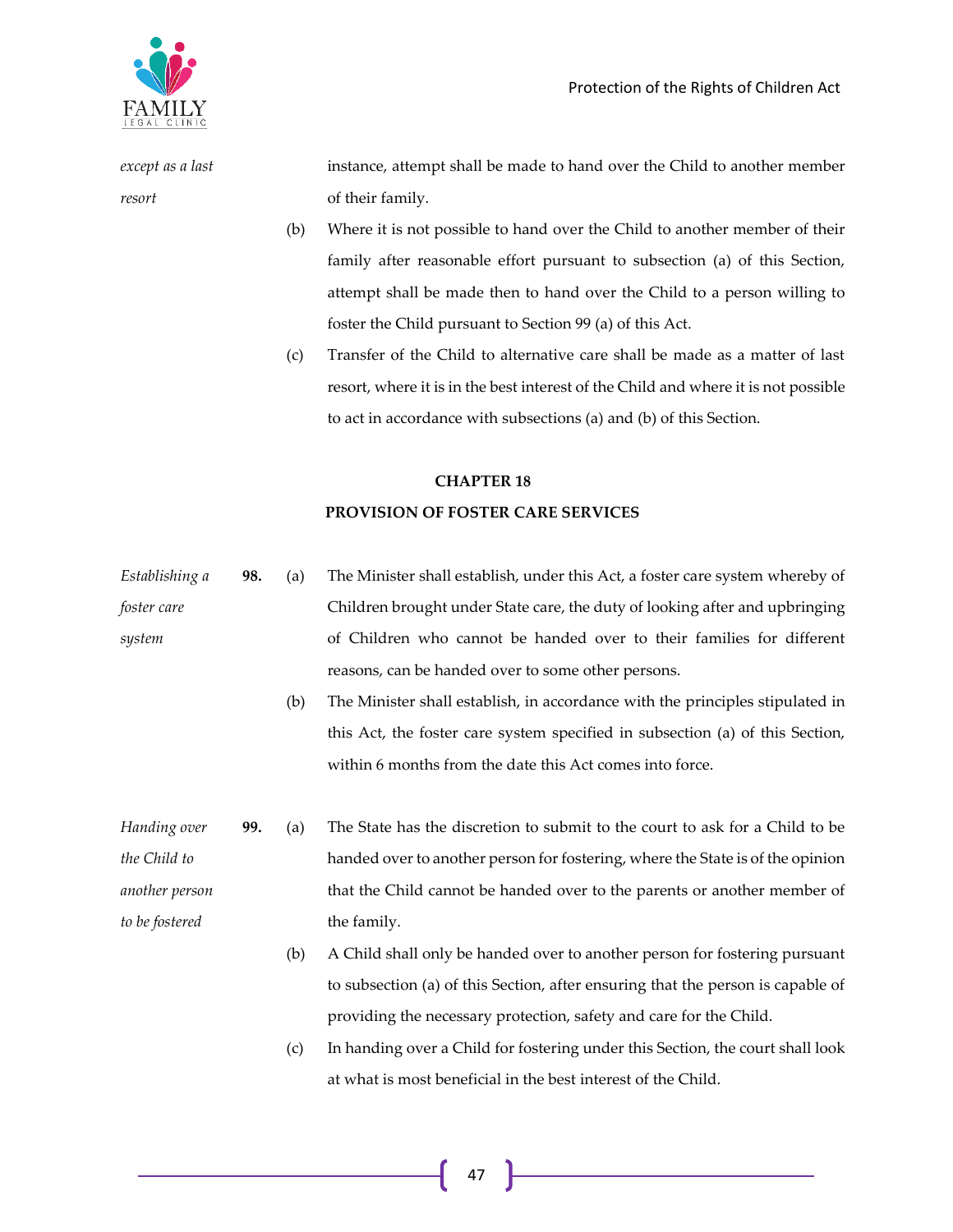

- (d) In handing over a Child for fostering under this Section, the Child can be handed over for fostering in any of the two manners:
	- (1) handing over the Child for fostering to a person who will look after the Child temporarily; or
	- (2) handing over the child for fostering until the Child attains the age of 18, after changing the legal guardianship of the Child to the person who fosters the Child.
- (e) The guidelines to be followed by persons who foster Children pursuant to subsection (d) (1) of this Section, their duties towards the Child, procedure for such persons reporting to the State, and the guidelines for provision of aid to such persons shall be stipulated in the regulations made under this Act.
- (f) The duties stipulated in Section 106 of this Act is also applicable to persons to whom Children are entrusted for fostering pursuant to subsection (e) of this Section.
- (g) Where a Child brought under State care pursuant to this Act is a Child under the circumstances specified in Section 96 (a) (7) of this Act, subsection (d) (2) of this Section shall be followed when fostering the Child.
- (h) A Child shall be handed over to another person for fostering pursuant to this Section under an order of the Court.
- (i) For the purpose of this Section, "Fostering" shall mean handing over Children who cannot be handed over to their families, or those who do not have any living guardians, to someone else temporarily or with legal guardianship, to be looked after, brought up and disciplined.
- *Children who can be fostered* **100.** Among the Children brought under State care, the Children who can be fostered are those that fulfil the following conditions:
	- (a) of the Children who are brought under State care, those who have living parents or legal guardians, but who are abandoned or whose parents or legal guardians refused to look after them;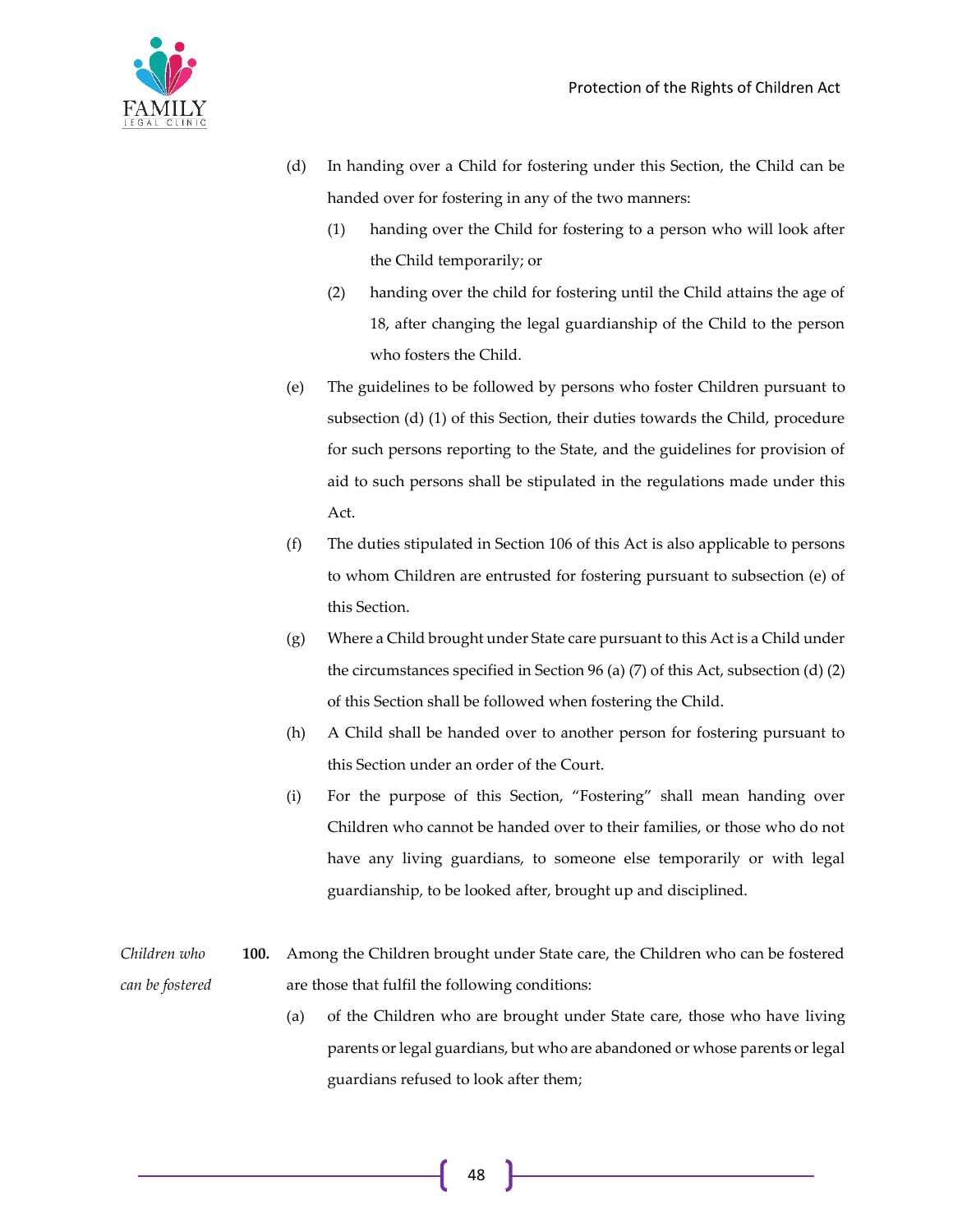

- (b) of the Children who are brought under State care, those who cannot live with their family for any reason;
- (c) of the Children who, during the period in which they were under State care, the records showed were not visited by or checked up on by their families or whose families did not maintain any relationships with them; or
- (d) of the Children who, during the period in which they were under State care, although the records showed they were visited by or checked up on by their families or that whose families did maintain a relationship with them, whose families excuse themselves from taking care of or assuming the responsibilities of the Children due to their current state of affairs.

*What needs to be done before handing over for*  **101.** (a) It is the duty of the Minister to do the following through the Child and Family Protection Service prior to handing over a Child brought under State care to someone else for fostering:

- (1) attempt to get the word of the parents of the Child brought under State care, or their guardians where the parents are not alive or where the parents are not known; and
- (2) undertake an assessment of the foster parents in accordance with the regulation made under this Act.
- (b) The Minister may form a committee or panel, which represents relevant authorities in order to achieve the objectives specified in subsection (a) of this Section. Accordingly, the manner of formulating the panel, the persons to be included in the panel, and the guidelines to be followed by the committee or panel shall be formulated and published in the Government Gazette within 3 months from the date this Act comes into force.
- (c) The Ministry shall formulate and publish a regulation, which stipulates the procedure to be followed prior to handing over a Child for fostering, and the guidelines to be followed for conducting the assessment specified in this Section.

*fostering*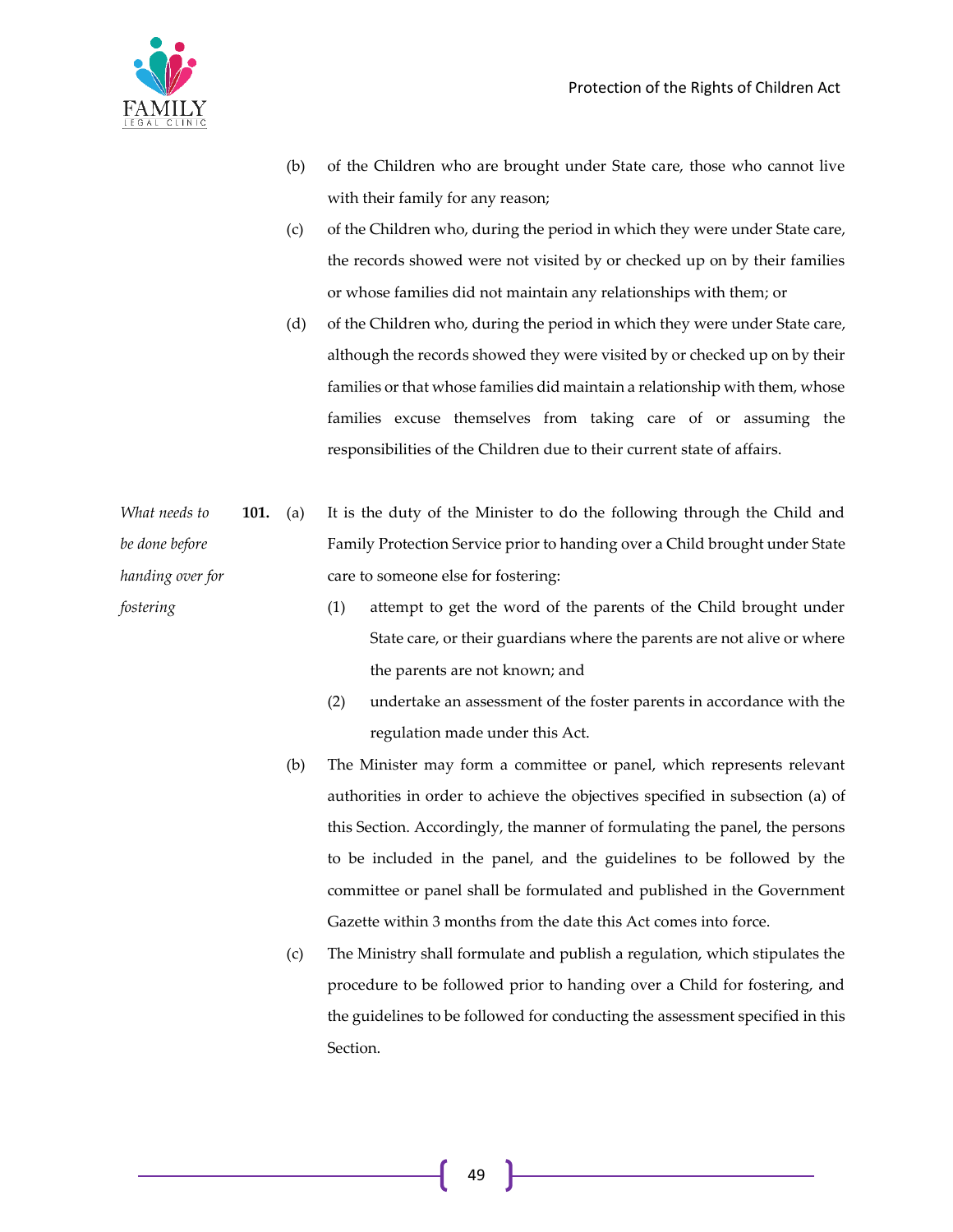

| Vesting a foster | 102. | (a) | The State shall submit to court with a request in order to vest legal         |
|------------------|------|-----|-------------------------------------------------------------------------------|
| parent with      |      |     | guardianship of a Child who qualifies for fostering under this Act, to foster |
| legal            |      |     | parents.                                                                      |
| guardianship     |      | (b) | In an application to court by the State pursuant to subsection (a) of this    |
|                  |      |     | Section, the assessment of the foster parents conducted by the Minister       |

(c) The court shall prioritise the protection of the rights of the Child in deciding any application made to court under subsection (a) of this Section.

under Section 101 (a) (2) of this Act shall be submitted to court.

- (d) Where any of the following circumstances occur, the court shall determine that what is most beneficial for the Child should be to vest the Child's legal guardianship to foster parents:
	- (1) Ministry is unable to get word of the parents or legal guardians of the Child after two attempts; or
	- (2) parents or legal guardians of the Child being alive and objecting to the change in legal guardianship of the Child while refusing to take care of the Child.
- *Period in which court shall make a determination as to an*  **103.** The court shall conduct hearings and make a determination within 60 days from the date the court receives an application stipulated in Section 102 (a) of this Act.

*application*

- *Vesting legal guardianship of the Child vide an agreement* **104.** This Act does not prevent the transfer of legal guardianship of a Child under State care to the foster parents vide an agreement between the State and foster parents, where the court decides to vest the legal guardianship of the Child under State care to the foster parents.
- *Consequences of vesting legal*  **105.** (a) Except for poor and orphan Children who do not have any living legal guardian, or any other person to take care of them, a decision of the court to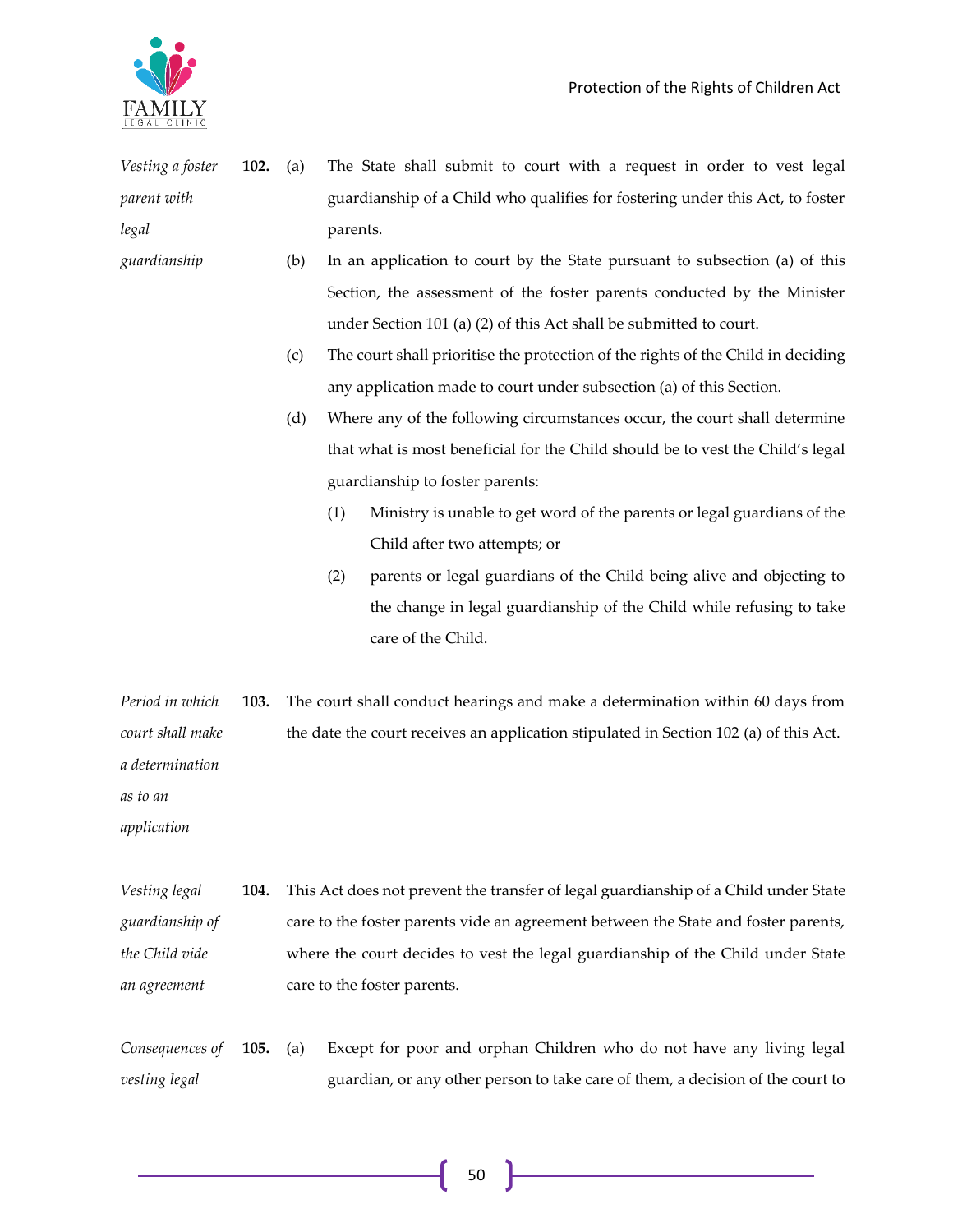

*guardianship of* 

| the Child to          |      |     | shall remain in effect until the Child attains the age of 18 years.          |
|-----------------------|------|-----|------------------------------------------------------------------------------|
| (b)<br>foster parents |      |     | The regulation made under this Act shall stipulate when fostering shall      |
|                       |      |     | come to an end for poor and orphan Children who do not have any living       |
|                       |      |     | legal guardian, or any other person to take care of them.                    |
|                       |      |     |                                                                              |
| Duties of foster      | 106. | (a) | The duties entrusted with parents of a Child under this Act with regards to  |
| parents               |      |     | looking after and bringing up of a Child is applicable to foster parents.    |
|                       |      | (b) | A Child may be removed from the guardianship of the legal guardian and       |
|                       |      |     | brought under State care, where the State is of the opinion that persons who |
|                       |      |     | assume responsibilities of legal guardianship of a Child under this Section  |
|                       |      |     | has been negligent in preventing something that will harm the reputation of  |

has been negligent in preventing something that will harm the reputation of the Child under any of the circumstances specified in Section 105 of this Act. The procedure for removing a Child from the care of their parents and bringing them under State care as specified in this Chapter of this Act shall be applicable in such circumstances.

vest the legal guardianship of a Child under State care to the foster parents

*Determining the policies for*  **107.** The Minister shall with the advice of the council for protection of the rights of Children, determine the policies for fostering by including the following:

- *fostering*
- (a) manner of application to be a foster parent;
- (b) requirements of a person applying to be a foster parent;
- (c) guidelines for choosing a foster parent;
- (d) guidelines for handing over Children to foster parents;
- (e) guidelines for monitoring Children who are being fostered;
- (f) guidelines for formulating a supporting system to assist foster parents;
- (g) role of the Ministry; and
- (h) role of the foster parents.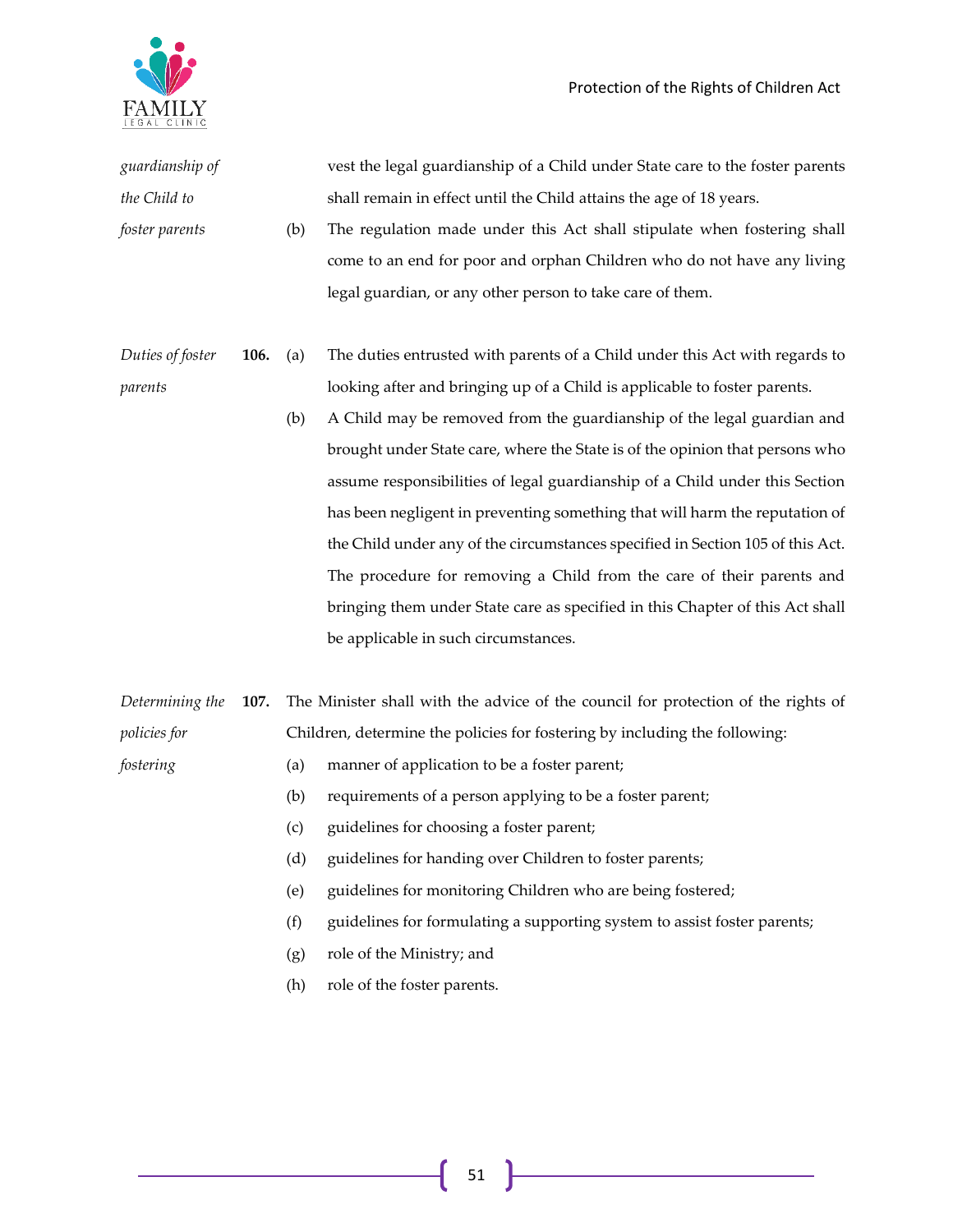

*crime*

# **CHAPTER 19 PROVISION OF SOCIAL ASSISTANCE**

- *Provision of social assistance* **108.** (a) Unless stated otherwise in another law, the policies to be adopted to provide social assistance to Children shall be determined in accordance with the policy for protection of Children formulated by the Minister pursuant to Section 54 (b) of this Act, and the relevant guidelines formulated by the council for protection of the rights of Children.
	- (b) Guardians of a Child may request the Child and Family Protection Service for assistance and protection under this Act, where adequate protection is not provided, or assistance is needed in the upbringing of Children.
	- (c) The Minister shall establish, pursuant to the regulations made under this Act, a mechanism for providing assistance to those who seek assistance and protection from Child and Family Protection Service pursuant to subsection (b) of this Section.

#### **CHAPTER 20**

### **DETERRING CHILDREN FROM CRIME**

| Duty of the    | <b>109.</b> (a) | The State shall formulate policies to prevent and deter Children from      |
|----------------|-----------------|----------------------------------------------------------------------------|
| State to deter |                 | committing crime and provide special assistance and protection to Children |
| Children from  |                 | who are prone to commission of crime.                                      |

- (b) The State shall organize and conduct programs to provide special assistance and protection to Children under subsection (a) of this Section.
- (c) The State shall take urgent measures to prevent and deter those Children who are younger than the age stipulated in Section 27 of the Juvenile Justice Act and are prone to crime, from committing crime, and make arrangements to provide assistance, rehabilitation and other treatments necessary for such Children.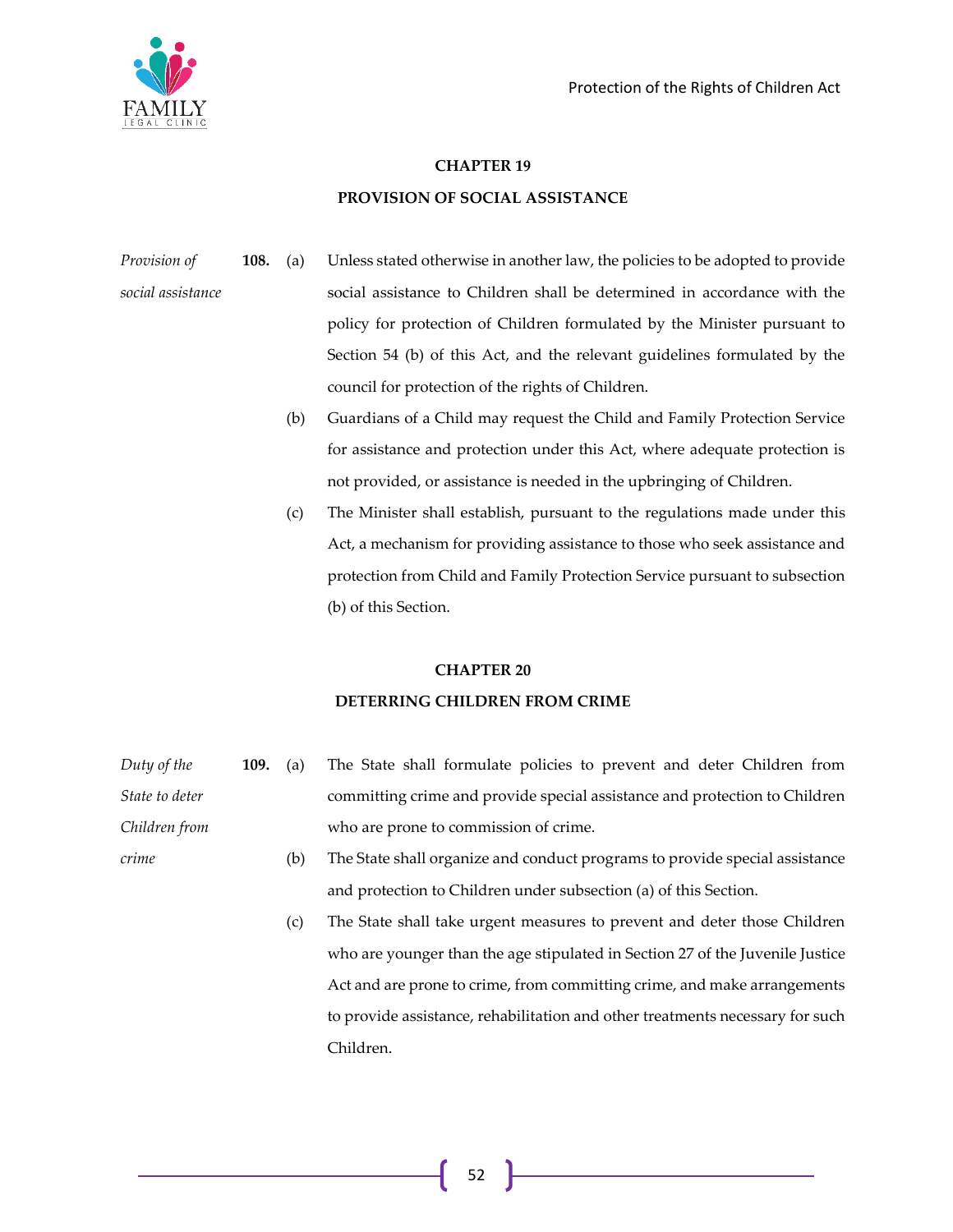

| Conducting       | 110. (a) |     | For the purpose of Section 109 (c) of this Act, the programs by the State shall |  |  |
|------------------|----------|-----|---------------------------------------------------------------------------------|--|--|
| programs to      |          |     | be conducted by the Department of Juvenile Justice, with the advice of          |  |  |
| deter Children   |          |     | relevant authorities.                                                           |  |  |
| from crime       |          | (b) | In conducting the programs pursuant to subsection (a) of this Section,          |  |  |
|                  |          |     | attempt shall be made to conduct the programs to rehabilitate Children who      |  |  |
|                  |          |     | are prone to crime, along with their parents, families, educational             |  |  |
|                  |          |     | institutions and other parties.                                                 |  |  |
|                  |          | (c) | The regulation made under this Act shall specify the programs conducted         |  |  |
|                  |          |     | for Children under this Section, and other procedures related to the            |  |  |
|                  |          |     | programs.                                                                       |  |  |
|                  |          |     |                                                                                 |  |  |
| Not to presume   | 111.     |     | In conducting programs for Children pursuant to Section 110 of this Act, no     |  |  |
| kids prone to    |          |     | measures shall be taken within the criminal justice system against Children who |  |  |
| violence to be   |          |     | are younger than the age of criminal responsibility.                            |  |  |
| offenders        |          |     |                                                                                 |  |  |
|                  |          |     |                                                                                 |  |  |
| Duty of parents, | 112.     | (a) | Parents and guardians of the Child shall take necessary measures to prevent     |  |  |
| guardians,       |          |     | and deter Children from committing crime.                                       |  |  |
| family and       |          | (b) | It is the duty of parents and guardians to make the Child take part in, and     |  |  |
| community to     |          |     | cooperate with programs conducted by relevant authorities of the State          |  |  |
| deter Children   |          |     | pursuant to Section 110 of this Act to prevent and deter Children who are       |  |  |
| from crime       |          |     | prone to crime from committing crime, and take part in such programs            |  |  |
|                  |          |     | themselves where necessary.                                                     |  |  |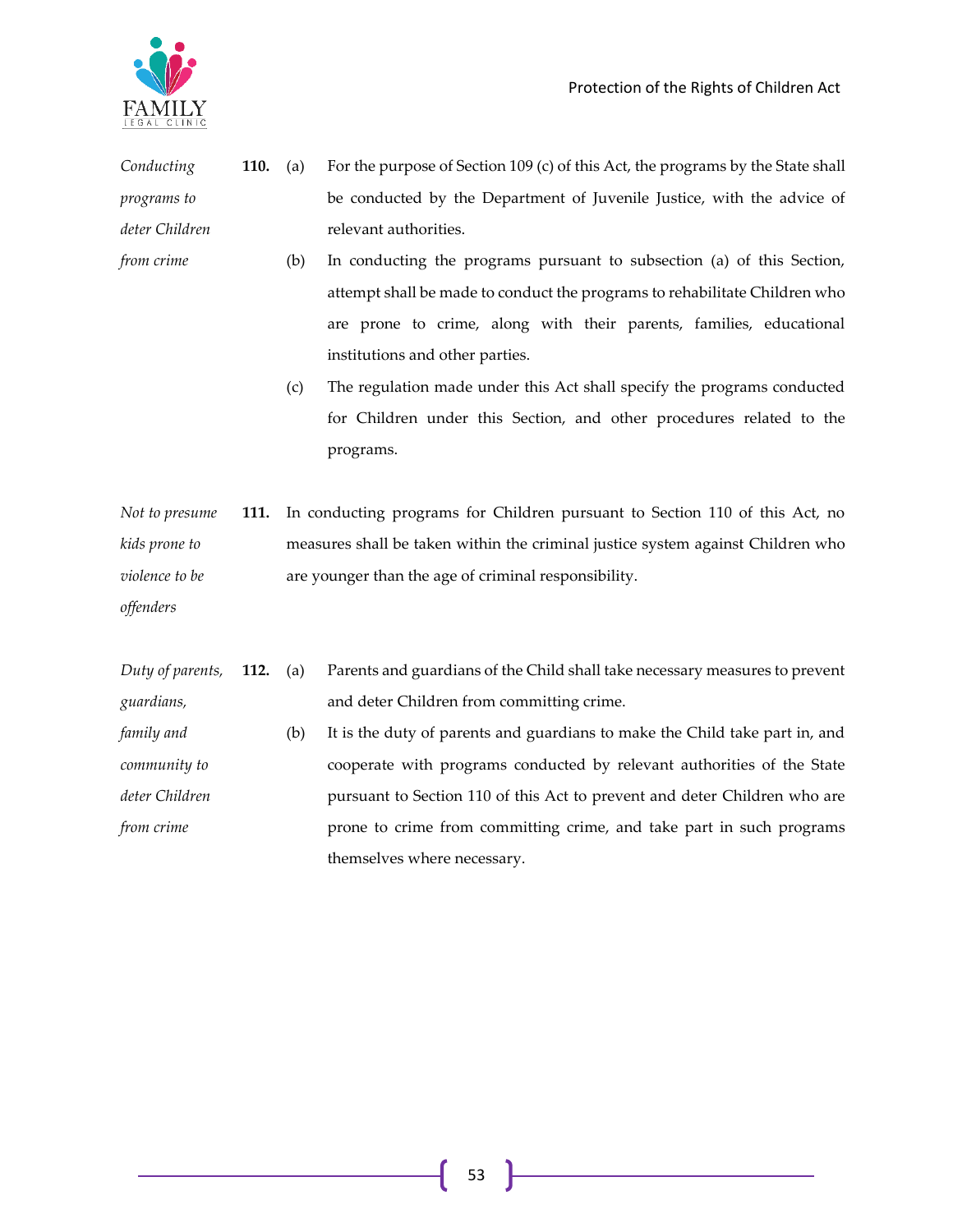

# **PART 5 MONITORING THE EXTENT OF LAW ENFORCEMENT CHAPTER 21 CHILDREN'S OMBUDSPERSON**

| Appointing a | <b>113.</b> (a) | There shall be an independent Children's ombudsperson appointed to          |
|--------------|-----------------|-----------------------------------------------------------------------------|
| Children's   |                 | monitor the extent to which the matters specified in this Act are enforced. |

- *ombudsperson* (b) The President will appoint a person to the position of the Children's ombudsperson.
	- (c) The President shall submit one or more names to the People's Majlis whenever a Children's ombudsperson is to be appointed.
	- (d) The President shall appoint as Children's ombudsperson, the person who is approved by the majority of members present and voting in a sitting of the People's Majlis, among the names submitted to the People's Majlis by the President pursuant to subsection (c) of this Section.
	- (e) The President shall in accordance with this Section, submit to the People's Majlis for appointment of the first Children's ombudsperson appointed after coming into force of this Act, within 60 days from the date this Act comes into force. The People's Majlis shall make a determination as to appointing a person to that position, within 30 days from the date the President submits to the People's Majlis to appoint a person to the position.
	- (f) The Children's ombudsperson appointed under this Act shall be answerable to the People's Majlis with regards to his duties, and matters related to carrying out his responsibilities and the results of investigations conducted.
	- (g) Office of the Children's ombudsperson is an independent institution. The State shall provide facilities and employees necessary to carry out the responsibilities of the Children's ombudsperson.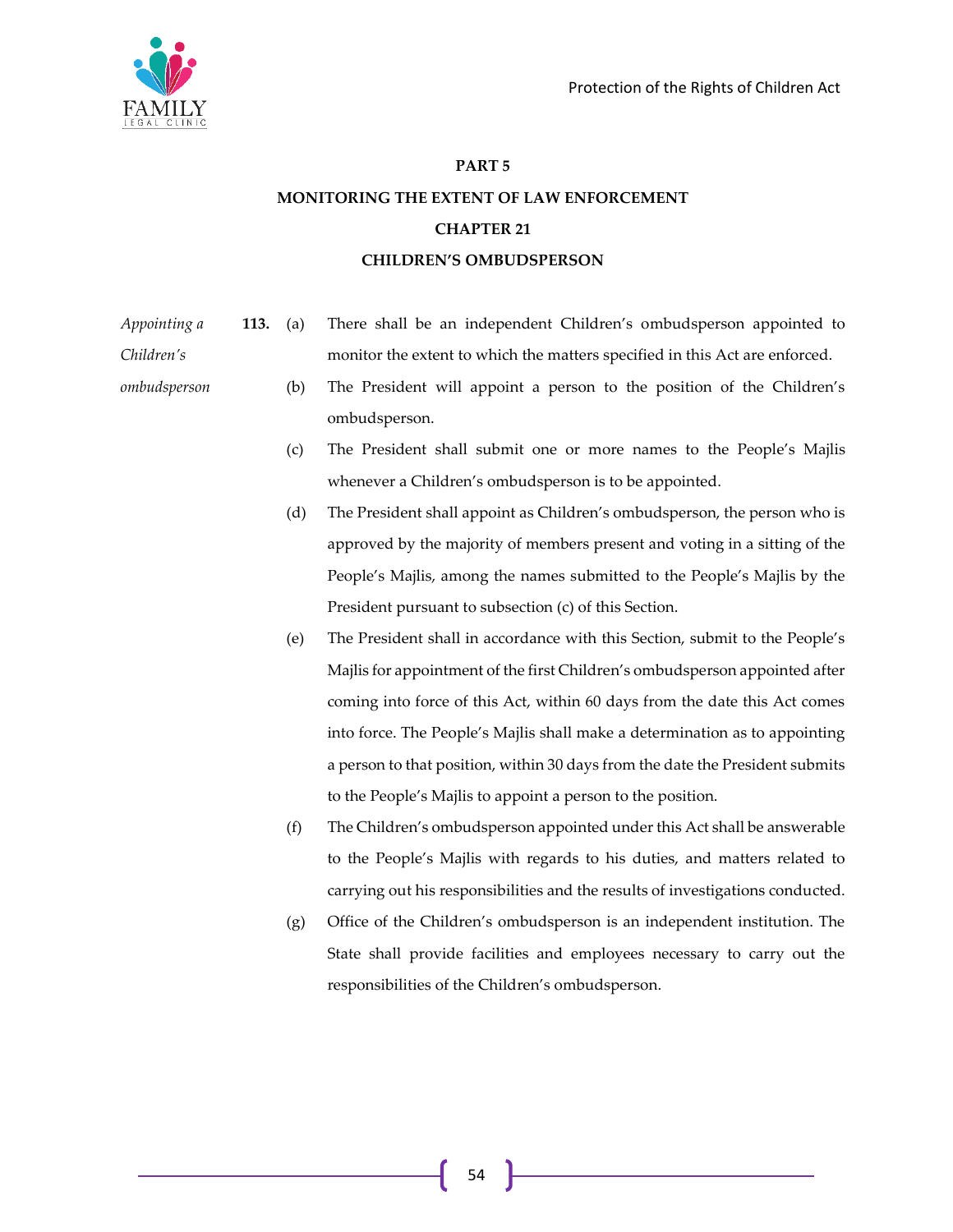

*Carrying out ombudsperson's responsibilities independently* **114.** In carrying out the responsibilities of his position, the Children's ombudsperson shall work independently, without any prejudice.

- *Responsibilities*  **115.** The responsibilities of the Children's ombudsperson are listed below:
- *of the Children's ombudsperson*

*position*

- (a) Identifying the extent to which State institutions adhere to this Act, and insist on doing all things necessary to enforce this Act;
- (b) Identifying the extent to which State institutions adhere to the Convention on the Rights of the Child, and doing all things necessary to ensure that the convention is adhered to;
- (c) Monitor and evaluate the authorities and employees involved in protection of the rights of Children in the Maldives; and
- (d) Investigate and review the actions of authorities and employees involved in protection of the rights of Children in the Maldives.

| Qualifications of <b>116.</b> (a) |  | The following requirements shall be fulfilled in a person appointed as the |
|-----------------------------------|--|----------------------------------------------------------------------------|
| the Children's                    |  | Children's ombudsperson:                                                   |
| ombudsperson                      |  | being a Maldivian citizen;                                                 |

- 
- (2) attained 30 years of age;
- (3) not have been convicted of a criminal offence for which *hadud* punishment is prescribed in Islam, or fraud, or violence against Children;
- (4) not a person in an elected or appointed position of the State;
- (5) not being a member of a political party or being involved in activities of a political party; and
- (6) Having the capacity to carry out the functions of the Children's ombudsperson specified in this Act, and having attained a minimum of a bachelor's degree in law, social or policy related field along with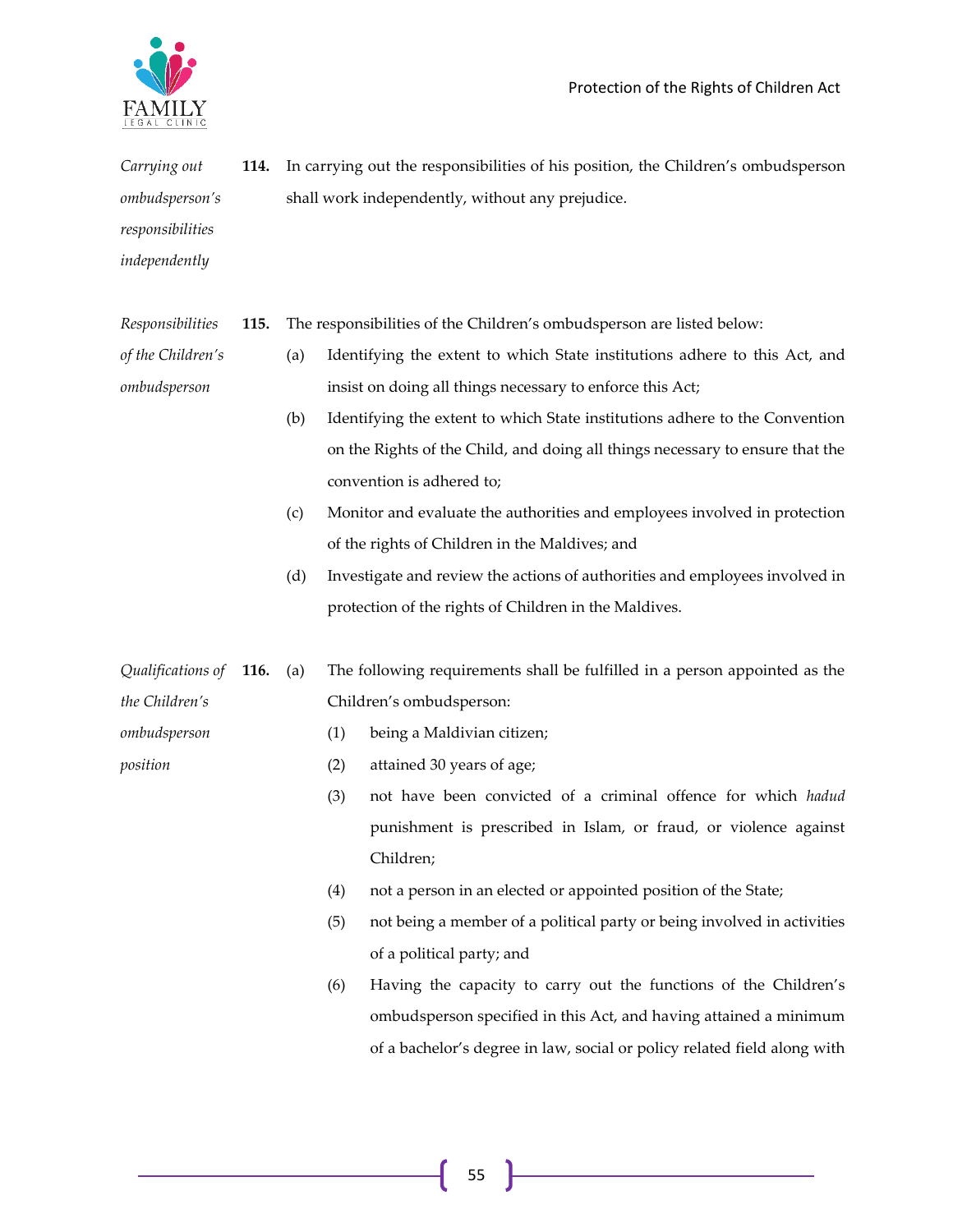

a field related to the rights of Children or Child rights education, and with a minimum of 7 years of experience in any of those fields.

- (b) In addition to the requirements stipulated in subsection (a) of this Section, a person appointed to the position of Children's ombudsperson shall not have been involved in violence or negligence against a Child in any form or be accused of such an act.
- (c) Where there are any reports filed with any relevant authorities regarding any of the accusations stipulated in subsection (b) of this Section against a person who contests for the position of Children's ombudsperson, and any such reports are being investigated, the person shall be deemed to have such an accusation made against him.
- *Term of Children's ombudsperson* **117.** A person is appointed as the Children's ombudsperson for one term consisting of 5 years. However, the People's Majlis may extend the term of a person appointed as the Children's ombudsperson for a period not exceeding 5 years, except for those persons who have been removed from the position pursuant to Section 119 of this Act.

*Resignation from position* **118.** The Children's ombudsperson may resign from the position by writing under his hand submitted to the President, and the position shall become vacant when the resignation is received by the President.

*Removal* **119.** The Children's ombudsperson may be removed from his position in accordance with subsection (b) of this Section, under the circumstances stipulated in subsection (a) of this Section.

> (a) Where the Children's ombudsperson commits an act that is unbecoming of his position, or under circumstances where he cannot carry out the obligations of his position, or where he is deemed to be incompetent to carry out his position;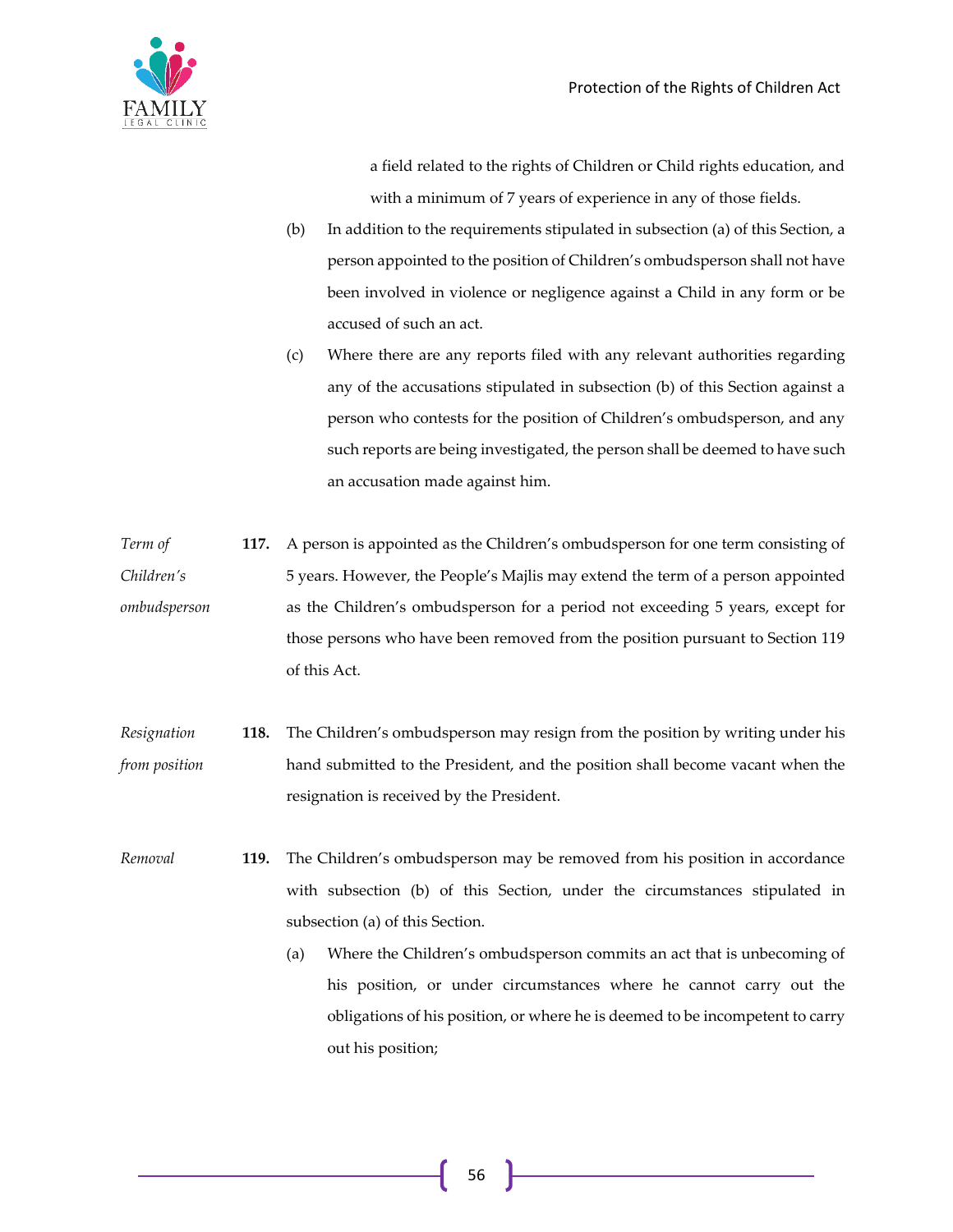(b) Where a committee of the People's Majlis finds that a circumstance specified in subsection (a) has occurred, and where majority of the members present and voting in a sitting of the People's Majlis votes to remove the person from the Children's ombudsperson position, he is removed from his position.

*Vacation of position* **120.** Where the Children's ombudsperson no longer has any one of the qualifications stipulated in Section 116 of this Act, he shall be removed from his position.

*Remuneration* **121.** The People's Majlis will determine the remuneration for Children's ombudsperson.

#### **PART 6**

# **OFFENCES AND PENALTY**

# **CHAPTER 22**

### **SOME OF THE OFFENCES AGAINST CHILDREN**

| Offence of      | 122. | (a) |     | Acts committed by the following persons under the following circumstances         |
|-----------------|------|-----|-----|-----------------------------------------------------------------------------------|
| exploitation of |      |     |     | amounts to an offence:                                                            |
| Children        |      |     | (1) | making a Child work by force, coercion or deceit; or                              |
|                 |      |     | (2) | using a Child to obtain a benefit to someone else, by force, coercion or          |
|                 |      |     |     | deceit; or                                                                        |
|                 |      |     | (3) | using a Child in the commission of a criminal offence; or                         |
|                 |      |     | (4) | recruiting or grooming a Child to commit a criminal offence.                      |
|                 |      | (b) |     | A person who commits an offence stipulated in subsection (a) of this Section      |
|                 |      |     |     | shall be subject to a punishment of 3 years' imprisonment.                        |
|                 |      | (c) |     | Where the person who commits an offence stipulated in subsection (a) of           |
|                 |      |     |     | this Section is a person in a position of trust of the Child, he shall be subject |
|                 |      |     |     | to a punishment of 5 years' imprisonment.                                         |
|                 |      |     |     |                                                                                   |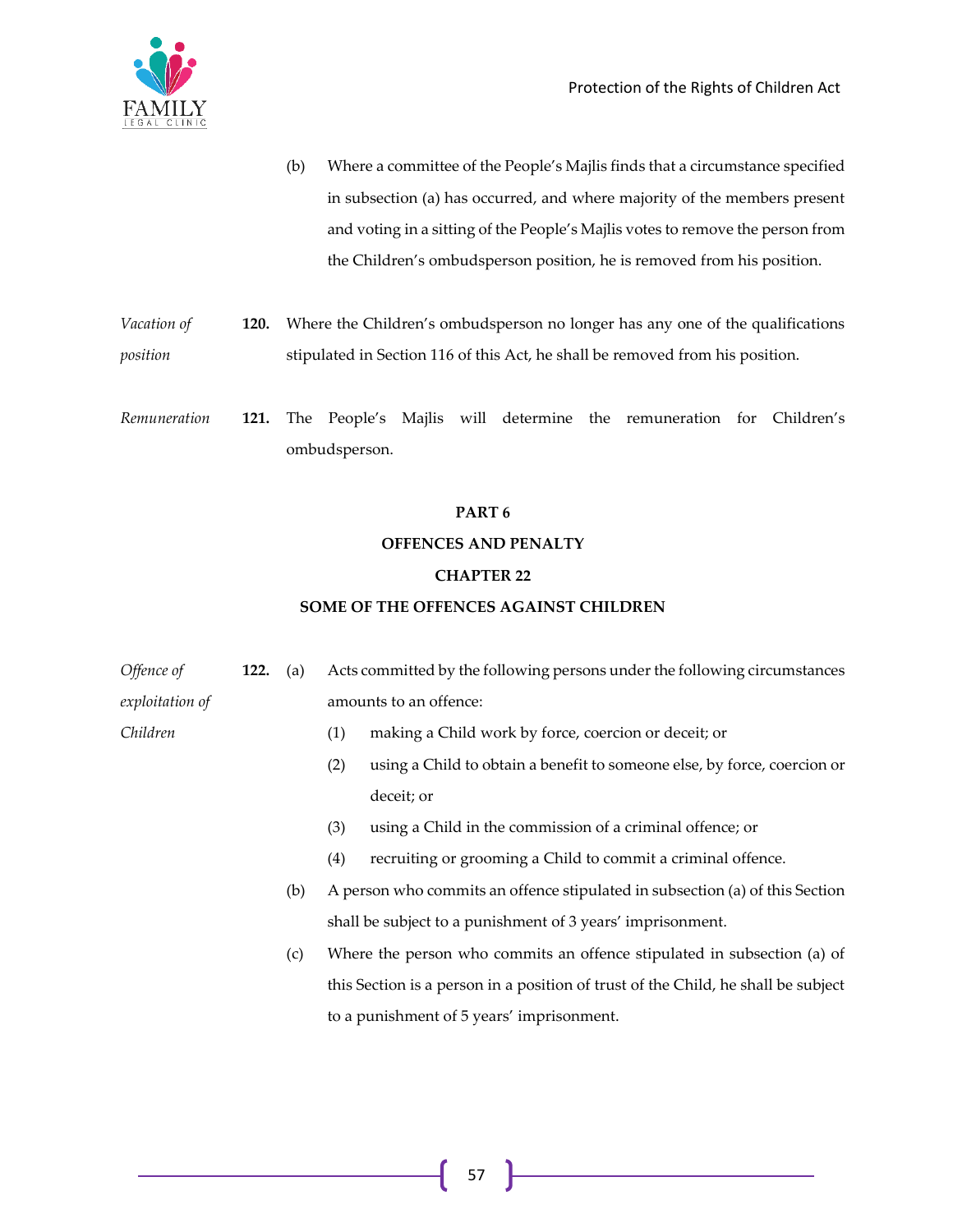



*Offence of* **123.** (a) It is an offence to groom a Child for sexual abuse.

*grooming*

- (b) It is an offence for the mother or father or guardian or person who has been entrusted with the care of a Child to groom a Child for sexual abuse.
- (c) For the purpose of subsection (a) of this Section, grooming a Child refers to establishing an emotional connection with the Child by giving the Child money or any other materialistic thing and attempting to secure the Child's trust in order to commit an act stipulated in that subsection with a Child.
- (d) For the purpose of subsection (b) of this Section, grooming a Child by the Child's mother or father or guardian or person who has been entrusted with the care of the Child refers to establishing an emotional connection with the Child by giving the Child money or any other materialistic thing and attempting to secure the Child's trust in order to commit an act stipulated in that subsection with a Child.
- (e) A person who commits an offence stipulated in subsection (a) of this Section shall be subject to a punishment of 10 years' imprisonment.
- (f) Where the person who commits an offence stipulated in subsection (a) of this Section is a person in a position of trust of the Child, he shall be subject to a punishment of 15 years' imprisonment.
- (g) A person who commits an offence stipulated in subsection (b) of this Section shall be subject to a punishment of 5 years' imprisonment.
- *Offence of neglecting a Child* **124.** (a) A person who has been entrusted with the duty to provide protection to a Child commits an offence when he deliberately commits an act that has a negative impact on the Child's health or safety or interest, or where the Child suffers a harm due to his failure to take measures to prevent such an act from happening.
	- (b) For the purpose of subsection (a) of this Section, the duty to provide protection to a Child includes to the duty on such person specified in that subsection to save the Child from violence, and the duty on such person to provide a safe environment to the Child.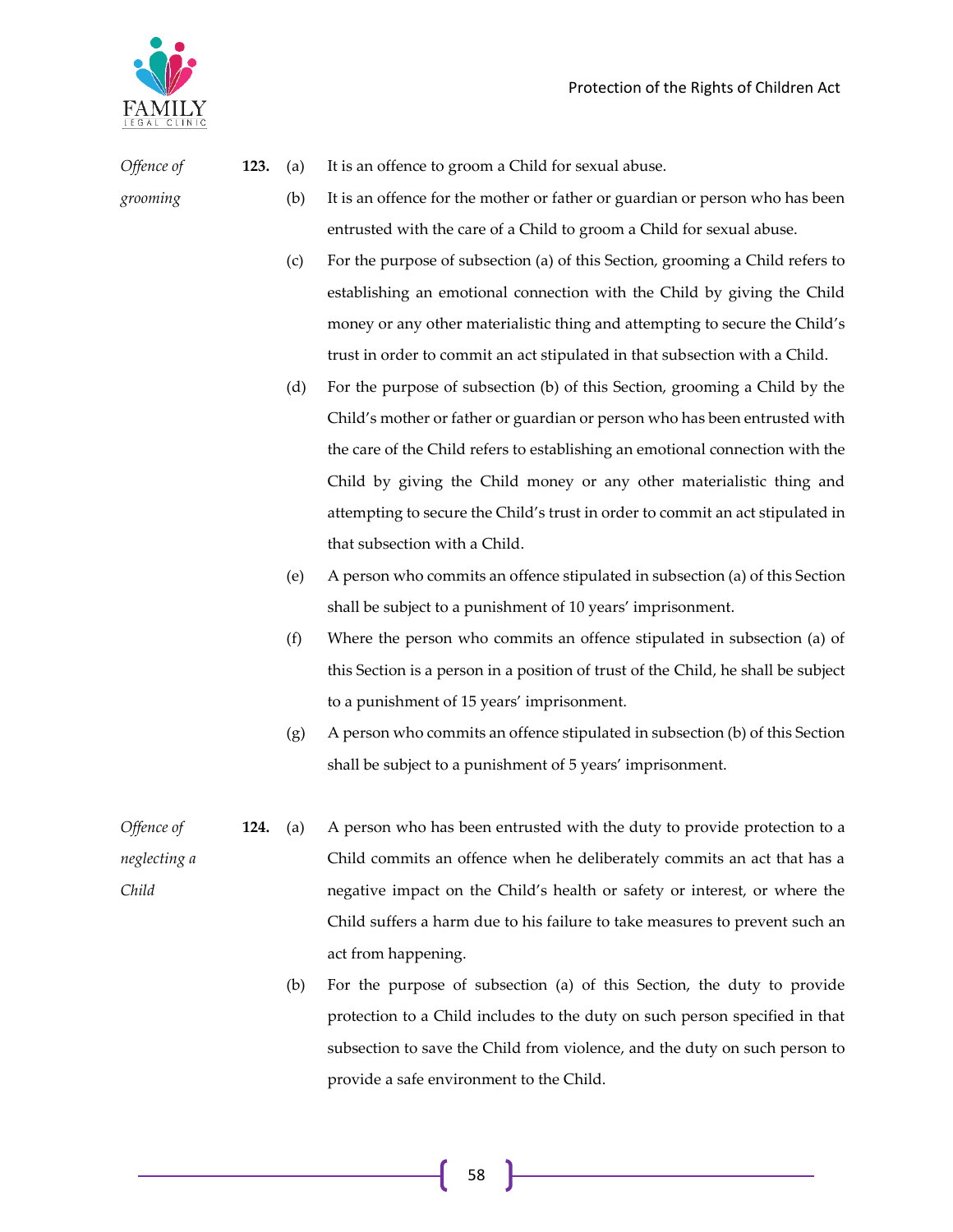- (c) For the purpose of subsection (a) of this Section, a Child's mother or father or guardian or person who has been entrusted with the care of the Child shall be deemed to have the duty to provide protection to the Child.
- (d) A person who commits an offence stipulated in subsection (b) of this Section shall be subject to a punishment of 3 years' imprisonment.
- *Negligence to save a Child from an act of violence* **125.** (a) It is an offence not to prevent or mitigate an act of violence against a Child while being a person who works in a centre relating to Children, knowing that there is a danger of such an incident occurring, and being in a position to prevent or mitigate it.
	- (b) For the purpose of subsection (a) of this Section, a centre relating to Children shall include the following:
		- (1) centres that look after Children;
		- (2) Children's detention centres;
		- (3) Children's educational institutions;
		- (4) sports centres;
		- (5) healthcare centres;
		- (6) other centres that provide treatment or services to Children.
	- (c) For the purpose of subsection (a) of this Section, a person who works at a centre related to Children shall mean employees, contractors and volunteers working in such places.
	- (d) A person who commits an offence stipulated in subsection (a) of this Section shall be subject to a punishment of 3 years' imprisonment.
- *Failure to report an offence of violence against Children* **126.** (a) It is an offence for a person who knows that a person or persons are committing one of the following acts against a Child, not to report it without a valid reason especially to the Police or Child and Family Protection Service or a State institution that works in the interest of Children.
	- (1) sexual abuse;
	- (2) major physical or mental abuse;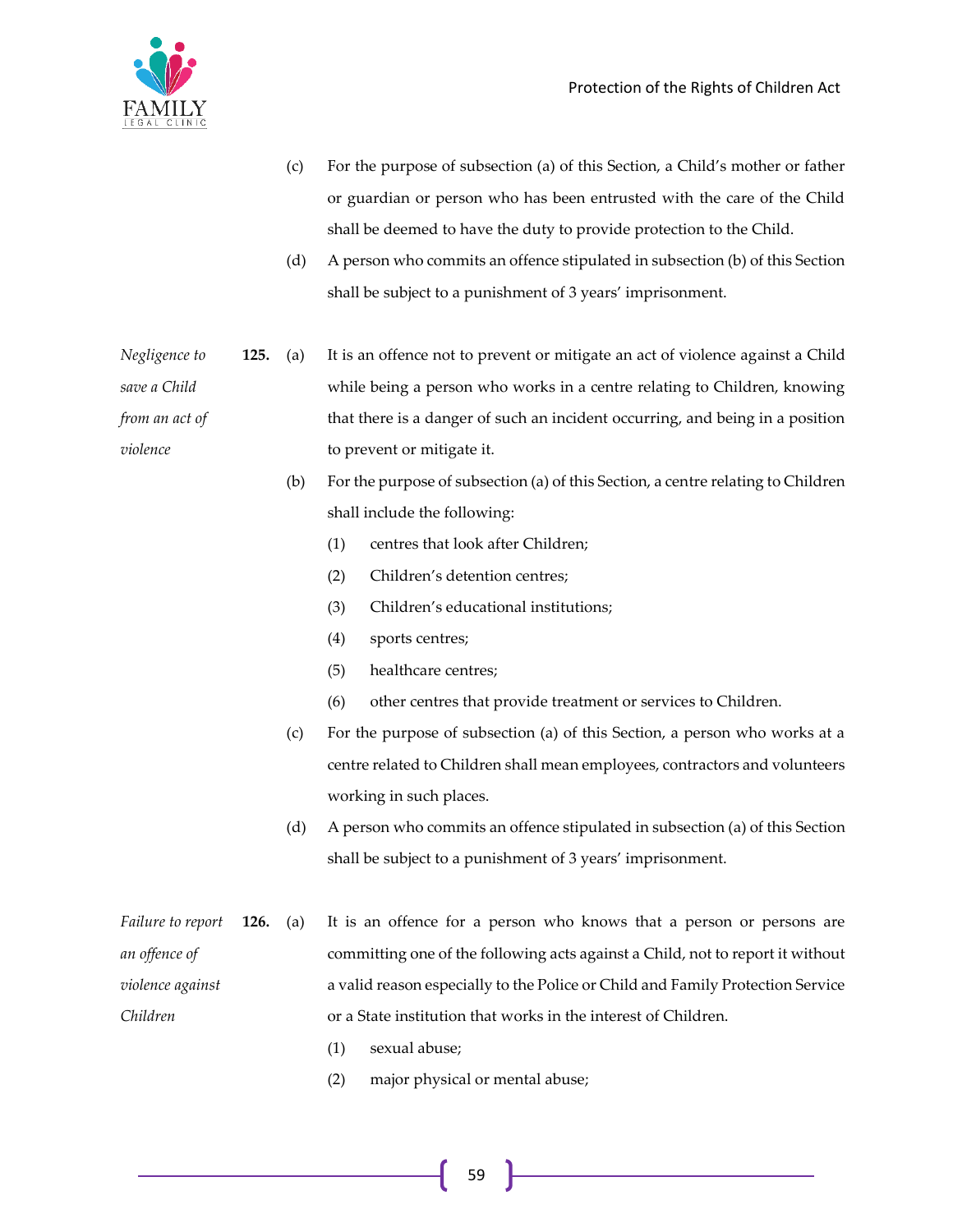

- (3) acts of exploitation.
- (b) A person who commits an offence stipulated in subsection (a) of this Section shall be subject to a punishment of 2 years' imprisonment.
- (c) Where a person who commits an offence stipulated in subsection (a) of this Section has attained any form of financial gain for not reporting he shall be subject to a punishment of 5 years' imprisonment.

#### **PART 7**

# **MISCELLANEOUS CHAPTER 23 GENERAL PROVISIONS**

| Welfare report | 127. (a) |     | In deciding any cases related to Children, the courts shall order that the  |
|----------------|----------|-----|-----------------------------------------------------------------------------|
| of the Child   |          |     | Child and Family Protection Service report to court regarding the Child and |
|                |          |     | give consideration to the report duly prepared by them.                     |
|                |          | (b) | The regulations made under this Act shall specify what is to be included in |
|                |          |     | the welfare report prepared under this Section.                             |

- (c) The Child and Family Protection Service shall adhere to the order of court to formulate a report pursuant to this Section.
- *Acts of domestic violence* **128.** Out of the Children who are determined to be in need of care and protection under this Act, when dealing with Children who have become victim to domestic violence, the Child and Family Protection Service or the Police shall work along with the Family Protection Authority specified in Section 52 of Act No 3/2012 (Prevention of Domestic Violence Act).
- *Contravention with the law* **129.** (a) Where an act by parents or guardians or persons entrusted to look after a Child in contravention with an obligation entrusted to them under this Act is a criminal offence, they will be charged under Act No 9/2014 (Penal Code of the Maldives).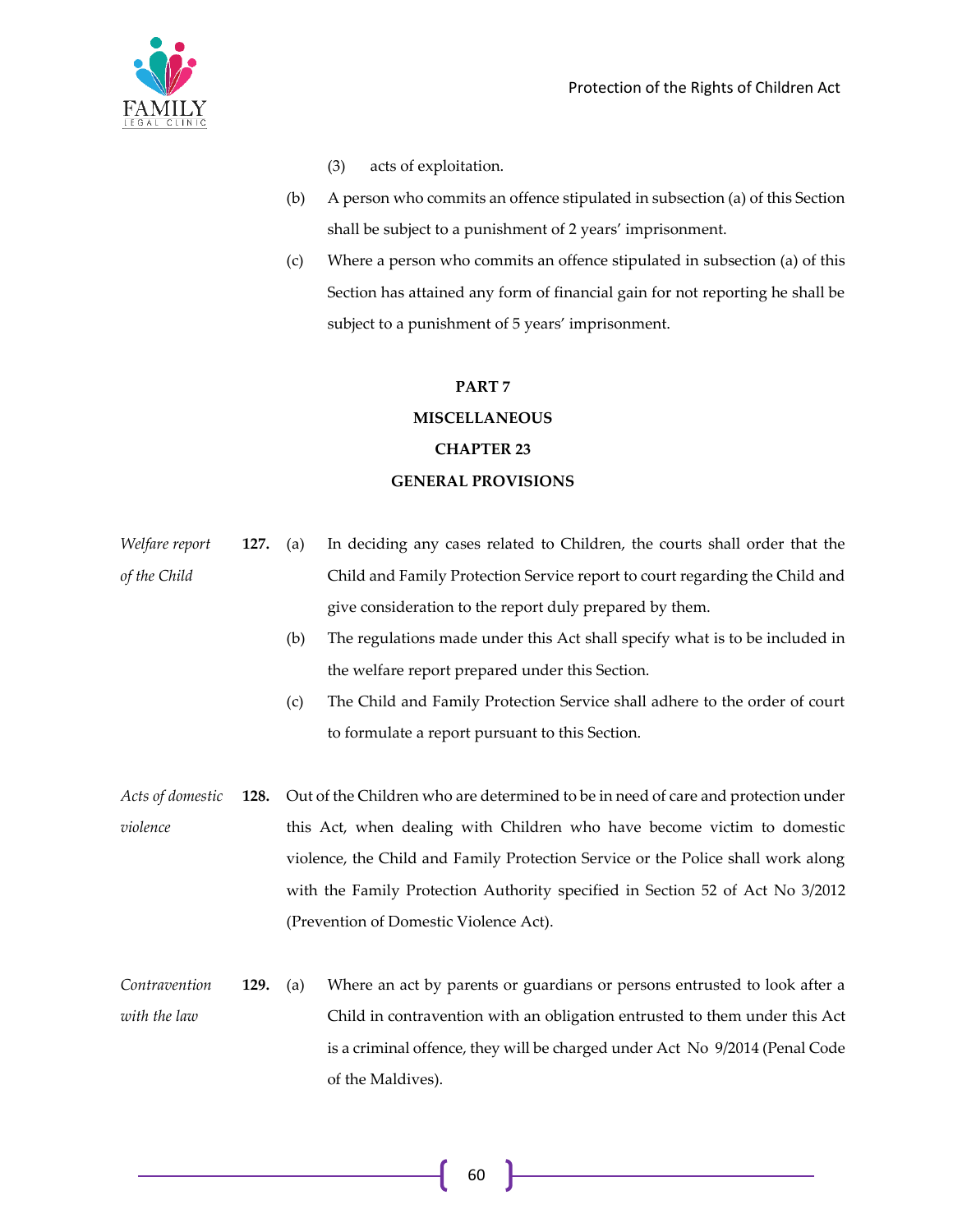

- (b) Where the act specified in subsection (a) of this Act is not determined to be a criminal offence, the Ministry shall take administrative action against persons who committed such acts pursuant to the regulations made under this Act.
- (c) The administrative action under subsection (b) of this Section shall be prescribed in consideration of the extent of the act committed. In order to ensure that such measures taken are not reciprocal to the act committed, the Minister shall consider the international principles adopted when taking administrative action against persons who are negligent towards Children in taking such administrative action.
- *Coming into force of the Act* **130.** This Act will come into force 3 months from the date it is passed, ratified and published in the Maldives Government Gazette.
- *Formulation and*  **131.** (a) The Ministry shall formulate and implement regulations to be made under this Act, except for those regulations to be made by the relevant courts.
- *implementation of regulation* (b) Relevant courts shall make regulations, which they are required to make under this Act.
	- (c) Unless specified otherwise in this Act, the regulations to be made under this Act shall be made and published in the Maldives Government Gazette within 6 months from the date this Act comes into force.

*Laws and provisions repealed* **132.** The law specified in subsection (a) of this Section, and the provisions of the law specified in subsection (b) of this Section shall be repealed from the date this Act comes into force.

- (a) Act No 9/91 (Protection of the Rights of Children Act).
- (b) Section 44 (a) and (e) (1) of Act no. 9/2014 (Penal Code of Maldives).
- *Definitions* **133.** Unless the use of the word or phrase in this Act signifies another meaning entirely, the following words and phrases shall have the meaning given to them below: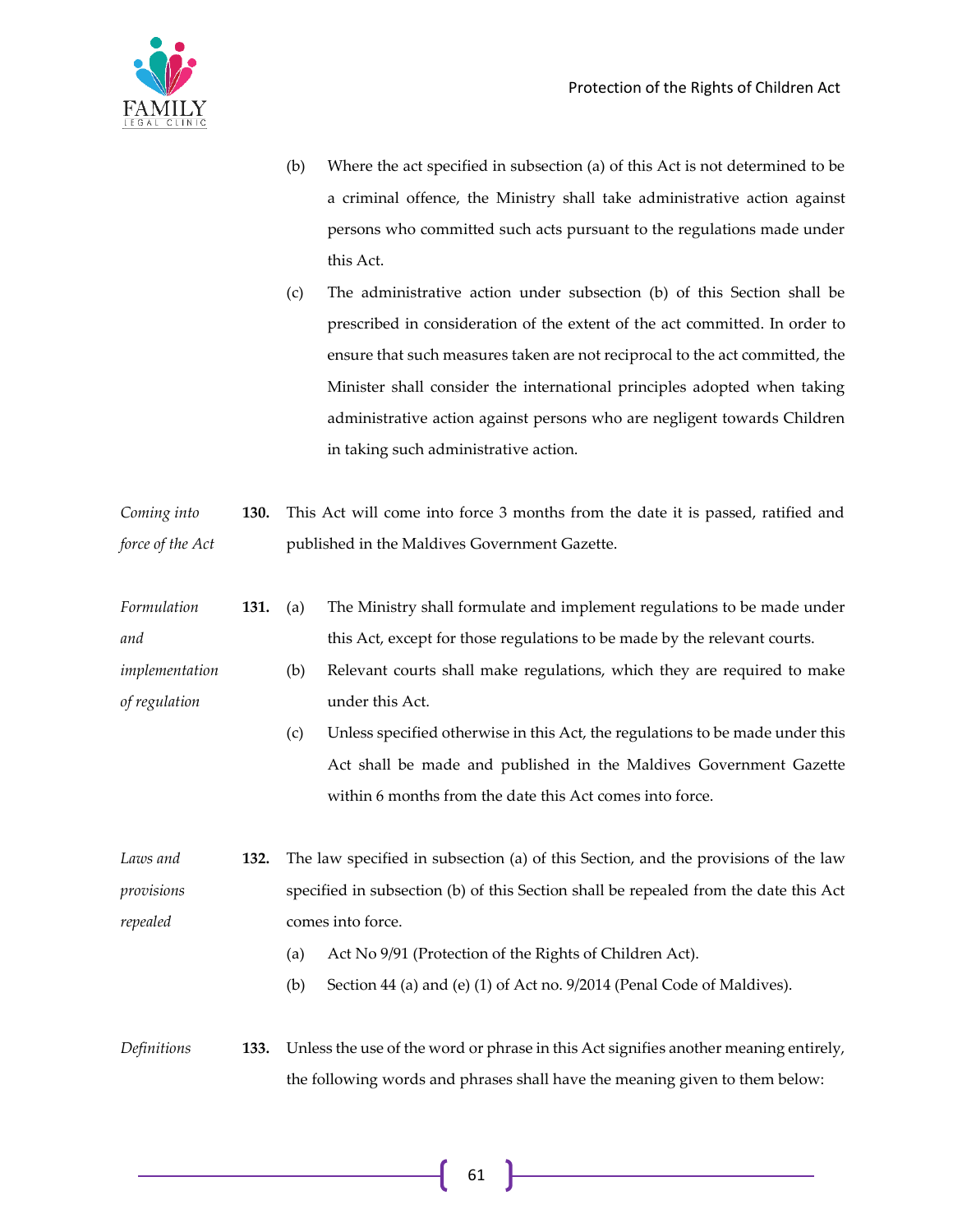

- (a) "Child" or "A Child" means any child referred to in Section 4 of this Act.
- (b) "Mental Abuse" means where there are apparent reasons to believe that a Child may have a disability of the mind or mental well-being and where there are apparent reasons to believe that the circumstance is caused due to the mental abuse given to the Child by someone, the disability of the Child's mind or mental well-being, anxiety, depression, loneliness, rage and stunted growth and evidence of any other mental abuse.
- (c) "Guardian" means parents, legal heirs, custodians, legal guardians and other person who are in-charge of the Child's guardianship at that point in time. Legal heirs, custodians and legal guardians shall be defined in accordance with Act No 4/2000 (Family Act) and regulations made thereunder.
- (d) "Child's Mother" means the mother who gave birth to the Child.
- (e) "Child's Father" means the male who had contracted a valid marriage under Act No 4/2000 (Family Act), whose wife had given birth to a child within the gestation period stipulated in Section 52 of that Act, and who has not denied paternity of the Child by way of *lian*.
- (f) "International Convention on the Rights of the Child" means the Convention on the Rights of the Child.
- (g) "Exploitation" means all inhumane acts, which will have a negative impact on the physical and mental well-being and growth of the Child, for any kind of benefit.
- (h) "Negligence" means all those acts or omissions of the parents or guardians or persons, under whose care the Child is, which could or would cause physical or mental harm to the Child.
- (i) "Court" means the Family Court. Or any Magistrate Court, which has the jurisdiction to oversee the matters, specified in this Act.
- (j) "Parents" means the Mother and Father of the Child.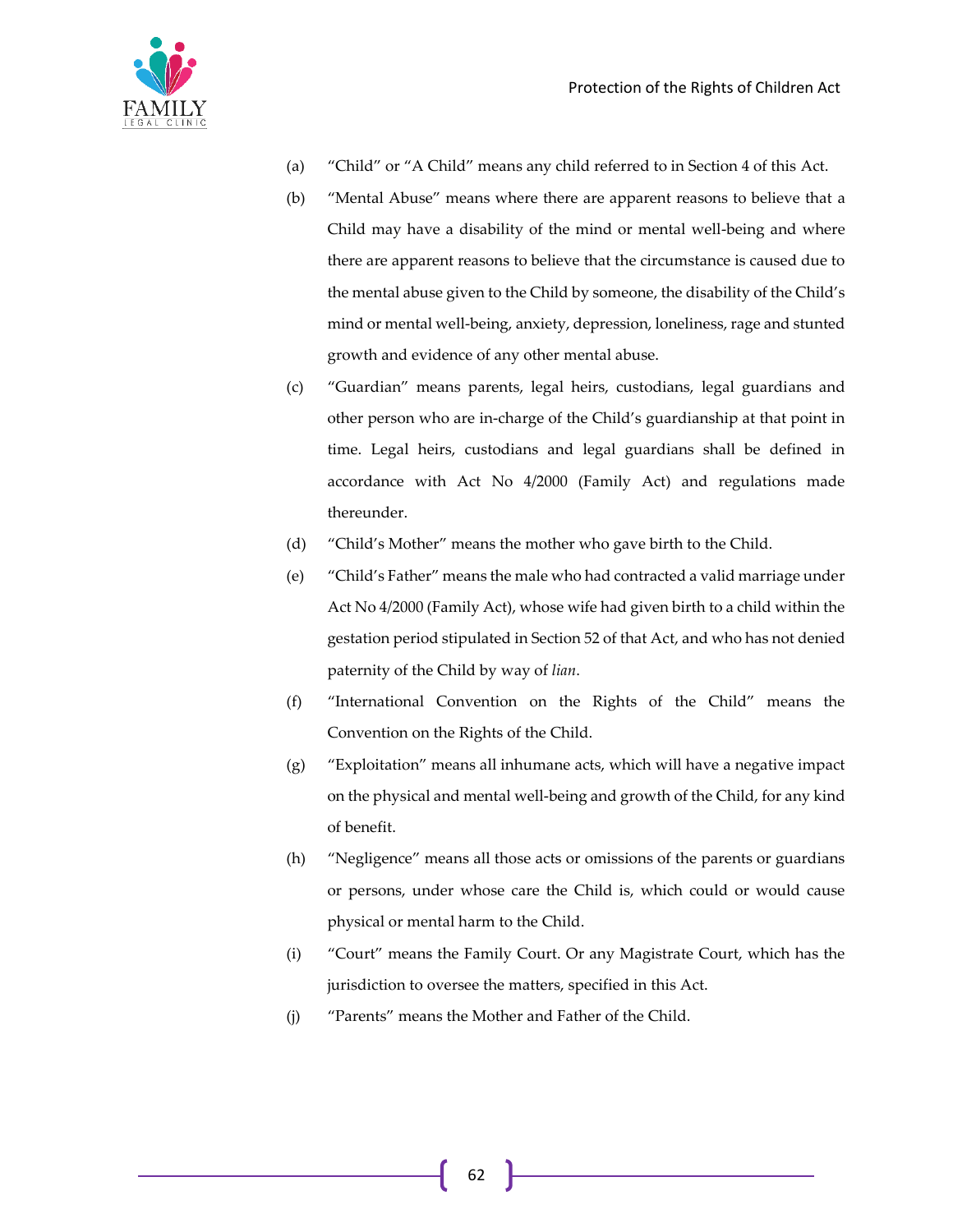

- (k) "Minister" means the minister in the government's ministry that is mandated with the obligation to protect the rights of Children at any point in time.
- (l) "Ministry" means the ministry of the government, which is mandated with the obligation to protect the rights of Children at any point in time.
- (m) "State Institution" includes the Executive, People's Majlis, Judiciary, independent institutions, independent positions, security services and councils elected under the Constitution. And it includes any institution that carry out the duties of the State in its governance, any institution that implements the State budget and any institution that is run with the assistance of the State budget.
- (n) "Physical Violence" means the intentional harm to part of the Child's body by use of an item or force. Such harm includes lacerations, bruises, cuts, scars, fractures or other damages to bones, dislocation of joints, twists, bleeding, rupture of blood vessels, burns, blisters, a stop or change in physiological functioning or consciousness and damage to hair or teeth.
- (o) "Sexual Abuse" means any sexual act towards, against or exhibited to a Child, whether by a person in a family relationship with the Child or otherwise.
- (p) "Healthcare Treatment" specified in Section 19 of this Act means the prenatal treatment, treatment from gestation until birth and post-natal treatment, and all treatments and things necessary to maintain the health and well-being of the Child and the Child's Mother.
- (q) "Personal Information" specified in Section 33 of this Act means the name, address, school of the Child, or any information that can directly or indirectly reveal the identity of the Child, or the Child's picture.
- (r) "Case Conferencing" means the joint meeting of the relevant parties to make a determination as to providing all-encompassing assistance in the Child's case.